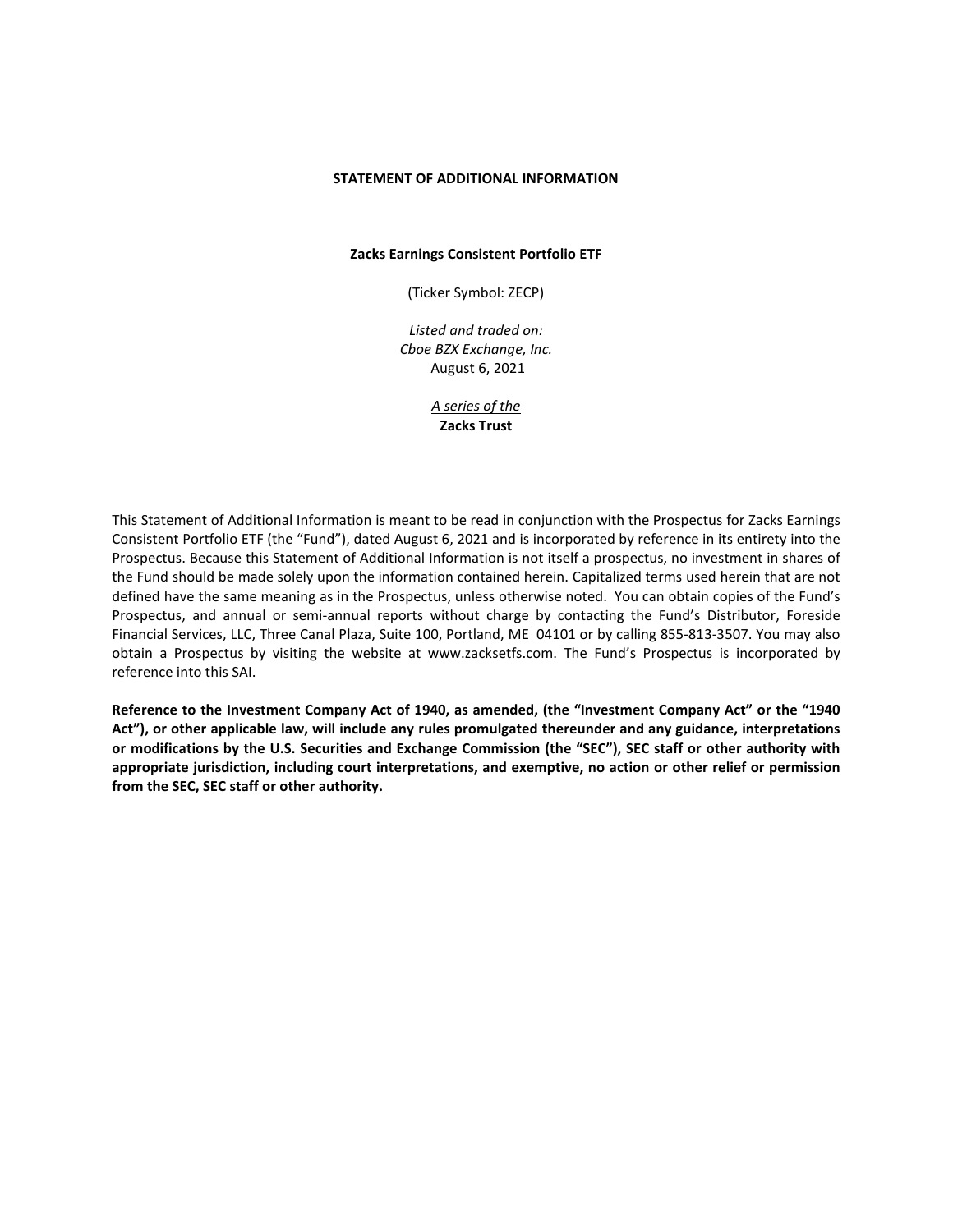# **TABLE OF CONTENTS**

|                                                      | Page |
|------------------------------------------------------|------|
| <b>GENERAL DESCRIPTION OF THE TRUST AND THE FUND</b> | 1    |
| INVESTMENT RESTRICTIONS AND POLICIES                 | 1    |
| INVESTMENT POLICIES AND RISKS                        | 2    |
| <b>CONTINUOUS OFFERING</b>                           | 15   |
| MANAGEMENT                                           | 15   |
| ALLOCATION OF BROKERAGE                              | 25   |
| ADDITIONAL INFORMATION CONCERNING THE TRUST          | 25   |
| PURCHASE, REDEMPTION AND PRICING OF SHARES           | 27   |
| <b>TAXES</b>                                         | 36   |
| DIVIDENDS AND DISTRIBUTIONS                          | 40   |
| <b>FINANCIAL STATEMENTS</b>                          | 41   |
| <b>APPENDIX A</b>                                    | 49   |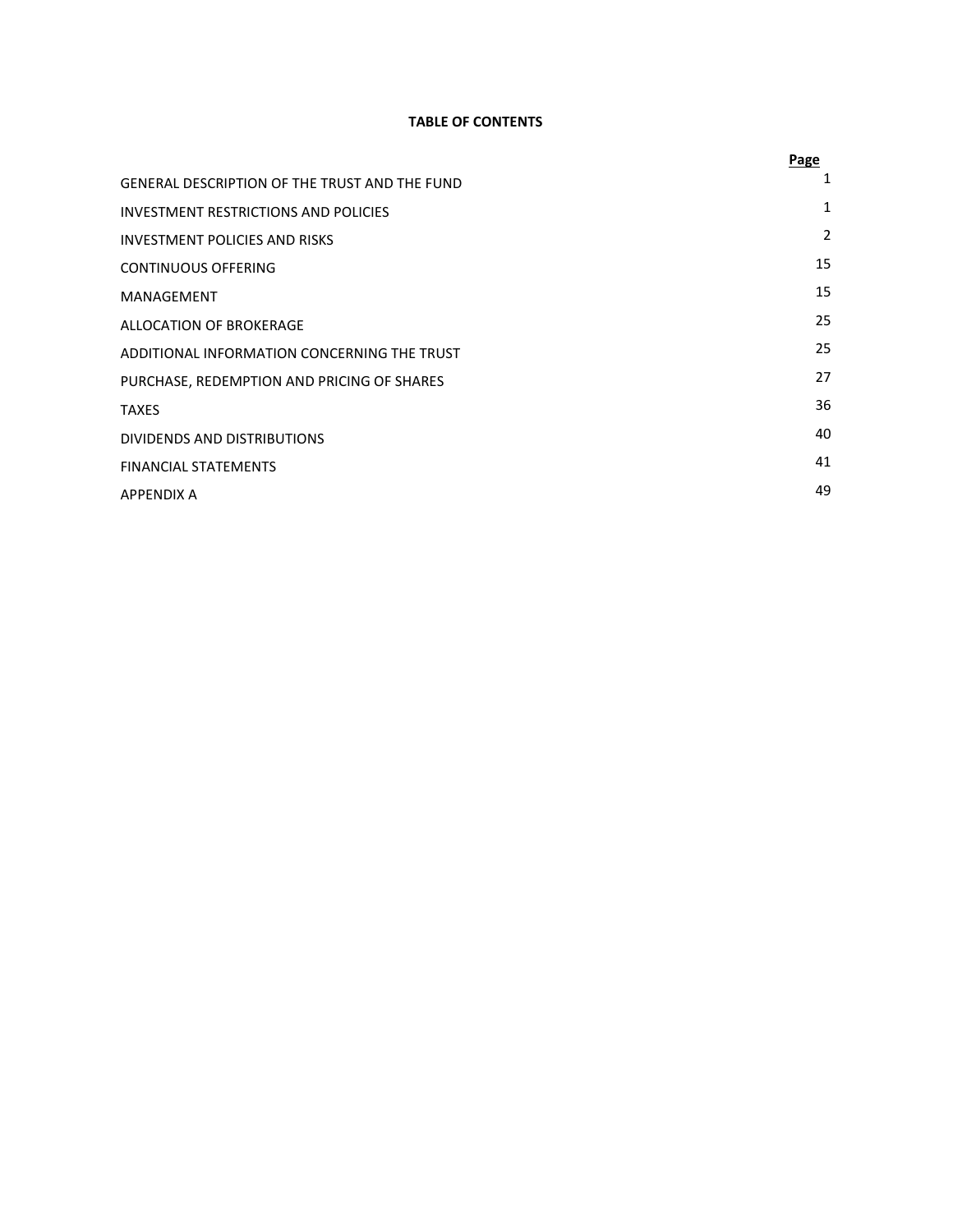#### **GENERAL DESCRIPTION OF THE TRUST AND THE FUND**

Zacks Trust (the "Trust") was organized as a Delaware statutory trust on November 14, 2018, and is authorized to have multiple series or portfolios. The Trust is an open-end management investment company, registered under the Investment Company Act of 1940, as amended (the "1940 Act"). The offering of the Fund's shares is registered under the Securities Act of 1933, as amended (the "Securities Act"). This Statement of Additional Information ("SAI") relates to Zacks Earnings Consistent Portfolio ETF (the "Fund"). The Fund is an exchange-traded fund (commonly referred to as an "ETF"). ETFs are funds that trade like other publicly- traded securities. The shares of the Fund are referred to herein as "Shares" or "Fund Shares."

The Fund's investment objective, restrictions and policies are more fully described here and in the Prospectus. The Board may start other series and offer shares of a new fund under the Trust at any time. The Fund is classified as "diversified."

The Fund is managed by Zacks Investment Management, Inc. (the "Advisor").

The Fund will offer and issue Shares at net asset value ("NAV") only in aggregations of a specified number of Shares (each a "Creation Unit" or a "Creation Unit Aggregation"), generally in exchange for a basket of securities specified by the Fund (the "Deposit Securities"), together with the deposit of a specified cash payment (the "Cash Component").

The Fund's Shares are listed on the Cboe BZX Exchange, Inc. (the "Exchange") under the trading symbol set out on the front cover.

Fund Shares will trade on the Exchange at market prices that may be below, at or above NAV. Shares are redeemable only in Creation Unit Aggregations and, generally, in exchange for portfolio securities and a specified cash payment. Creation Units are aggregations of 25,000 Shares.

The Trust reserves the right to offer a "cash" option for creations and redemptions of Fund Shares. Fund Shares may be issued in advance of receipt of Deposit Securities subject to various conditions including a requirement to maintain on deposit with the Trust cash at least equal to 115% of the market value of the missing Deposit Securities. See the "Creation and Redemption of Creation Unit Aggregations" section. In each instance of such cash creations or redemptions, transaction fees may be imposed that will be higher than the transaction fees associated with inkind creations or redemptions. In all cases, such fees will be limited in accordance with the requirements of the U.S. Securities and Exchange Commission (the "SEC") applicable to management investment companies offering redeemable securities.

#### **INVESTMENT RESTRICTIONS AND POLICIES**

The investment restrictions set forth below have been adopted by the Board of Trustees of the Trust (the "Board") as fundamental policies that cannot be changed with respect to the Fund without the affirmative vote of the holders of a majority (as defined in the 1940 Act) of the outstanding voting securities of the Fund. The investment objective of the Fund and all other investment policies or practices of the Fund are considered by the Trust not to be fundamental and accordingly may be changed without shareholder approval. For purposes of the 1940 Act, a "majority of the outstanding voting securities" means the lesser of the vote of (i) 67% or more of the Shares of the Fund present at a meeting, if the holders of more than 50% of the outstanding Shares of the Fund are present or represented by proxy, or (ii) more than 50% of the Shares of the Fund.

As a matter of fundamental policy, the Fund (except as otherwise noted below) may not:

(1) Purchase the securities of issuers conducting their principal business activity in the same industry if, immediately after the purchase and as a result thereof, the value of the Fund's investments in that industry would equal or exceed 25% of the current value of the Fund's total assets, provided that this restriction does not limit the Fund's: (i) investments in securities of other investment companies, (ii) investments in securities issued or guaranteed by the U.S. government, its agencies or instrumentalities, or (iii) investments in repurchase agreements collateralized by U.S. government securities.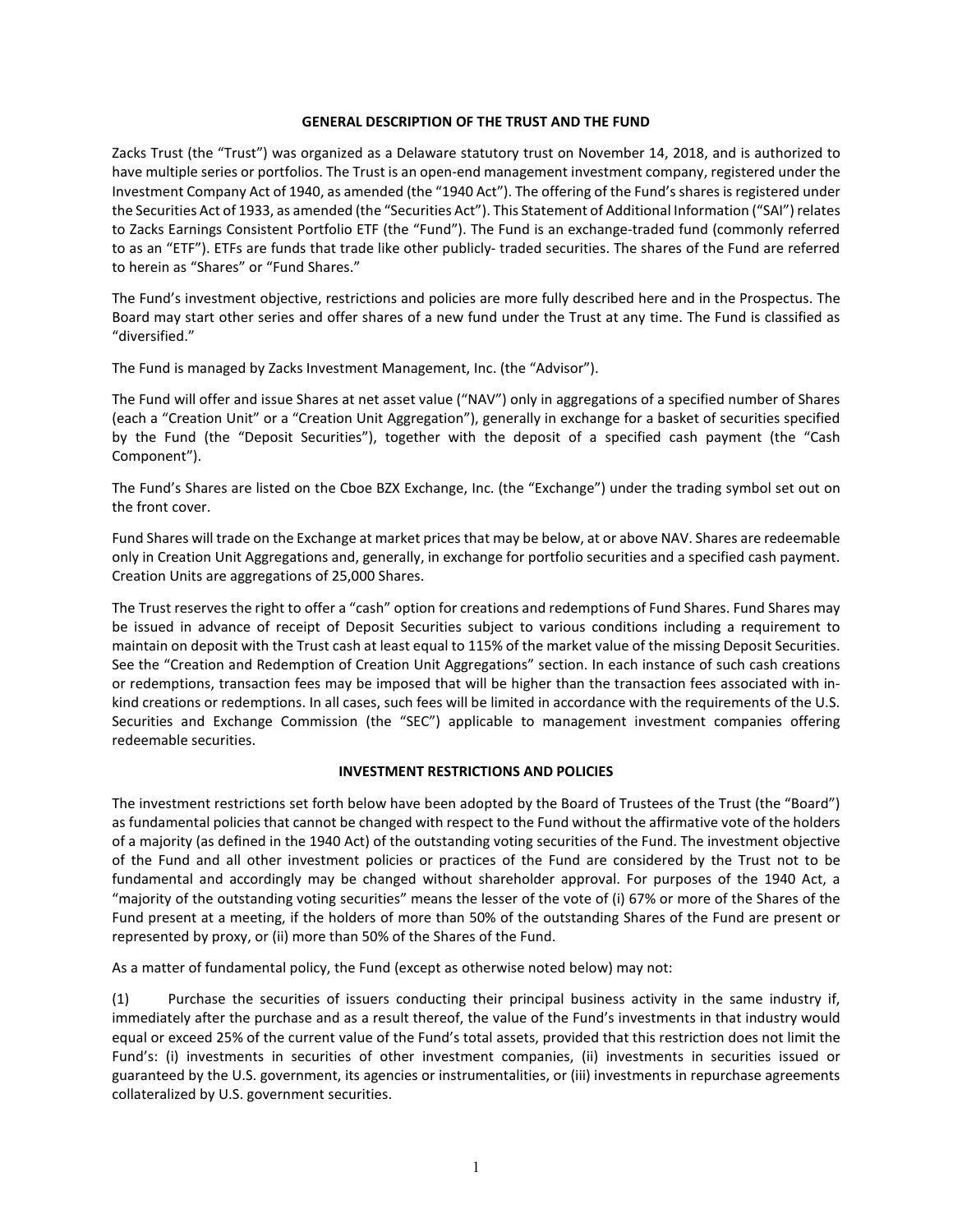(2) Borrow money, except that (i) the Fund may borrow from banks for temporary or emergency (not leveraging) purposes, including the meeting of redemption requests which might otherwise require the untimely disposition of securities; and (ii) the Fund may, to the extent consistent with its investment policies, enter into repurchase agreements, reverse repurchase agreements, forward roll transactions and similar investment strategies and techniques. To the extent that it engages in transactions described in (i) and (ii), the Fund will be limited so that no more than 33 1/3% of the value of its total assets (including the amount borrowed) is derived from such transactions. Any borrowings which come to exceed this amount will be reduced in accordance with applicable law.

(3) Issue any senior security, except as permitted under the 1940 Act, as amended, and as interpreted, modified or otherwise permitted by regulatory authority having jurisdiction, from time to time.

(4) Make loans, except as permitted under the 1940 Act, as interpreted, modified, or otherwise permitted by regulatory authority having jurisdiction, from time to time.

(5) Purchase or sell real estate unless acquired as a result of ownership of securities or other instruments (but this restriction shall not prevent the Fund from investing in securities of companies engaged in the real estate business or securities or other instruments backed by real estate or mortgages), or commodities or commodity contracts.

(6) Engage in the business of underwriting securities issued by other persons, except to the extent that the Fund may technically be deemed to be an underwriter under the 1933 Act, in disposing of portfolio securities.

Senior securities may include any obligation or instrument issued by a fund evidencing indebtedness. The 1940 Act generally prohibits funds from issuing senior securities, although it does not treat certain transactions as senior securities, such as certain borrowings, short sales, firm commitment agreements, and standby commitments, with appropriate earmarking or segregation of assets to cover such obligations. The Fund's specific policies for segregation of assets are described in "Additional Information About Investment Policies" above.

The Fund is allowed to pledge, mortgage, or hypothecate assets up to the amounts allowable under the 1940 Act, which presently allows the Fund to borrow from any bank (including pledging, mortgaging or hypothecating assets) in an amount up to 33 1/3% of its total assets (not including temporary borrowings not in excess of 5% of its total assets).

For purposes of the Fund's concentration policy, if the Fund invests in one or more investment companies, the Fund will examine the holdings of such investment companies to ensure that the Fund is not indirectly concentrating its investments in a particular industry. In determining the exposure of the Fund to a particular industry for purposes of the fundamental investment restriction on concentration, the Fund currently uses Standard & Poor's Global Industry Classification Standard (GICS) in order to classify industries. With respect to the fundamental investment restrictions above (other than those involving senior securities and borrowings), if a percentage limitation is adhered to at the time of investment, a later increase or decrease in percentage resulting from any change in value or net assets will not result in a violation of such restriction (i.e., percentage limitations are determined at the time of purchase).

The Fund may invest up to 15% of net assets in illiquid securities, which are investments that cannot be sold or disposed of in the ordinary course of business within seven days at approximately the prices at which they are valued. This restriction is not limited to the time of purchase.

# **INVESTMENT POLICIES AND RISKS**

**The investment objective and principal investment strategies for the Fund is provided in its Prospectus. The Fund may not invest in all of the investments listed below. Unless a strategy, instrument, or policy described below is specifically prohibited by the Fund's investment restrictions or by applicable law, the Fund may, but will not necessarily, engage in each of the investment practices described below. Except as stated elsewhere in the Fund's Prospectus or this SAI, to the extent the Fund has reserved the freedom to invest in a type of investment or to utilize a particular investment practice, the Fund may invest in such investment or engage in such investment practice without limit.**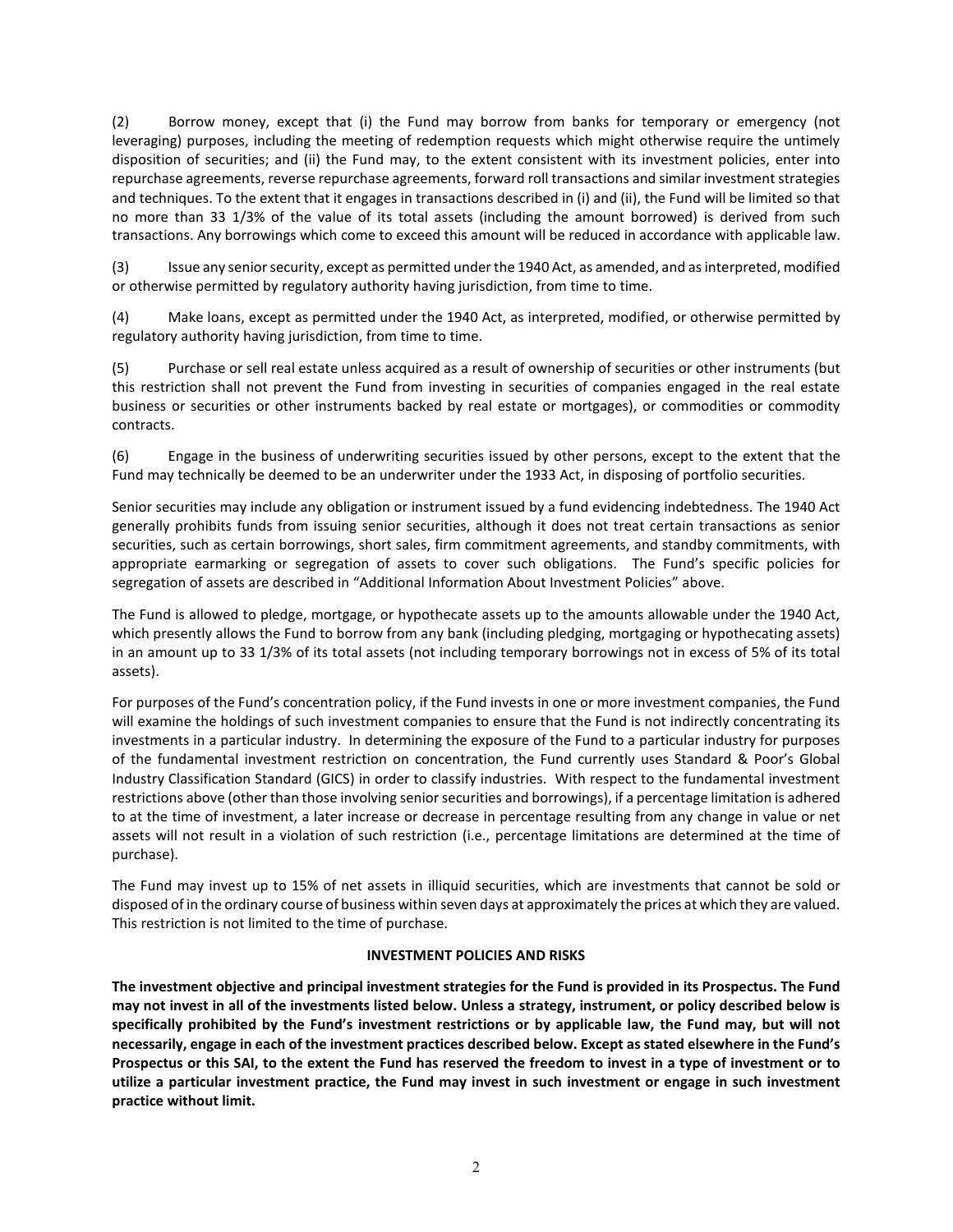A discussion of the risks associated with an investment in the Fund is contained in the Fund's Prospectus under the headings "Principal Risks of Investing in the Fund," and "Additional Information About the Fund's Investment Objectives, Principal Investment Strategies, And Risks." The discussion below supplements, and should be read in conjunction with, such sections of the Fund's Prospectus.

General Considerations and Risks. Investment in the Fund should be made with an understanding that the value of the Fund's portfolio securities may fluctuate in accordance with changes in the financial condition of the issuers of the portfolio securities, the value of securities generally and other factors.

An investment in the Fund should also be made with an understanding of the risks inherent in an investment in securities, including the risk that the financial condition of issuers may become impaired or that the general condition of the securities markets may deteriorate (either of which may cause a decrease in the value of the portfolio securities and thus in the value of Shares). Securities are susceptible to general market fluctuations and to volatile increases and decreases in value as market confidence in and perceptions of their issuers change. These investor perceptions are based on various and unpredictable factors including expectations regarding government, economic, monetary and fiscal policies, inflation and interest rates, economic expansion or contraction, and global or regional political, economic, and banking crises.

Equity Securities. The value of equity securities fluctuates in response to general market and economic conditions (market risk) and in response to the fortunes of individual companies (company risk). Therefore, the value of an investment in a fund that holds equity securities may decrease. The market as a whole can decline for many reasons, including adverse political or economic developments here or abroad, changes in investor psychology, or heavy institutional selling. Also, certain unanticipated events, such as natural disasters, terrorist attacks, war, and other geopolitical events, can have a dramatic adverse effect on stock markets. Changes in the financial condition of a company or other issuer, changes in specific market, economic, political, and regulatory conditions that affect a particular type of investment or issuer, and changes in general market, economic, political, and regulatory conditions can adversely affect the price of equity securities. These developments and changes can affect a single issuer, issuers within a broad market sector, industry or geographic region, or the market in general.

Common Stock. Holders of common stocks incur more risk than holders of preferred stocks and debt obligations because common stockholders, as owners of the issuer, have generally inferior rights to receive payments from the issuer in comparison with the rights of creditors of, or holders of debt obligations or preferred stocks issued by the issuer. Further, unlike debt securities which typically have a stated principal amount payable at maturity (whose value, however, will be subject to market fluctuations prior thereto), or preferred stocks which typically have a liquidation preference and which may have stated optional or mandatory redemption provisions, common stocks have neither a fixed principal amount nor a maturity. Common stock values are subject to market fluctuations as long as the common stock remains outstanding.

Loans of Portfolio Securities. The Fund may lend its investment securities to approved borrowers. Any gain or loss on the market price of the securities loaned that might occur during the term of the loan would be for the account of the applicable Fund. These loans cannot exceed 33 1/3% of the Fund's total assets.

Approved borrowers are brokers, dealers, domestic and foreign banks, or other financial institutions that meet credit or other requirements as established by the securities lending agent, so long as the terms, the structure, and the aggregate amount of such loans are not inconsistent with the 1940 Act and the rules and regulations thereunder or interpretations of the SEC, which require that (a) the borrowers pledge and maintain with the applicable Fund collateral consisting of cash, an irrevocable letter of credit issued by a bank, or securities issued or guaranteed by the U.S. Government having a value at all times of not less than 102% of the value of the securities loaned (on a "mark-to-market" basis), and maintained in an amount equal to at least 100% of the value of the portfolio securities being lent; (b) the loan be made subject to termination by the Fund at any time; and (c) the Fund receives reasonable interest on the loan. From time to time, the Fund may return a part of the interest earned from the investment of collateral received from securities loaned to the borrower and/or a third-party securities lending agent that is unaffiliated with the Fund.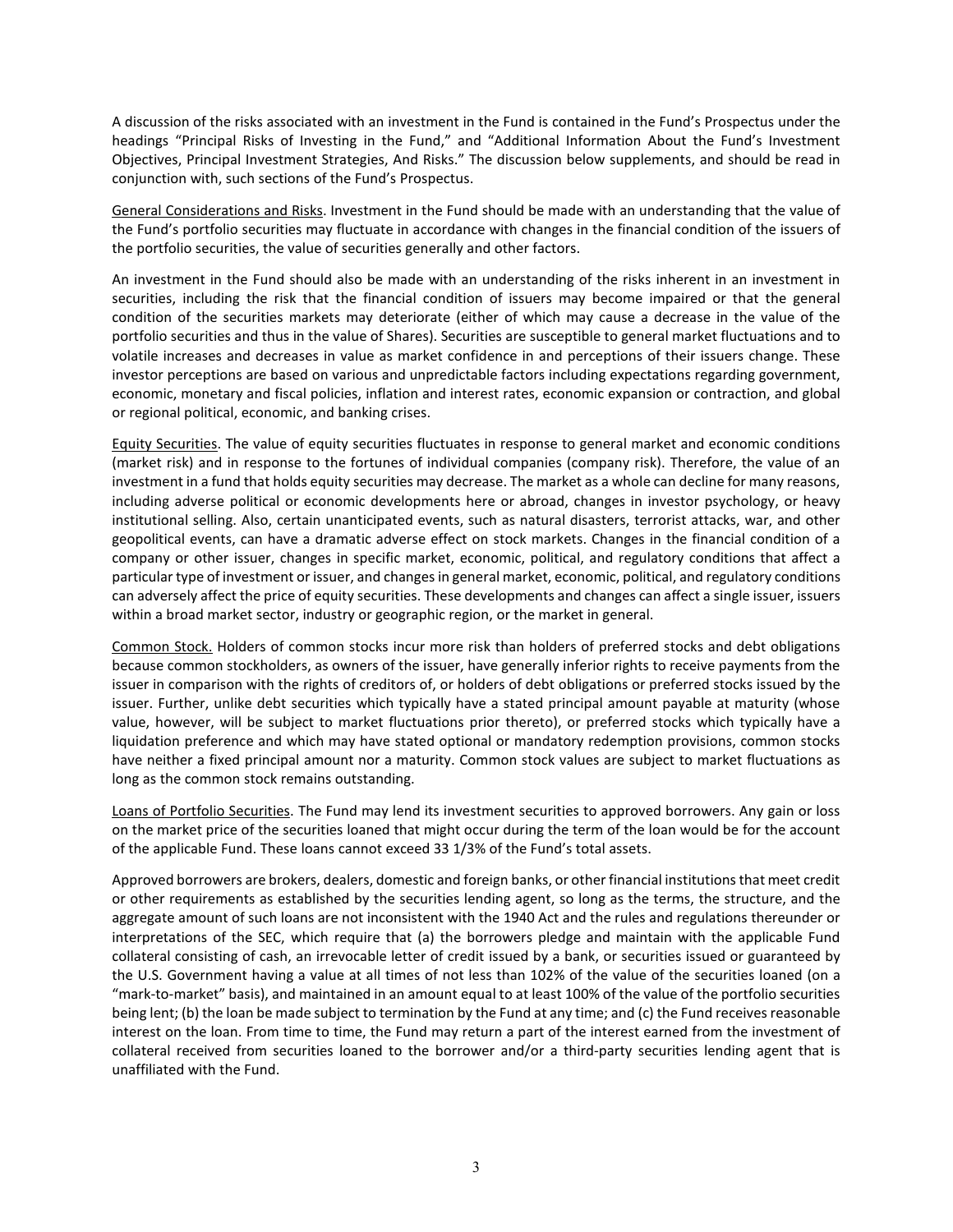Risks of Securities Lending. The Fund will not have the right to vote securities while they are on loan, but it will recall securities on loan if the Advisor determines that the shareholder meeting is called for purposes of voting on material events that could have a material impact on the Fund's loaned securities and for which the vote could be material to the Fund. The Fund would receive income in lieu of dividends on loaned securities and may, at the same time, generate income on the loan collateral or on the investment of any cash collateral.

Securities lending involves a risk of loss because the borrower may fail to return the securities in a timely manner or at all. If the borrower defaults on its obligation to return the securities loaned because of insolvency or other reasons, the Fund could experience delays and costs in recovering securities loaned or gaining access to the collateral. If the Fund is not able to recover the securities loaned, the Fund may sell the collateral and purchase a replacement security in the market. Lending securities entails a risk of loss to the Fund if, and to the extent that, the market value of the loaned securities increases and the collateral is not increased accordingly. Securities lending also involves exposure to "operational risk" (the risk of loss resulting from errors in the settlement and accounting process) and "gap risk" (the risk that the return on cash collateral reinvestments will be less than the fees paid to the borrower).

Any cash received as collateral for loaned securities may be invested in short-term liquid fixed income securities or in money market or short-term mutual funds, or similar investment vehicles. The Fund bears the risk of such investments. Investing this cash subjects that investment to market appreciation or depreciation. For purposes of determining whether the Fund is complying with its investment policies, strategies, and restrictions, the Fund or the Advisor will consider the loaned securities as assets of the Fund but will not consider any collateral received as the Fund asset. The Fund may have to pay the borrower a fee based on the amount of cash collateral. The Fund may pay lending fees to a party arranging the loan.

Senior Securities. In general, the Fund may not issue any class of senior security, except within the limitations of the 1940 Act. These limitations allow the Fund to (i) borrow from banks, provided that immediately following any such borrowing there is an asset coverage of at least 300% (the "Asset Coverage Requirement") for all Fund borrowings, and (ii) engage in trading practices which could be deemed to involve the issuance of a senior security, including but not limited to options, futures, forward contracts, and reverse repurchase agreements, provided that the Fund earmarks or segregates liquid assets in accordance with applicable SEC regulations and interpretations.

Repurchase Agreements. The Fund may enter into repurchase agreements pursuant to which securities are acquired by the Fund from a third party with the understanding that they will be repurchased by the seller at a fixed price on an agreed date. These agreements may be made with respect to any of the portfolio securities in which the Fund is authorized to invest. Repurchase agreements may be characterized as loans secured by the underlying securities. The Fund may enter into repurchase agreements with (i) member banks of the Federal Reserve System having total assets in excess of \$500 million and (ii) securities dealers ("Qualified Institutions"). The Advisor will monitor the continued creditworthiness of Qualified Institutions.

The use of repurchase agreements involves certain risks. For example, if the seller of securities under a repurchase agreement defaults on its obligation to repurchase the underlying securities, as a result of its bankruptcy or otherwise, the Fund will seek to dispose of such securities, which action could involve costs or delays. If the seller becomes insolvent and subject to liquidation or reorganization under applicable bankruptcy or other laws, the Fund's ability to dispose of the underlying securities may be restricted. Finally, it is possible that the Fund may not be able to substantiate its interest in the underlying securities. To minimize this risk, the securities underlying the repurchase agreement will be held by the custodian at all times in an amount at least equal to the repurchase price, including accrued interest. If the seller fails to repurchase the securities, the Fund may suffer a loss to the extent proceeds from the sale of the underlying securities are less than the repurchase price.

The resale price reflects the purchase price plus an agreed upon market rate of interest. The collateral is marked-tomarket daily.

Reverse Repurchase Agreements. The Fund may enter into reverse repurchase agreements, which involve the sale of securities with an agreement to repurchase the securities at an agreed-upon price, date, and interest payment and have the characteristics of borrowing. The securities purchased with the funds obtained from the agreement and securities collateralizing the agreement will have maturity dates no later than the repayment date. Generally,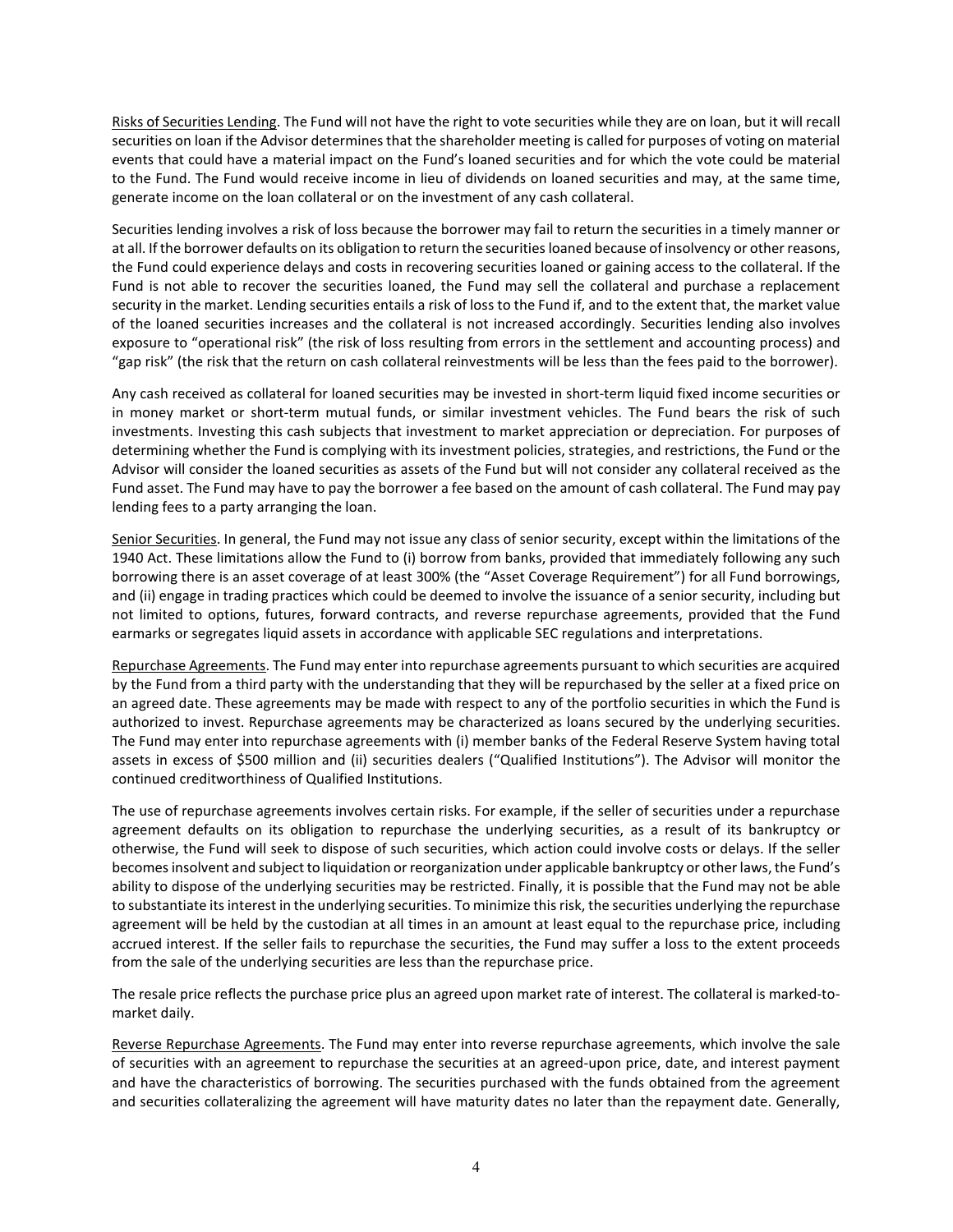the effect of such transactions is that the Fund can recover all or most of the cash invested in the portfolio securities involved during the term of the reverse repurchase agreement, while in many cases the Fund is able to keep some of the interest income associated with those securities. Such transactions are only advantageous if the Fund has an opportunity to earn a greater rate of return on the cash derived from these transactions than the interest cost of obtaining the same amount of cash. Opportunities to realize earnings from the use of the proceeds equal to or greater than the interest required to be paid may not always be available and the Fund intends to use the reverse repurchase technique only when the Advisor believes it will be advantageous to the Fund. The use of reverse repurchase agreements may exaggerate any interim increase or decrease in the value of the Fund's assets. The custodian bank will maintain a separate account for the Fund with securities having a value equal to or greater than such commitments. Under the 1940 Act, reverse repurchase agreements are considered loans.

Money Market Instruments. The Fund may invest a portion of its assets in high-quality money market instruments on an ongoing basis to provide liquidity. The instruments in which the Fund may invest include: (i) short-term obligations issued by the U.S. Government; (ii) negotiable certificates of deposit ("CDs"), fixed time deposits and bankers' acceptances of U.S. and foreign banks and similar institutions; (iii) commercial paper rated at the date of purchase "Prime-1" by Moody's Investors Service, Inc., or "A-1+" or "A-1" by Standard & Poor's or, if unrated, of comparable quality as determined by the Advisor; (iv) repurchase agreements; and (v) money market mutual funds. CDs are short-term negotiable obligations of commercial banks. Time deposits are non-negotiable deposits maintained in banking institutions for specified periods of time at stated interest rates. Bankers' acceptances are time drafts drawn on commercial banks by borrowers, usually in connection with international transactions.

Investment Companies. The Fund may invest in the securities of other investment companies (including money market funds). Under the 1940 Act, the Fund's investment in investment companies is limited to, subject to certain exceptions: (i) 3% of the total outstanding voting stock of any one investment company, (ii) 5% of the Fund's total assets with respect to any one investment company, and (iii) 10% of the Fund's total assets of investment companies in the aggregate.

Illiquid Securities. The Fund may invest in illiquid assets, including Rule 144A securities deemed illiquid by the Advisor. Illiquid securities include securities subject to contractual or other restrictions on resale and other instruments that lack readily available markets.

Futures and Options. The Fund may utilize exchange-traded futures and options contracts.

Futures contracts generally provide for the future sale by one party and purchase by another party of a specified commodity at a specified future time and at a specified price. Stock index futures contracts are settled daily with a payment by one party to the other of a cash amount based on the difference between the level of the stock index specified in the contract from one day to the next. Futures contracts are standardized as to maturity date and underlying instrument and are traded on futures exchanges.

Futures traders are required to make a good faith margin deposit in cash or U.S. government securities with a broker or custodian to initiate and maintain open positions in futures contracts. A margin deposit is intended to assure completion of the contract (delivery or acceptance of the underlying commodity or payment of the cash settlement amount) if it is not terminated prior to the specified delivery date. Brokers may establish deposit requirements which are higher than the exchange minimums. Futures contracts are customarily purchased and sold on margin deposits which may range upward from less than 5% of the value of the contract being traded.

After a futures contract position is opened, the value of the contract is marked-to-market daily. If the futures contract price changes to the extent that the margin on deposit does not satisfy margin requirements, payment of additional "variation" margin will be required. Conversely, a change in the contract value may reduce the required margin, resulting in a repayment of excess margin to the contract holder. Variation margin payments are made to and from the futures broker for as long as the contract remains open. In such case, the Fund would expect to earn interest income on its margin deposits. Closing out an open futures position is done by taking an opposite position ("buying" a contract which has previously been "sold," or "selling" a contract previously "purchased") in an identical contract to terminate the position. Brokerage commissions are incurred when a futures contract position is opened or closed.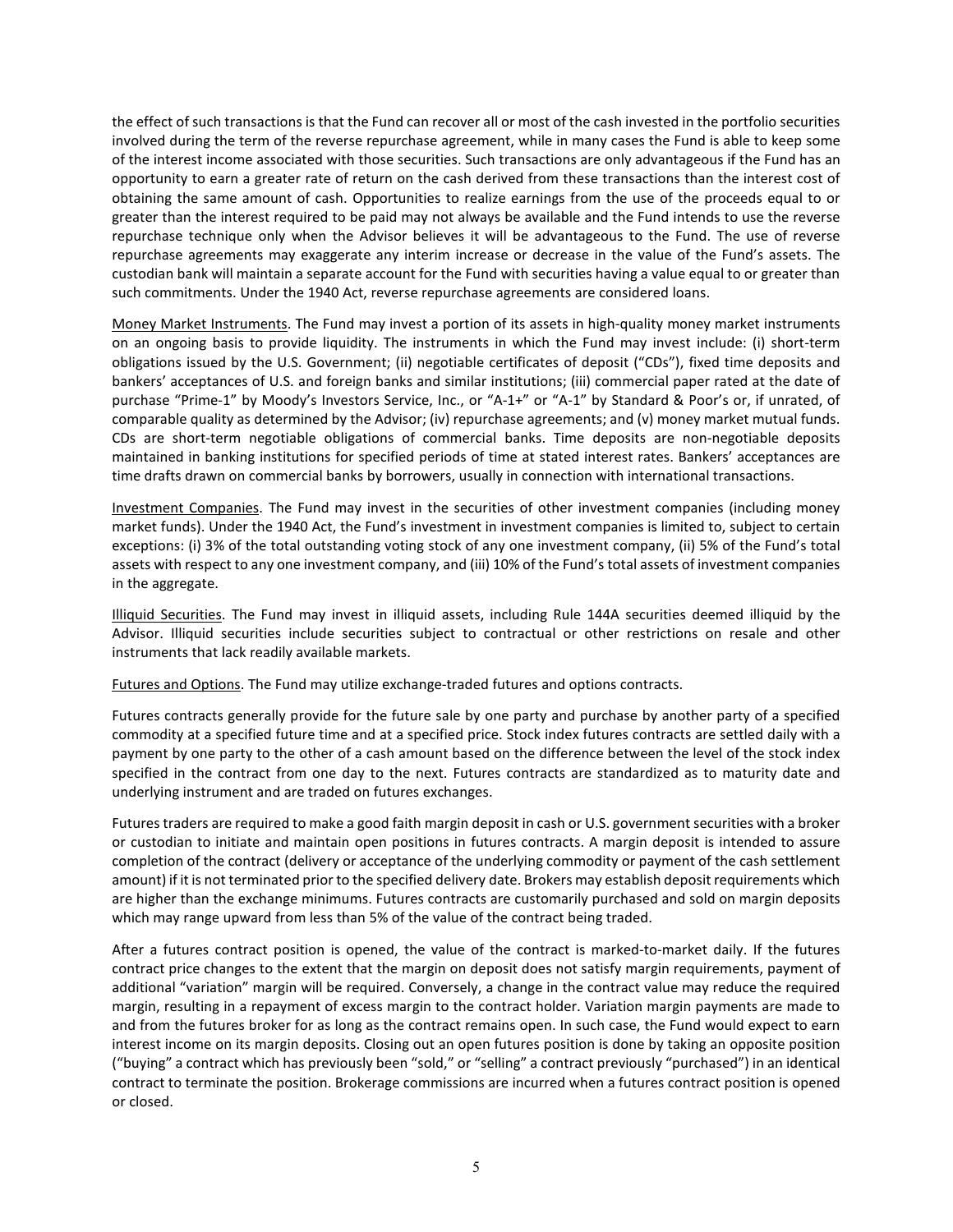An option on a futures contract, as contrasted with the direct investment in such a contract, gives the purchaser the right, in return for the premium paid, to assume a position in the underlying futures contract at a specified exercise price at any time prior to the expiration date of the option. Upon exercise of an option, the delivery of the futures position by the writer of the option to the holder of the option will be accompanied by delivery of the accumulated balance in the writer's futures margin account that represents the amount by which the market price of the futures contract exceeds (in the case of a call) or is less than (in the case of a put) the exercise price of the option on the futures contract. The potential for loss related to the purchase of an option on a futures contract is limited to the premium paid for the option plus transaction costs. Because the value of the option is fixed at the point of purchase, there are no daily cash payments by the purchaser to reflect changes in the value of the underlying contract; however, the value of the option changes daily and that change would be reflected in the NAV of the Fund. The potential for loss related to writing call options on equity securities or indices is unlimited. The potential for loss related to writing put options is limited only by the aggregate strike price of the put option less the premium received.

The Fund may purchase and write put and call options on futures contracts that are traded on a U.S. exchange as a hedge against changes in value of its portfolio securities, or in anticipation of the purchase of securities, and may enter into closing transactions with respect to such options to terminate existing positions. There is no guarantee that such closing transactions can be affected.

Restrictions on the Use of Futures Contracts and Options on Futures Contracts. With respect to investments in swap transactions, commodity futures, commodity options, or certain other derivatives used for purposes other than bona fide hedging purposes, an investment company must meet one of the following tests under the amended regulations in order to claim an exemption from being considered a "commodity pool" or commodity pool operator ("CPO"). First, the aggregate initial margin and premiums required to establish an investment company's positions in such investments may not exceed five percent (5%) of the liquidation value of the investment company's portfolio (after accounting for unrealized profits and unrealized losses on any such investments). Alternatively, the aggregate net notional value of such instruments, determined at the time of the most recent position established, may not exceed one hundred percent (100%) of the liquidation value of the investment company's portfolio (after accounting for unrealized profits and unrealized losses on any such positions). In addition to meeting one of the foregoing trading limitations, the investment company may not market itself as a commodity pool or otherwise as a vehicle for trading in the commodity futures, commodity options or swaps and derivatives markets. If the Advisor were required to register as a CPO with respect to the Fund, the disclosure and operations of the Fund would need to comply with all applicable Commodity Futures Trading Commission ("CFTC") regulations. Compliance with these additional registration and regulatory requirements would increase operational expenses. Other potentially adverse regulatory initiatives could also develop.

Swap Agreements. Swap agreements are contracts between parties in which one party agrees to make periodic payments to the other party (the "Counterparty") based on the change in market value or level of a specified rate, index or asset. In return, the Counterparty agrees to make periodic payments to the first party based on the return of a different specified rate, index, or asset. Swap agreements will usually be done on a net basis, with the Fund receiving or paying only the net amount of the two payments. The net amount of the excess, if any, of the Fund's obligations over its entitlements with respect to each swap is accrued daily and an amount of cash or highly liquid securities having an aggregate value at least equal to the accrued excess is maintained in an account at the Trust's custodian bank.

The use of interest rate and index swaps is a highly specialized activity that involves investment techniques and risks different from those associated with ordinary portfolio security transactions. These transactions generally do not involve the delivery of securities or other underlying assets or principal.

The use of swap agreements involves certain risks. For example, if the Counterparty under a swap agreement defaults on its obligation to make payments due from it, because of its bankruptcy or otherwise, the Fund may lose such payments altogether, or collect only a portion thereof, which collection could involve costs or delays.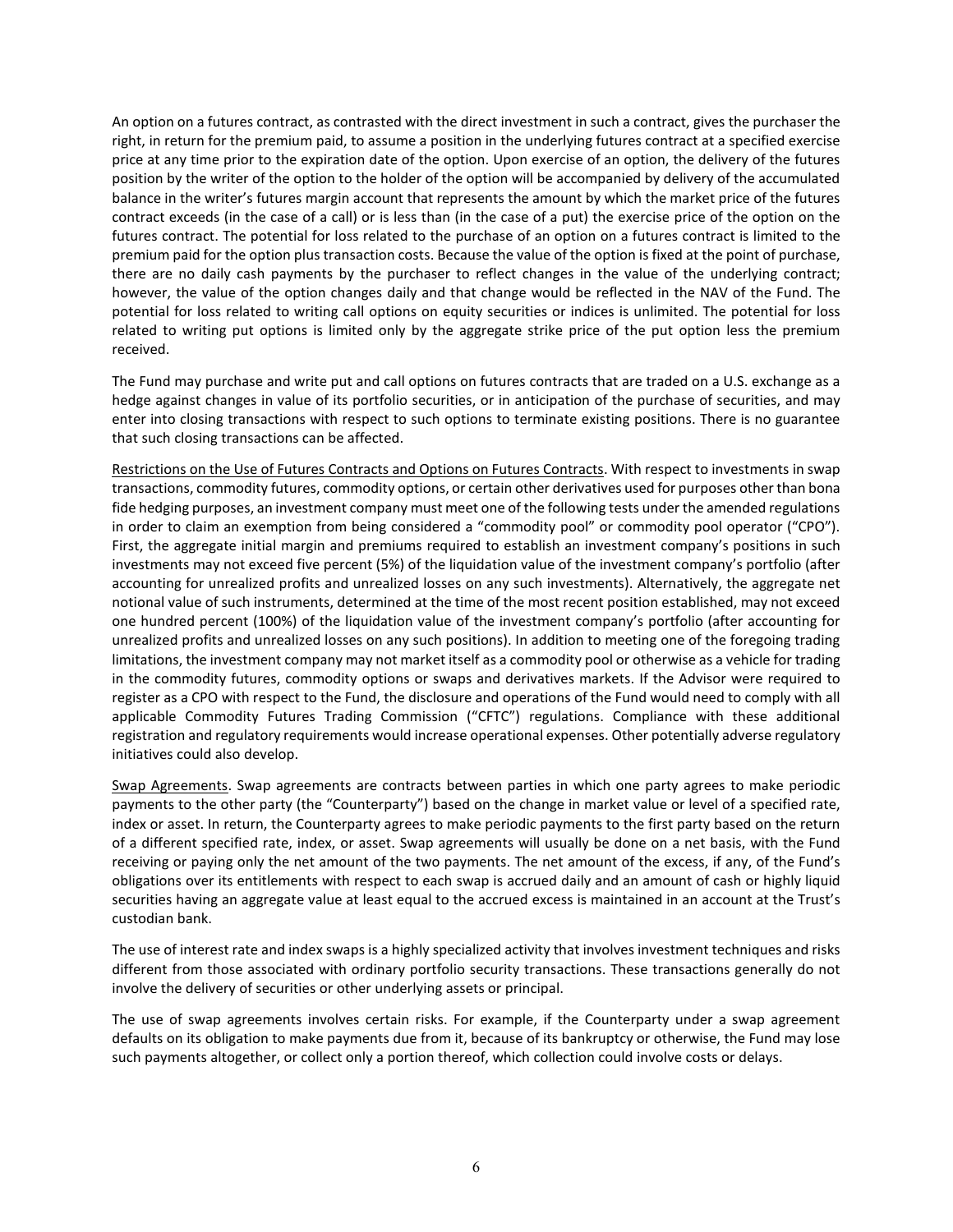Risks of Derivatives. Derivatives are financial contracts whose value depends on, or is derived from, the value of an underlying asset, reference rate, or index, and may relate to stocks, bonds, interest rates, currencies or currency exchange rates, commodities, and related indexes. The various derivative instruments that the Fund may use are described in more detail under "Futures and Options," "Swap Agreements," and "Currency Transactions" in this SAI. The Fund may, but is not required to, use derivative instruments for risk management purposes or as part of its investment strategies.

The Fund's use of derivative instruments involves risks different from, or possibly greater than, the risks associated with investing directly in securities and other traditional investments. Derivatives are subject to a number of risks including liquidity risk, market risk, credit risk, default risk, counterparty risk, and management risk. They also involve the risk of mispricing or improper valuation and the risk that changes in the value of the derivative may not correlate exactly with the change in the value of the underlying asset, rate or index. Also, suitable derivative transactions may not be available in all circumstances and there can be no assurance that the Fund will engage in these transactions to reduce exposure to other risks when that would be beneficial.

Participation in the options or futures markets, as well as the use of various swap instruments and forward contracts, involves investment risks and transaction costs to which the Fund would not be subject absent the use of these strategies. Risks inherent in the use of options, futures contracts, options on futures contracts, forwards and swaps include: (i) imperfect correlation between the price of options and futures contracts and options thereon and movements in the prices of the securities being hedged; (ii) the fact that skills needed to use these strategies are different from those needed to select non-derivative portfolio securities; (iii) the potential absence of a liquid secondary market for any particular instrument at any time; (iv) the possible need to defer closing out certain positions to avoid adverse tax consequences; (v) for swaps, additional credit risk and the risk of counterparty default and the risk of failing to correctly evaluate the creditworthiness of the company on which the swap is based; and (vi) the possible inability of the Fund to purchase or sell a portfolio security at a time that otherwise would be favorable for it to do so, or the possible need for the Fund to sell the security at a disadvantageous time, due to the requirement that the Fund maintain "cover" or collateral securities in connection with the use of certain derivatives.

The Fund could lose the entire amount it invests in futures. The loss from investing in other derivatives is potentially unlimited. There also is no assurance that a liquid secondary market will exist for futures contracts and options in which the Fund may invest. The Fund limits its investment in futures contracts so that the notional value (meaning the stated contract value) of the futures contracts does not exceed the net assets of the Fund.

Furthermore, regulatory requirements for the Fund to set aside assets to meet its obligations with respect to derivatives may result in the Fund being unable to purchase or sell securities when it would otherwise be favorable to do so, or in the Fund needing to sell securities at a disadvantageous time. The Fund may also be unable to close out its derivatives positions when desired. Investments in derivatives can cause the Fund to be more volatile and can result in significant losses.

Because the markets for certain derivative instruments (including markets located in foreign countries) are relatively new and still developing, suitable derivatives transactions may not be available in all circumstances. Upon the expiration of a particular contract, the Advisor may wish to retain the Fund's position in the derivative instrument by entering into a similar contract but may be unable to do so if the counterparty to the original contract is unwilling to enter into the new contract and no other suitable counterparty can be found. There is no assurance that the Fund will engage in derivatives transactions at any time or from time to time. The Fund's ability to use derivatives may also be limited by certain regulatory and tax considerations.

The Dodd-Frank Wall Street Reform and Consumer Protection Act (the "Dodd-Frank Act") and related regulatory developments require the clearing and exchange-trading of certain standardized over-the-counter ("OTC") derivative instruments that the CFTC and SEC defined as "swaps" and "security-based swaps," respectively. Mandatory exchange-trading and clearing is occurring on a phased-in basis based on the type of market participant and CFTC approval of contracts for central clearing and exchange trading. In a cleared swap, the Fund's ultimate counterparty is a central clearinghouse rather than a swap dealer, bank, or other financial institution. The Fund enters into cleared swaps through an executing broker. Such transactions are then submitted for clearing and, if cleared, will be held at regulated futures commission merchants ("FCMs") that are members of the clearinghouse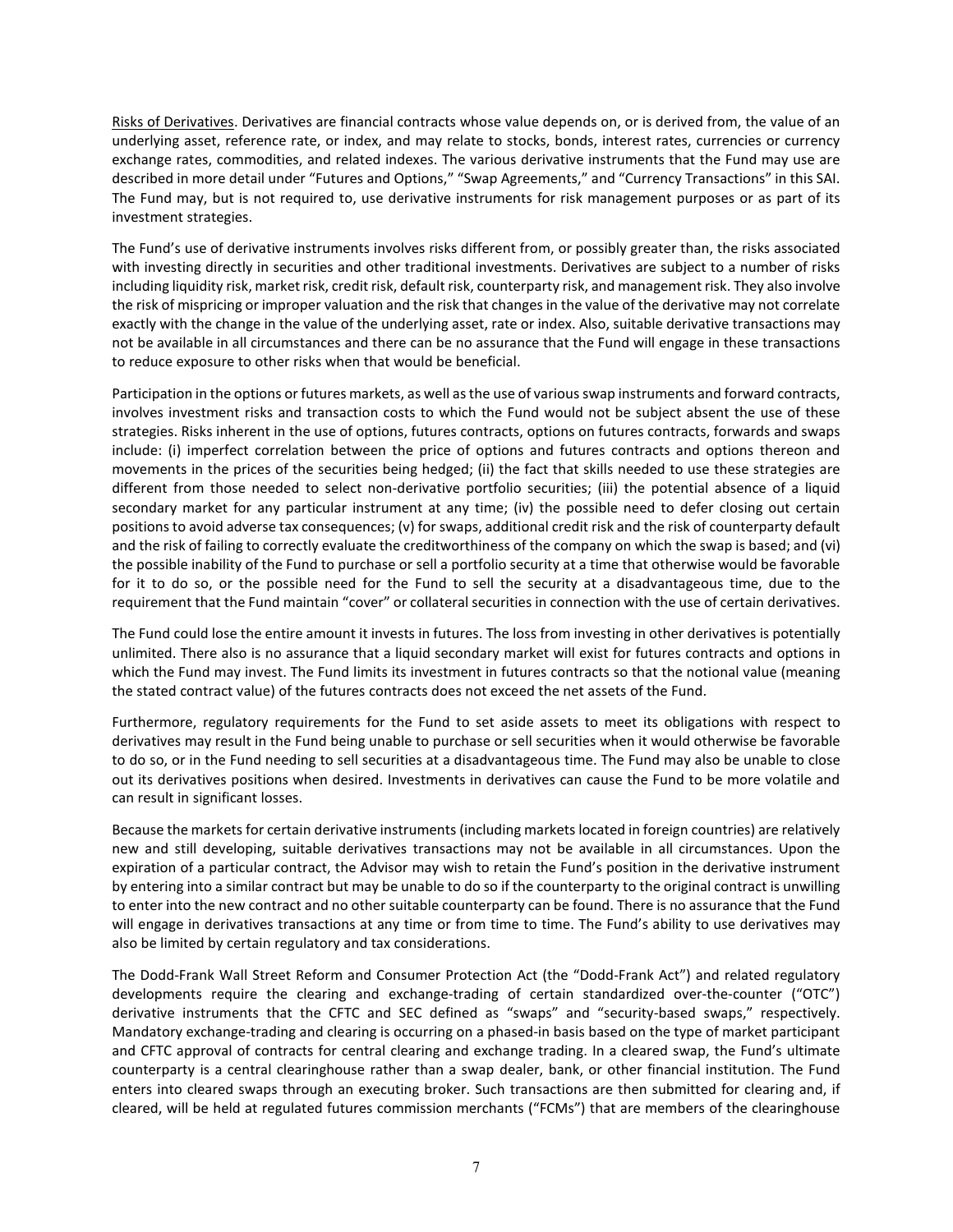that serves as the central counterparty. When the Fund enters into a cleared swap, it must deliver to the central counterparty (via an FCM) an amount referred to as "initial margin." Initial margin requirements are determined by the central counterparty, but an FCM may require additional initial margin above the amount required by the central counterparty. During the term of the swap agreement, a "variation margin" amount may also be required to be paid by the Fund or may be received by the Fund in accordance with margin controls set for such accounts, depending upon changes in the price of the underlying reference asset subject to the swap agreement. At the conclusion of the term of the swap agreement, if the Fund has a loss equal to or greater than the margin amount, the margin amount is paid to the FCM along with any loss in excess of the margin amount. If the Fund has a loss of less than the margin amount, the excess margin is returned to the Fund. If the Fund has a gain, the full margin amount and the amount of the gain is paid to the Fund.

Central clearing is designed to reduce counterparty credit risk compared to uncleared swaps because central clearing interposes the central clearinghouse as the counterparty to each participant's swap, but it does not eliminate those risks completely. There is also a risk of loss by the Fund of the initial and variation margin deposits in the event of bankruptcy of the FCM with which the Fund has an open position in a swap contract. The assets of the Fund may not be fully protected in the event of the bankruptcy of the FCM or central counterparty because the Fund might be limited to recovering only a pro rata share of all available funds and margin segregated on behalf of an FCM's customers or central counterparty's clearing members. If the FCM does not provide accurate reporting, the Fund is also subject to the risk that the FCM could use the Fund's assets, which are held in an omnibus account with assets belonging to the FCM's other customers, to satisfy its own financial obligations or the payment obligations of another customer to the central counterparty. Certain swaps have begun trading on exchanges called swap execution facilities. Exchange-trading is expected to increase liquidity of swaps trading.

In addition, with respect to cleared swaps, the Fund may not be able to obtain as favorable terms as it would be able to negotiate for an uncleared swap. In addition, an FCM may unilaterally impose position limits or additional margin requirements for certain types of swaps in which the Fund may invest. Central counterparties and FCMs generally can require termination of existing cleared swap transactions at any time and can also require increases in margin above the margin that is required at the initiation of the swap agreement. Margin requirements for cleared swaps vary on a number of factors, and the margin required under the rules of the clearinghouse and FCM may be in excess of the collateral required to be posted by the Fund to support its obligations under a similar uncleared swap. However, regulators are expected to adopt rules imposing certain margin requirements, including minimums, on uncleared swaps in the near future, which could change this comparison.

The Fund is also subject to the risk that, after entering into a cleared swap with an executing broker, no FCM or central counterparty is willing or able to clear the transaction. In such an event, the central counterparty would void the trade. Before the Fund can enter into a new trade, market conditions may become less favorable to the Fund.

Government Regulation of Derivatives. It is possible that government regulation of various types of derivative instruments, including futures and swap agreements, may limit or prevent the Fund from using such instruments as a part of its investment strategy, and could ultimately prevent the Fund from being able to achieve its investment objective. It is impossible to predict fully the effects of legislation and regulation in this area, but the effects could be substantial and adverse.

The futures markets are subject to comprehensive statutes, regulations, and margin requirements. The SEC, the CFTC, and the exchanges are authorized to take extraordinary actions in the event of a market emergency, including, for example, the implementation or reduction of speculative position limits, the implementation of higher margin requirements, the establishment of daily price limits and the suspension of trading.

The regulation of swaps and futures transactions in the U.S., the European Union and other jurisdictions is a rapidly changing area of law and is subject to modification by government and judicial action. There is a possibility of future regulatory changes altering, perhaps to a material extent, the nature of an investment in the Fund or the ability of the Fund to continue to implement its investment strategies.

Under recently adopted rules and regulations, transactions in some types of swaps (including interest rate swaps and credit default swaps on North American and European indices) are required to be centrally cleared, and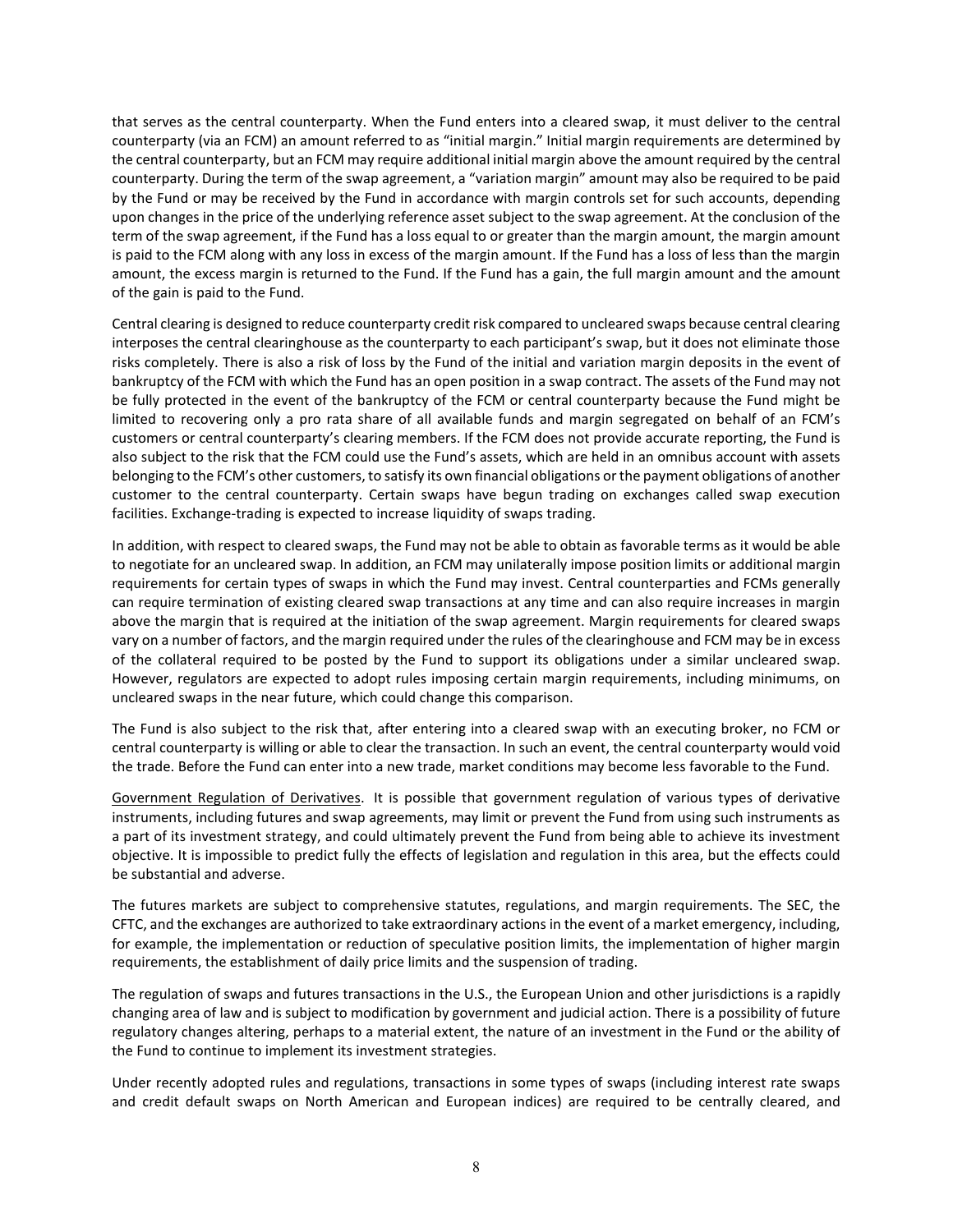additional types of swaps may be required to be centrally cleared in the future. In a transaction involving those swaps ("cleared derivatives"), the Fund's counterparty is a clearing house, rather than a bank or broker. Since the Fund is not a member of any clearing houses and only clearing members can participate directly in the clearing house, the Fund will hold cleared derivatives through accounts at clearing members. In cleared derivatives transactions, the Fund will make payments (including margin payments) to and receive payments from a clearing house through its accounts at clearing members. Clearing members guarantee performance of their clients' obligations to the clearing house.

In addition, U.S. regulators, the European Union, and certain other jurisdictions have adopted minimum margin and capital requirements for uncleared OTC derivatives transactions. It is expected that these regulations will have a material impact on the Fund's use of uncleared derivatives. These rules will impose minimum margin requirements on derivatives transactions between the Fund and its swap counterparties and may increase the amount of margin the Fund is required to provide. They will impose regulatory requirements on the timing of transferring margin, which may accelerate the Fund's current margin process. They will also effectively require changes to typical derivatives margin documentation. It is expected that the Fund will become subject to variation margin requirements under such rules in 2017 and initial margin requirements under such rules in 2020. Such requirements could increase the amount of margin the Fund needs to provide in connection with uncleared derivatives transactions and, therefore, make such transactions more expensive.

The SEC has also issued a proposed rule under the 1940 Act providing for the regulation of registered investment companies' use of derivatives and certain related instruments. The ultimate impact, if any, of possible regulation remains unclear, but the proposed rule, if adopted, could, among other things, restrict the Fund's ability to engage in derivatives transactions and/or increase the costs of such derivatives transactions such that the Fund may be unable to implement its investment strategy. These and other new rules and regulations could, among other things, further restrict the Fund's ability to engage in, or increase the cost to the Fund of, derivatives transactions, for example, by making some types of derivatives no longer available to the Fund, increasing margin or capital requirements, or otherwise limiting liquidity or increasing transaction costs. The implementation of the clearing requirement has increased the costs of derivatives transactions for the Fund, since the Fund has to pay fees to its clearing members and is typically required to post more margin for cleared derivatives than it has historically posted for bilateral derivatives. The costs of derivatives transactions are expected to increase further as clearing members raise their fees to cover the costs of additional capital requirements and other regulatory changes applicable to the clearing members. These regulations are new and evolving, and their potential impact on the Fund and the financial system are not yet known.

Risks of Futures and Options Transactions. Positions in futures contracts and options may be closed out only on an exchange which provides a secondary market therefore. However, there can be no assurance that a liquid secondary market will exist for any particular futures contract or option at any specific time. Thus, it may not be possible to close a futures or options position. In the event of adverse price movements, the Fund would continue to be required to make daily cash payments to maintain its required margin. In such situations, if the Fund has insufficient cash, it may have to sell portfolio securities to meet daily margin requirements at a time when it may be disadvantageous to do so. In addition, the applicable Fund may be required to make delivery of the instruments underlying futures contracts it has sold.

The Fund will minimize the risk that it will be unable to close out a futures or options contract by only entering into futures and options for which there appears to be a liquid secondary market.

The risk of loss in trading futures contracts or uncovered call options in some strategies (e.g., selling uncovered index futures contracts) is potentially unlimited. The Fund does not plan to use futures and options contracts, when available, in this manner. The risk of a futures position may still be large, as traditionally measured, due to the low margin deposits required. In many cases, a relatively small price movement in a futures contract may result in immediate and substantial loss or gain to the investor relative to the size of a required margin deposit. The Fund, however, intends to utilize futures and options contracts in a manner designed to limit its risk exposure to that which is comparable to what it would have incurred through direct investment in securities. There is also the risk of loss by the Fund of margin deposits in the event of bankruptcy of a broker with whom the Fund has an open position in the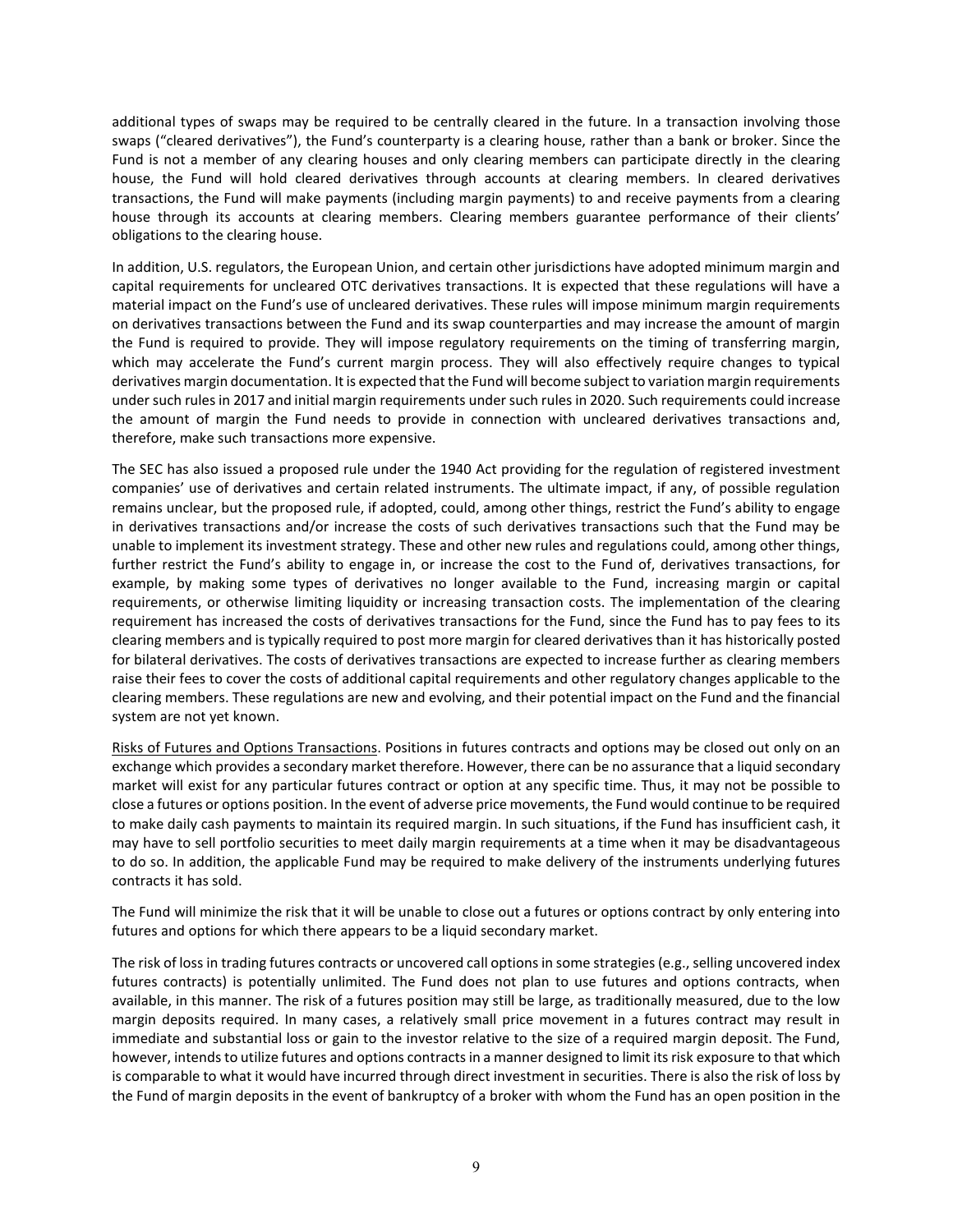futures contract or option.

Certain financial futures exchanges limit the amount of fluctuation permitted in futures contract prices during a single trading day. The daily limit establishes the maximum amount that the price of a futures contract may vary either up or down from the previous day's settlement price at the end of a trading session. Once the daily limit has been reached in a particular type of contract, no trades may be made on that day at a price beyond that limit. The daily limit governs only price movement during a particular trading day and therefore does not limit potential losses, because the limit may prevent the liquidation of unfavorable positions. Futures contract prices have occasionally moved to the daily limit for several consecutive trading days with little or no trading, thereby preventing prompt liquidation of futures positions and subjecting some futures traders to substantial losses.

Risks of Swap Agreements. Bilateral swap agreements are subject to the risk that the swap counterparty will default on its obligations. If such a default occurs, the Fund will have contractual remedies pursuant to the agreements related to the transaction, but such remedies may be subject to bankruptcy and insolvency laws which could affect the Fund's rights as a creditor. Some interest rate and credit default swaps are currently subject to central clearing and exchange trading. Although exchange-trading and clearing decreases the counterparty risk involved in bilaterally negotiated contracts and increase market liquidity, exchange-trading and clearing will not make the contracts riskfree.

The use of interest-rate and index swaps is a highly specialized activity that involves investment techniques and risks different from those associated with ordinary portfolio security transactions. The use of a swap requires an understanding not only of the referenced asset, reference rate, or index but also of the swap itself, without the benefit of observing the performance of the swap under all possible market conditions. These transactions generally do not involve the delivery of securities or other underlying assets or principal.

It is possible that developments in the swaps market, including government regulation, could adversely affect the Fund's ability to terminate existing swap agreements or to realize amounts to be received under such agreements.

Where swap agreements are two party contracts that may be subject to contractual restrictions on transferability and termination and because they may have terms of greater than seven days, they may be considered to be illiquid and subject to the Fund's limitation on investments in illiquid securities. To the extent that a swap is not liquid, it may not be possible to initiate a transaction or liquidate a position at an advantageous time or price, which may result in significant losses. Like most other investments, swap agreements are subject to the risk that the market value of the instrument will change in a way detrimental to the Fund's interest.

If the Fund uses a swap as a hedge against, or as a substitute for, a portfolio investment, the Fund will be exposed to the risk that the swap will have or will develop imperfect or no correlation with the portfolio investment. This could cause substantial losses for the Fund. While hedging strategies involving swap instruments can reduce the risk of loss, they can also reduce the opportunity for gain or even result in losses by offsetting favorable price movements in other Fund investments. Many swaps are complex and often valued subjectively.

Cybersecurity Risk. In connection with the increased use of technologies such as the Internet and the dependence on computer systems to perform necessary business functions, the Fund is susceptible to operational, information security, and related risks due to the possibility of cyber-attacks or other incidents. Cyber incidents may result from deliberate attacks or unintentional events. Cyber-attacks include, but are not limited to, infection by computer viruses or other malicious software code, gaining unauthorized access to systems, networks, or devices that are used to service the Fund's operations through hacking or other means for the purpose of misappropriating assets or sensitive information, corrupting data, or causing operational disruption. Cyber-attacks may also be carried out in a manner that does not require gaining unauthorized access, such as causing denial-of-service attacks (which can make a website unavailable) on the Fund's website. In addition, authorized persons could inadvertently or intentionally release confidential or proprietary information stored on the Fund's systems.

Cyber-attacks have the potential to interfere with the processing of authorized participant transactions and shareholder transactions on the Exchange. Furthermore, cybersecurity failures or breaches by the Fund's third-party service providers (including, but not limited to, the adviser, distributor, custodian, transfer agent, and financial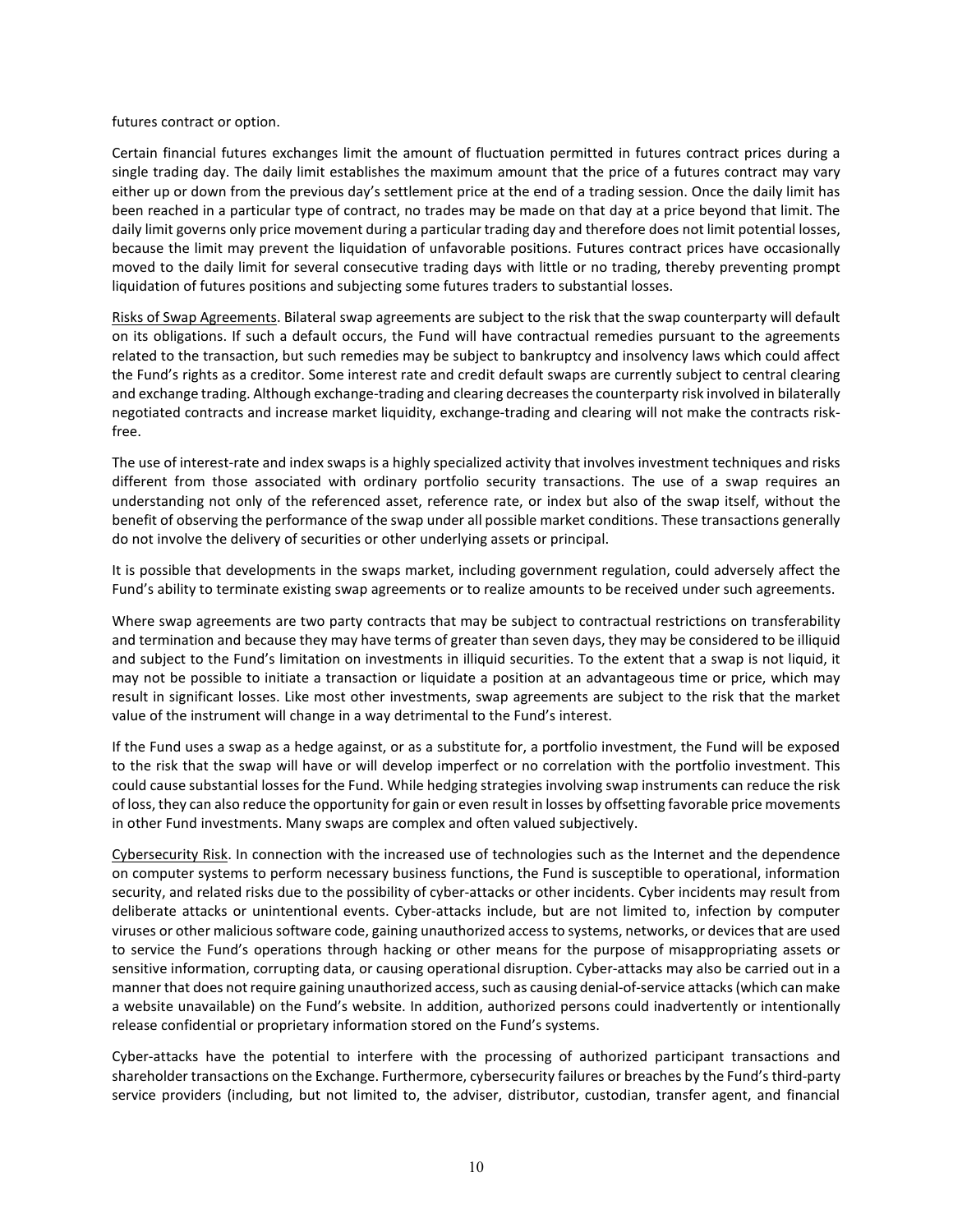intermediaries), or the Advisor, may cause disruptions and impact the service providers' and the Fund's business operations, potentially resulting in financial losses, the inability of Fund shareholders to transact business and the Fund to process transactions, inability to calculate the Fund's NAV, violations of applicable privacy and other laws, regulatory fines, penalties, reputational damage, reimbursement or other compensation costs, and/or additional compliance costs. The Fund and its shareholders could be negatively impacted as a result of successful cyber-attacks against, or security breakdowns of, the Fund or its third-party service providers.

The Fund may incur substantial costs to prevent or address cyber incidents in the future. In addition, there is a possibility that certain risks have not been adequately identified or prepared for. Furthermore, the Fund cannot directly control any cybersecurity plans and systems put in place by third party service providers. Cybersecurity risks are also present for issuers of securities in which the Fund invests, which could result in material adverse consequences for such issuers and may cause the Fund's investment in such securities to lose value.

Debt Obligations. The Fund may invest in debt obligations traded in U.S. or foreign markets. Such debt obligations include, among others, bonds, notes, debentures, and variable rate demand notes. In choosing corporate debt securities on behalf of the Fund, the Advisor may consider (i) general economic and financial conditions; and (ii) the specific issuer's (a) business and management, (b) cash flow, (c) earnings coverage of interest and dividends, (d) ability to operate under adverse economic conditions, (e) fair market value of assets, and (f) other considerations deemed appropriate.

The Fund may invest in debt securities that are rated below investment grade (i.e., "junk bonds") by nationally recognized statistical rating organizations ("NRSROs") or are unrated securities that the Advisor believes are of comparable quality. Junk bonds are considered speculative with respect to their capacity to pay interest and repay principal in accordance with the terms of the obligation. While generally providing greater income and opportunity for gain, non-investment grade debt securities are subject to greater risks than higher-rated securities.

Companies that issue junk bonds are often highly leveraged and may not have more traditional methods of financing available to them. During an economic downturn or recession, highly leveraged issuers of high-yield securities may experience financial stress and may not have sufficient revenues to meet their interest payment obligations. Economic downturns tend to disrupt the market for junk bonds, lowering their values and increasing their price volatility. The risk of issuer default is higher with respect to junk bonds because such issues may be subordinated to other creditors of the issuer.

The credit rating from an NRSRO of a junk bond does not necessarily address its market value risk, and ratings may from time to time change to reflect developments regarding the issuer's financial condition. The lower the rating of a junk bond, the more speculative its characteristics.

The Fund may have difficulty selling certain junk bonds because they may have a thin trading market. The lack of a liquid secondary market may have an adverse effect on the market price and the Fund's ability to dispose of particular issues and may also make it more difficult for the Fund to obtain accurate market quotations in valuing these assets. In the event the Fund experiences an unexpected level of net redemptions, the Fund could be forced to sell its junk bonds at an unfavorable price. Prices of junk bonds have been found to be less sensitive to fluctuations in interest rates and more sensitive to adverse economic changes and individual corporate developments than those of higher-rated debt securities.

U.S. Government Obligations. The Fund may invest in U.S. government obligations. Obligations issued or guaranteed by the U.S. Government, its agencies, and instrumentalities include bills, notes, and bonds issued by the U.S. Treasury, as well as "stripped" or "zero coupon" U.S. Treasury obligations representing future interest or principal payments on U.S. Treasury notes or bonds. Stripped securities are sold at a discount to their "face value," and may exhibit greater price volatility than interest-bearing securities because investors receive no payment until maturity. Obligations of certain agencies and instrumentalities of the U.S. Government, such as the Government National Mortgage Association ("GNMA"), are supported by the full faith and credit of the U.S. Treasury; others, such as those of the Federal National Mortgage Association ("FNMA"), are supported by the right of the issuer to borrow from the U.S. Treasury; others, such as those of the former Student Loan Marketing Association ("SLMA"), are supported by the discretionary authority of the U.S. Government to purchase the agency's obligations; still others, although issued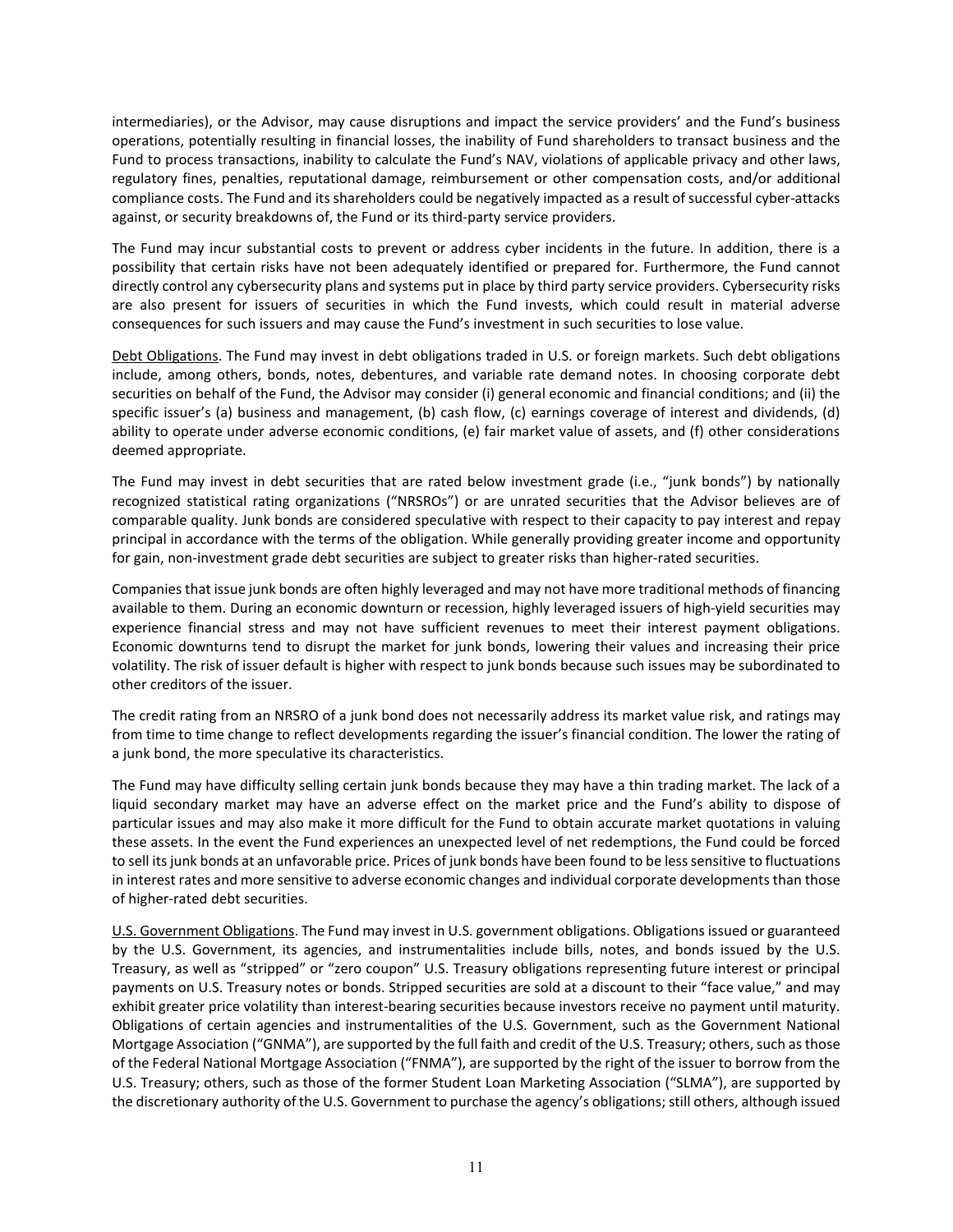by an instrumentality chartered by the U.S. Government, like the Federal Farm Credit Bureau ("FFCB"), are supported only by the credit of the instrumentality. The U.S. Government may choose not to provide financial support to U.S. Government-sponsored agencies or instrumentalities if it is not legally obligated to do so, in which case, if the issuer were to default, the Fund holding securities of such issuer might not be able to recover their investment from the U.S. Government.

Convertible Securities. The Fund may invest in convertible securities. Convertible securities include bonds, debentures, notes, preferred stocks, and other securities that may be converted into a prescribed amount of common stock or other equity securities at a specified price and time. The holder of convertible securities is entitled to receive interest paid or accrued on debt, or dividends paid or accrued on preferred stock, until the security matures or is converted. The value of a convertible security depends on interest rates, the yield of similar nonconvertible securities, the financial strength of the issuer and the seniority of the security in the issuer's capital structure. Convertible securities may be illiquid and may be required to convert at a time and at a price that is unfavorable to the Fund. To the extent that the Fund invests in convertible securities with credit ratings below investment grade, such securities may have a higher likelihood of default, although this may be somewhat offset by the convertibility feature.

Municipal Securities. The Fund may invest in securities issued by states, municipalities, and other political subdivisions, agencies, authorities and instrumentalities of states and multi-state agencies or authorities. Municipal securities share the attributes of debt/fixed income securities in general, but are generally issued by states, municipalities, and other political subdivisions, agencies, authorities, and instrumentalities of states and multi-state agencies or authorities. The municipal securities which the Fund may purchase include general obligation bonds and limited obligation bonds (or revenue bonds), including industrial development bonds issued pursuant to former federal tax law. General obligation bonds are obligations involving the credit of an issuer possessing taxing power and are payable from such issuer's general revenues and not from any particular source. Limited obligation bonds are payable only from the revenues derived from a particular facility or class of facilities or, in some cases, from the proceeds of a special excise or other specific revenue source. Tax- exempt industrial development bonds generally are also revenue bonds and thus are not payable from the issuer's general revenues. The credit and quality of industrial development bonds are usually related to the credit of the corporate user of the facilities. Payment of interest on and repayment of principal of such bonds is the responsibility of the corporate user (and/or any guarantor). In addition, the Fund may invest in lease obligations. Lease obligations may take the form of a lease or an installment purchase contract issued by public authorities to acquire a wide variety of equipment and facilities.

Preferred Stock. The Fund may invest in preferred stock. Preferred stock, unlike common stock, often offers a stated dividend rate payable from a corporation's earnings. If interest rates rise, the fixed dividend on preferred stocks may be less attractive, causing the price of preferred stocks to decline. Preferred stock may have mandatory sinking fund provisions, as well as call/redemption provisions prior to maturity, a negative feature when interest rates decline. Dividends on some preferred stock may be "cumulative," requiring all or a portion of prior unpaid dividends to be paid before dividends are paid on the issuer's common stock. Preferred stock also generally has a preference over common stock on the distribution of a corporation's assets in the event of liquidation of the corporation, and may be "participating," which means that it may be entitled to a dividend exceeding the stated dividend in certain cases. In some cases, an issuer may offer auction rate preferred stock, which means that the dividend to be paid is set by auction and will often be reset at stated intervals. The rights of preferred stocks on the distribution of a corporation's assets in the event of a liquidation are generally subordinate to the rights associated with a corporation's debt securities.

Bank Instruments. The Fund may invest in certificates of deposit ("CDs"), time deposits and bankers' acceptances from U.S. banks. A bankers' acceptance is a bill of exchange or time draft drawn on and accepted by a commercial bank. A CD is a negotiable interest-bearing instrument with a specific maturity. CDs are issued by banks and savings and loan institutions in exchange for the deposit of funds and normally can be traded in the secondary market prior to maturity. A time deposit is a nonnegotiable receipt issued by a bank in exchange for the deposit of funds. Like a CD, it earns a specified rate of interest over a definite period of time; however, it cannot be traded in the secondary market.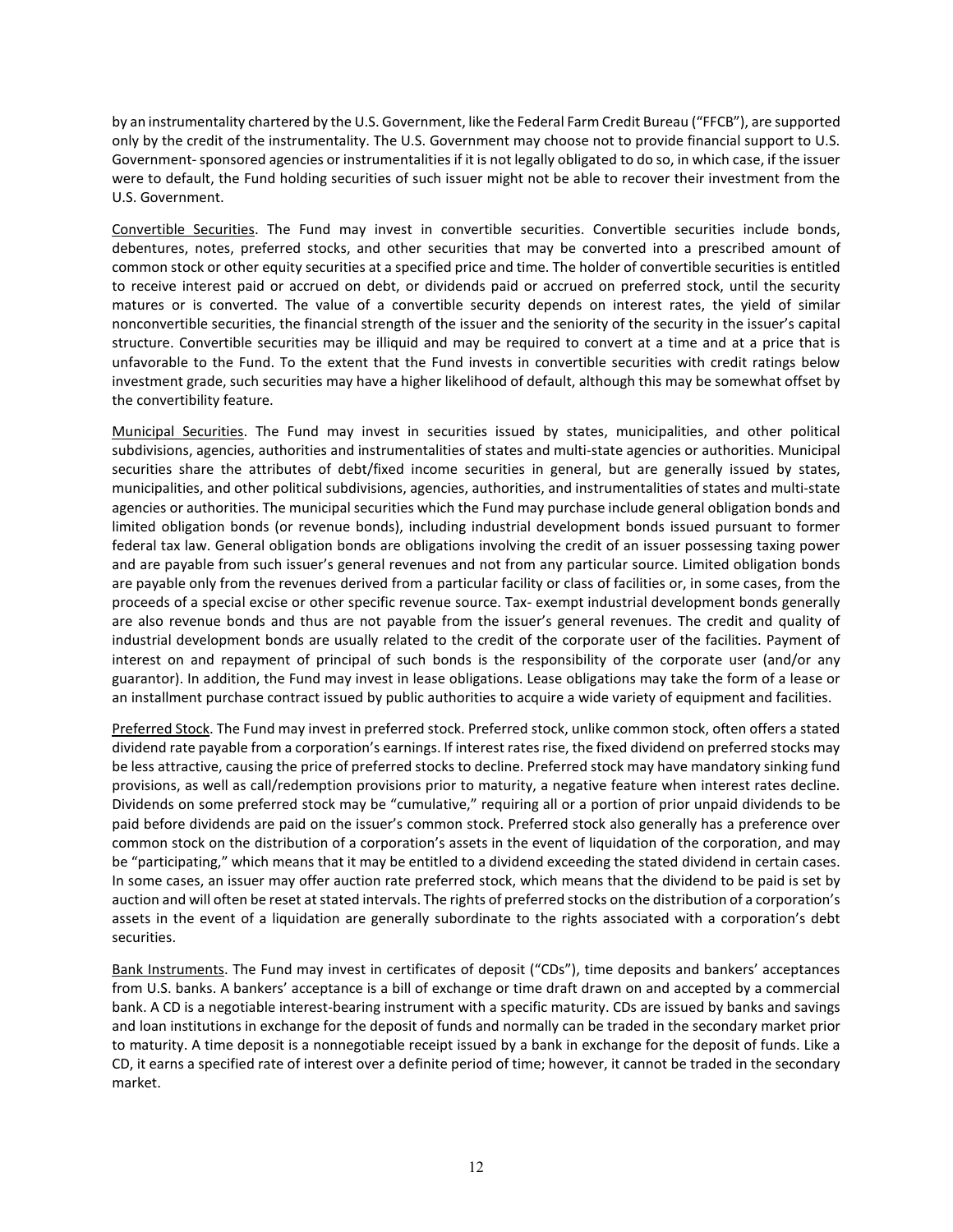Participation Interests. The Fund may purchase participations in corporate loans. Participation interests generally will be acquired from a commercial bank or other financial institution (a "Lender") or from other holders of a participation interest (a "Participant"). The purchase of a participation interest either from a Lender or a Participant will not result in any direct contractual relationship with the borrowing company (the "Borrower"). The Fund generally will have no right directly to enforce compliance by the Borrower with the terms of the credit agreement. Instead, the Fund will be required to rely on the Lender or the Participant that sold the participation interest, both for the enforcement of the Fund's rights against the Borrower and for the receipt and processing of payments due to the Fund under the loans. Under the terms of a participation interest, the Fund may be regarded as a member of the Participant, and thus the Fund is subject to the credit risk of both the Borrower and a Participant. Participation interests are generally subject to restrictions on resale. Generally, the Fund considers participation interests to be illiquid and therefore subject to the Fund's percentage limitations for investments in illiquid securities.

Commercial Instruments. The Fund may invest in commercial interests, including commercial paper and other shortterm corporate instruments. Commercial paper consists of short-term promissory notes issued by corporations. Commercial paper may be traded in the secondary market after its issuance.

Variable or Floating Rate Instruments. The Fund may invest in securities that have variable or floating interest rates which are readjusted on set dates (such as the last day of the month or calendar quarter) in the case of variable rates or whenever a specified interest rate change occurs in the case of a floating rate instrument. Variable or floating interest rates generally reduce changes in the market price of securities from their original purchase price because, upon readjustment, such rates approximate market rates. Accordingly, as interest rates decrease or increase, the potential for capital appreciation or depreciation is less for variable or floating rate securities than for fixed rate obligations. Many securities with variable or floating interest rates purchased by the Fund are subject to payment of principal and accrued interest (usually within seven days) on the Fund's demand. The terms of such demand instruments require payment of principal and accrued interest by the issuer, a guarantor, and/or a liquidity provider. The Advisor will monitor the pricing, quality and liquidity of the variable or floating rate securities held by the Fund.

Zero-Coupon and Pay-in-Kind Securities. The Fund may invest in zero-coupon or pay-in-kind securities. These securities are debt securities that do not make regular cash interest payments. Zero-coupon securities are sold at a deep discount to their face value. Pay-in-kind securities pay interest through the issuance of additional securities. Because zero-coupon and pay-in-kind securities do not pay current cash income, the price of these securities can be volatile when interest rates fluctuate. While these securities do not pay current cash income, federal tax law requires the holders of zero-coupon and pay-in-kind securities to include in income each year the portion of the original issue discount (or deemed discount) and other non-cash income on such securities accrued during that year. In order to qualify as a "regulated investment company" under the Internal Revenue Code of 1986, as amended (the "Code"), and to avoid certain excise taxes, the Fund may be required to distribute a portion of such discount and income and may be required to dispose of other portfolio securities, which could occur during periods of adverse market prices, in order to generate sufficient cash to meet these distribution requirements.

Delayed Delivery Transactions. The Fund may use delayed delivery transactions as an investment technique. Delayed delivery transactions, also referred to as forward commitments, involve commitments by the Fund to dealers or issuers to acquire or sell securities at a specified future date beyond the customary settlement for such securities. These commitments may fix the payment price and interest rate to be received or paid on the investment. The Fund may purchase securities on a delayed delivery basis to the extent that it can anticipate having available cash on the settlement date. Delayed delivery agreements will not be used as a speculative or leverage technique.

Investment in securities on a delayed delivery basis may increase the Fund's exposure to market fluctuations and may increase the possibility that the Fund will incur short-term gains subject to federal taxation or short- term losses if the Fund must engage in portfolio transactions in order to honor a delayed delivery commitment. Until the settlement date, the Fund will segregate liquid assets of a dollar value sufficient at all times to make payment for the delayed delivery transactions. Such segregated liquid assets will be marked-to-market daily, and the amount segregated will be increased if necessary to maintain adequate coverage of the delayed delivery commitments.

The delayed delivery securities, which will not begin to accrue interest or dividends until the settlement date, will be recorded as an asset of the Fund and will be subject to the risk of market fluctuation. The purchase price of the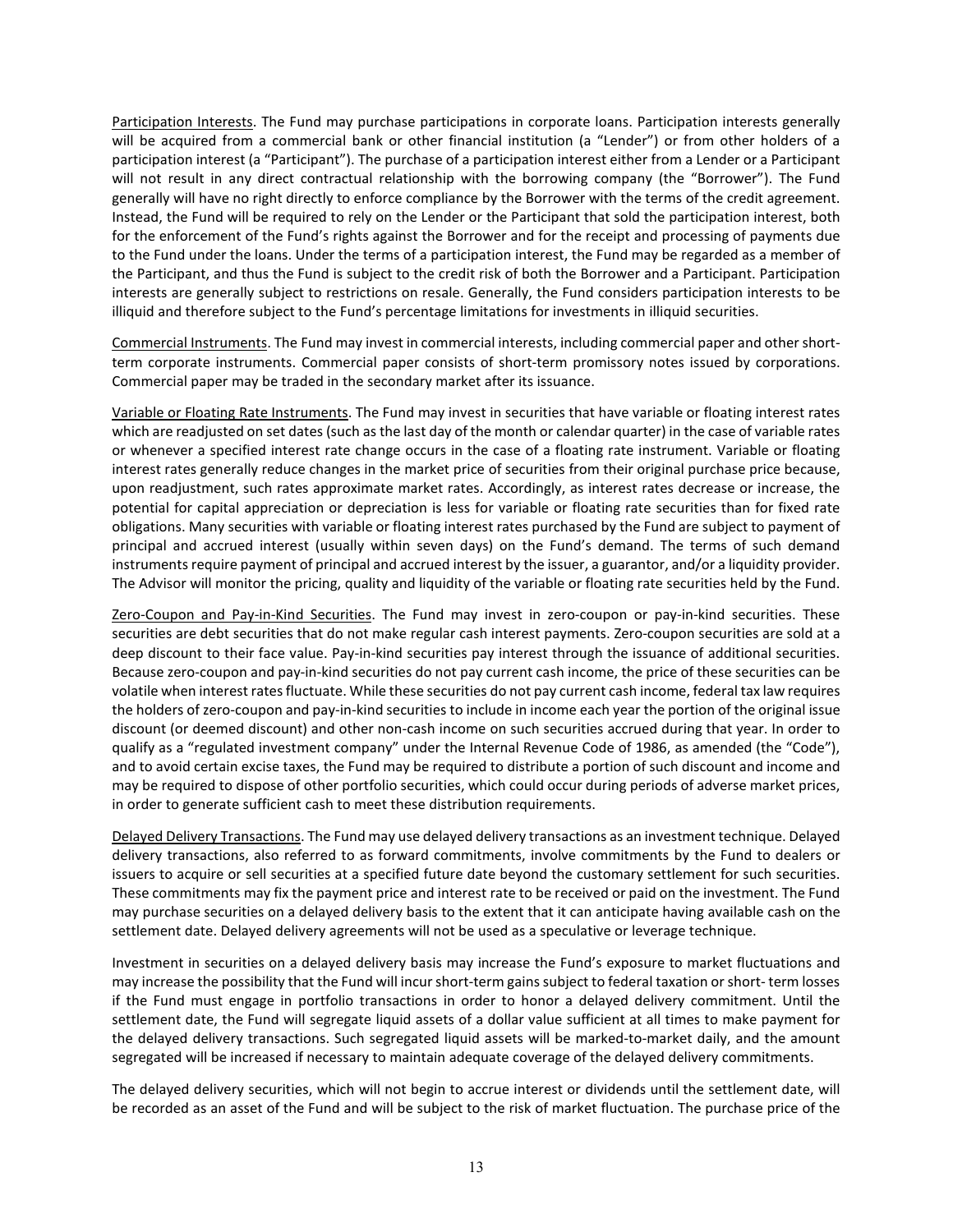delayed delivery securities is a liability of the Fund until settlement. The Fund may enter into buy/sell back transactions (a form of delayed delivery agreement). In a buy/sell back transaction, the Fund enters a trade to sell securities at one price and simultaneously enters a trade to buy the same securities at another price for settlement at a future date.

When-Issued Securities. The Fund may purchase when-issued securities. Purchasing securities on a "when issued" basis means that the date for delivery of and payment for the securities is not fixed at the date of purchase but is set after the securities are issued. The payment obligation and, if applicable, the interest rate that will be received on the securities are fixed at the time the buyer enters into the commitment. The Fund will only make commitments to purchase such securities with the intention of actually acquiring such securities, but the Fund may sell these securities before the settlement date if it is deemed advisable.

Securities purchased on a when-issued basis and the securities held in the Fund's portfolio are subject to changes in market value based upon the public's perception of the creditworthiness of the issuer and, if applicable, the changes in the level of interest rates. Therefore, if the Fund is to remain substantially fully invested at the same time that it has purchased securities on a when-issued basis, there will be a possibility that the market value of the Fund's assets will fluctuate to a greater degree. Furthermore, when the time comes for the Fund to meet its obligations under when-issued commitments, the Fund will do so by using then available cash flow, by sale of the segregated liquid assets, by sale of other securities, or although it would not normally expect to do so, by directing the sale of whenissued securities themselves (which may have a market value greater or less than the Fund's payment obligation).

Investment in securities on a when-issued basis may increase the Fund's exposure to market fluctuation and may increase the possibility that the Fund will incur short-term gains subject to federal taxation or short-term losses if the Fund must sell another security in order to honor a when-issued commitment. The Fund will employ techniques designed to reduce such risks. If the Fund purchases a when-issued security, the Fund will segregate liquid assets in an amount equal to the when-issued commitment. If the market value of such segregated assets declines, additional liquid assets will be segregated on a daily basis so that the market value of the segregated assets will equal the amount of the Fund's when-issued commitments.

Rule 144A Securities. The Fund may invest in Rule 144A securities. Rule 144A securities are securities which, while privately placed, are eligible for purchase and resale pursuant to Rule 144A under the Securities Act. This rule permits certain qualified institutional buyers, such as the Fund, to trade in privately placed securities even though such securities are not registered under the Securities Act. The Advisor, under supervision of the Board, will consider whether securities purchased under Rule 144A are illiquid and thus subject to the Fund's restriction on illiquid securities. Determination of whether a Rule 144A security is liquid or not is a question of fact. In making this determination, the Advisor will consider the trading markets for the specific security taking into account the unregistered nature of a Rule 144A security. In addition, the Sub- Advisor could consider the (i) frequency of trades and quotes; (ii) number of dealers and potential purchasers; (iii) dealer undertakings to make a market; and (iv) nature of the security and of market place trades (for example, the time needed to dispose of the security, the method of soliciting offers and the mechanics of transfer). The Advisor will also monitor the liquidity of Rule 144A securities, and if, as a result of changed conditions, the Advisor determines that a Rule 144A security is no longer liquid, the Advisor will review the Fund's holdings of illiquid securities to determine what, if any, action is required to assure that the Fund complies with its restriction on investment of illiquid securities. Investing in Rule 144A securities could increase the amount of the Fund's investments in illiquid securities if qualified institutional buyers are unwilling to purchase such securities.

Tax Risks. As with any investment, you should consider how your investment in Shares of the Fund will be taxed. The tax information in the Prospectus and this Statement is provided as general information. You should consult your own tax professional about the tax consequences of an investment in Shares of the Fund.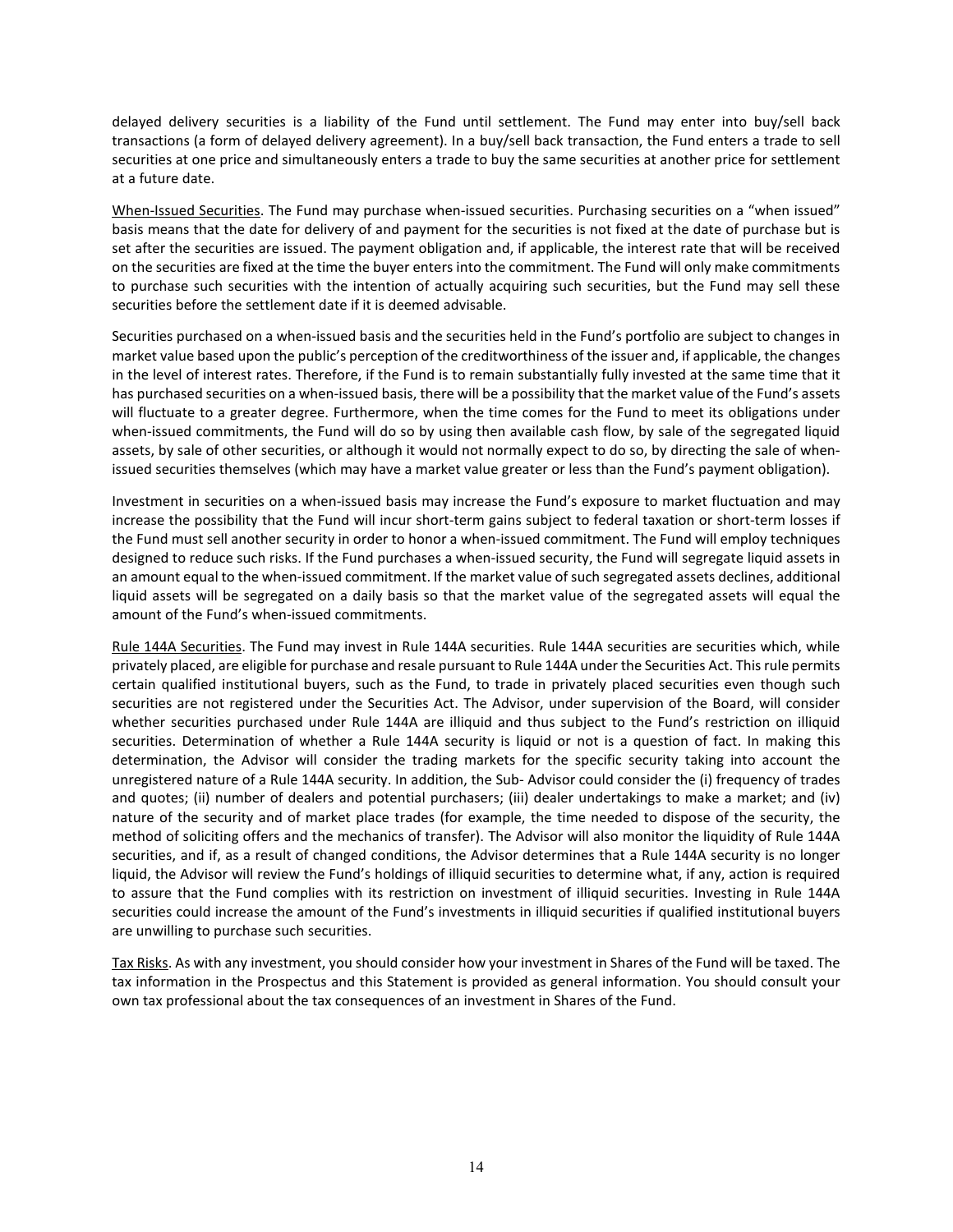#### **CONTINUOUS OFFERING**

The method by which Creation Units of Shares are created and traded may raise certain issues under applicable securities laws. Because new Creation Units of Shares are issued and sold by the Trust on an ongoing basis, at any point a "distribution," as such term is used in the Securities Act, may occur. Broker-dealers and other persons are cautioned that some activities on their part may, depending on the circumstances, result in their being deemed participants in a distribution in a manner which could render them statutory underwriters and subject them to the prospectus delivery and liability provisions of the Securities Act. For example, a broker-dealer firm or its client may be deemed a statutory underwriter if it takes Creation Units after placing an order with the distributor, breaks them down into constituent Shares, and sells such Shares directly to customers, or if it chooses to couple the creation of a supply of new Shares with an active selling effort involving solicitation of secondary market demand for Shares. A determination of whether one is an underwriter for purposes of the Securities Act must take into account all the facts and circumstances pertaining to the activities of the broker-dealer or its client in the particular case, and the examples mentioned above should not be considered a complete description of all the activities that could lead to a categorization as an underwriter.

Broker-dealer firms should also note that dealers who are not "underwriters" but are effecting transactions in Shares, whether or not participating in the distribution of Shares, are generally required to deliver a prospectus. This is because the prospectus delivery exemption in Section 4(3) of the Securities Act is not available in respect of such transactions as a result of Section 24(d) of the 1940 Act. Firms that incur a prospectus-delivery obligation with respect to Shares of the Fund are reminded that under Securities Act Rule 153, a prospectus-delivery obligation under Section 5(b)(2) of the Securities Act owed to an exchange member in connection with a sale on the Exchange is satisfied by the fact that the Fund's prospectus is available at the Exchange upon request. The prospectus delivery mechanism provided in Rule 153 is only available with respect to transactions on an exchange.

#### **MANAGEMENT**

The business of the Trust is managed under the direction of the Board in accordance with the Agreement and Declaration of Trust and the Trust's By-laws (the "Governing Documents"), which have been filed with the Securities and Exchange Commission and are available upon request. The Board consists of 3 individuals, 2 of whom are not "interested persons" (as defined under the 1940 Act) of the Trust or any investment adviser to any series of the Trust ("Independent Trustees"). Pursuant to the Governing Documents, the Trustees shall elect officers including a President, a Secretary, a Treasurer, a Principal Executive Officer and a Principal Accounting Officer. The Board retains the power to conduct, operate and carry on the business of the Trust and has the power to incur and pay any expenses, which, in the opinion of the Board, are necessary or incidental to carry out any of the Trust's purposes. The Trustees, officers, employees and agents of the Trust, when acting in such capacities, shall not be subject to any personal liability except for his or her own bad faith, willful misfeasance, gross negligence or reckless disregard of his or her duties.

#### **Board Leadership Structure**

The Trust is led by David Kaufman, who has served as the Chairman of the Board since June 22, 2021. Under certain 1940 Act governance guidelines that apply to the Trust, the Independent Trustees will meet in executive session, at least quarterly. Under the Governing Documents, the Chairman of the Board is responsible for (a) presiding at board meetings, (b) calling special meetings on an as-needed basis, (c) execution and administration of Trust policies including (i) setting the agendas for board meetings and (ii) providing information to board members in advance of each board meeting and between board meetings. The Trust believes that its Chairman, the independent chair of the Audit Committee, and, as an entity, the full Board of Trustees, provide effective leadership that is in the best interests of the Trust, its funds and each shareholder.

#### **Board Risk Oversight**

The Board of Trustees has a standing independent Audit Committee, Nominating and Governance Committee, and Valuation Committee, each with a separate chair. The Board is responsible for overseeing risk management, and the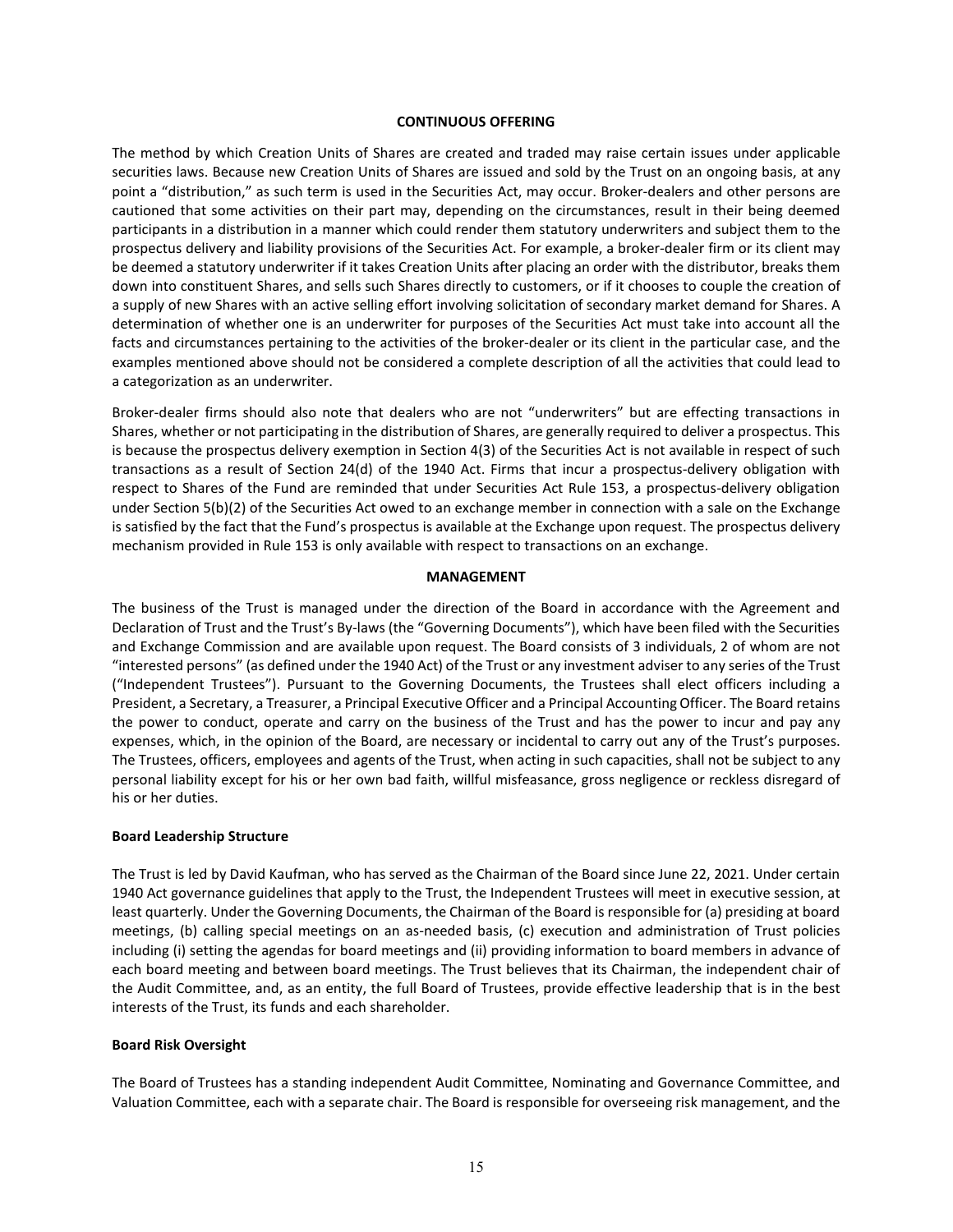full Board regularly engages in discussions of risk management and receives compliance reports that inform its oversight of risk management from its Chief Compliance Officer at quarterly meetings and on an ad hoc basis, when and if necessary. The Audit Committee considers financial and reporting risk within its area of responsibilities. Generally, the Board believes that its oversight of material risks is adequately maintained through the compliancereporting chain where the Chief Compliance Officer is the primary recipient and communicator of such risk-related information. The primary purposes of the Nominating and Governance Committee are to consider and evaluate the structure, composition and operation of the Board, to evaluate and recommend individuals to serve on the Board of the Trust, and to consider and make recommendations relating to the compensation of the Trust's independent trustees. The Nominating and Governance Committee may consider recommendations for candidates to serve on the Board from any source it deems appropriate. The Valuation Committee is responsible for determining, in good faith, the fair value of securities and other assets of a Fund for which market quotations are not readily available, subject to the supervision and oversight of the Trust's Board.

#### **Trustee Qualifications**

Generally, the Trust believes that each Trustee is competent to serve because of their individual overall merits. The Board also has considered the following experience, qualifications, attributes, and/or skills, among others, of its members, as applicable, in reaching its conclusion: (i) such person's business and professional experience and accomplishments, including prior experience in the financial services and investment management fields or on other boards; (ii) such person's ability to work effectively with the other members of the Board; (iii) how the individual's skills, experiences, and attributes would contribute to an appropriate mix of relevant skills and experience on the Board; (iv) such person's character and integrity; (v) such person's willingness to serve and willingness and ability to commit the time necessary to perform the duties of a Trustee; and (vi) as to each Trustee his status as an Independent Trustee.

In addition, the following specific experience, qualifications, attributes and/or skills were considered in respect of the listed Trustee.

Mitch Zacks is the President and Chief Executive Officer of the Advisor. He is also a Portfolio Manager at the Advisor overseeing the modeling and quantitative process. Mr. Zacks joined the Advisor in 1996 and has been a portfolio manager with the firm since 1999. Mr. Zacks wrote a weekly finance column for the Chicago Sun- Times and has written two books on quantitative investment strategies, which were published in 2003 and 2011. Prior to joining Zacks Investment Management in 1997, Mitch was an investment banking analyst at Lazard Freres in New York. Mitch graduated cum laude from Yale University with distinction in his major of Economics. He received his M.B.A with high honors in his concentration of Analytic Finance and Statistics from the University of Chicago.

David J. Kaufman is a partner and Co-Chair of Thompson Coburn LLP's Corporate and Securities Practice Group, a national law firm with over 400 lawyers. He has been practicing for over 30 years. As part of his practice, he frequently provides ongoing SEC compliance and reporting advice as well as providing public company boards of directors, board committees and officers with guidance regarding their fiduciary duties and other obligations. He received his undergraduate degree in honors, with distinction, Master's in Public Policy and Juris Doctorate from the University of Michigan, Ann Arbor.

Stuart Kaufman has over 20 years of operating, credit and financial advisory experience including the management of distressed corporate turnarounds, balance sheet and operational restructurings, corporate credit assessment and management. Prior to a career in interim management and business advisory, he worked in the telecommunications and natural resources industries and in financial services including structured financing and credit at prominent global financial institutions.

Each Trustee's ability to perform his duties effectively also has been enhanced by his educational background and professional training. The Trust does not believe any one factor is determinative in assessing a Trustee's qualifications, but that the collective experience of each Trustee makes them each highly qualified.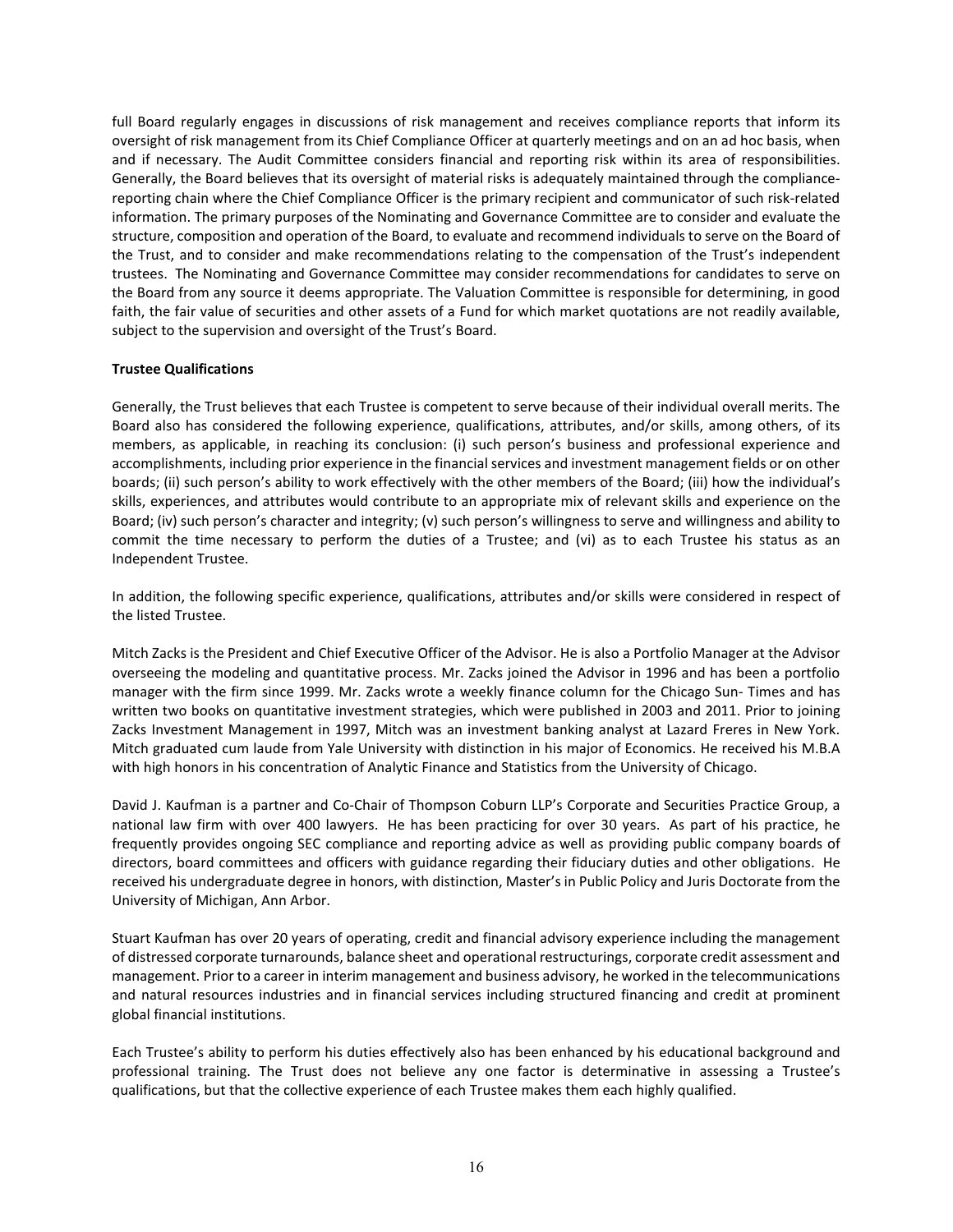The following is a list of the Trustees and executive officers of the Trust and each person's principal occupation over the last five years. Unless otherwise noted, the address of each Trustee and Officer is 4221 North 203rd Street, Suite 100, Elkhorn, Nebraska 68022-3474.

| Name, Year of Birth<br>and Address | <b>Position</b><br>held with<br><b>Funds or Trust</b>                                          | Length<br>of Time<br>Served | <b>Principal Occupation</b><br><b>During Past 5 Years</b>                                                                                                                                                                                                                                                                                                                                                                                                                                                                                                                                                | <b>Number of</b><br><b>Portfolios in</b><br>Fund<br>Complex<br>Overseen by<br><b>Trustee</b> | <b>Other Directorships</b><br><b>Held by Trustee</b><br><b>During Past 5 Years</b> |
|------------------------------------|------------------------------------------------------------------------------------------------|-----------------------------|----------------------------------------------------------------------------------------------------------------------------------------------------------------------------------------------------------------------------------------------------------------------------------------------------------------------------------------------------------------------------------------------------------------------------------------------------------------------------------------------------------------------------------------------------------------------------------------------------------|----------------------------------------------------------------------------------------------|------------------------------------------------------------------------------------|
|                                    |                                                                                                |                             | <b>Independent Trustees</b>                                                                                                                                                                                                                                                                                                                                                                                                                                                                                                                                                                              |                                                                                              |                                                                                    |
| David Kaufman<br>1963              | Independent<br>Trustee,<br>Chairman                                                            | Since<br>6/2021             | Partner, Thompson Coburn, LLP (law<br>firm) (since 2013)                                                                                                                                                                                                                                                                                                                                                                                                                                                                                                                                                 | $\mathbf{1}$                                                                                 | None                                                                               |
| Stuart Kaufman<br>1968             | Independent<br>Trustee                                                                         | Since<br>6/2021             | Managing Director, Portage Point,<br>LLC (consulting company) (since<br>2018); Managing Director, Winter<br>Harbor, LLC (consulting company)<br>$(2016 - 2018)$                                                                                                                                                                                                                                                                                                                                                                                                                                          | $\mathbf{1}$                                                                                 | None                                                                               |
|                                    |                                                                                                |                             | <b>Interested Trustees</b>                                                                                                                                                                                                                                                                                                                                                                                                                                                                                                                                                                               |                                                                                              |                                                                                    |
| Mitch Zacks<br>1973                | Trustee,<br>President, and<br>Principal<br><b>Executive Officer</b>                            | Since<br>6/2021             | President and Chief Executive Officer<br>(since 2019) and Portfolio Manager,<br>Zacks Investment Management, Inc.<br>(since 1999)                                                                                                                                                                                                                                                                                                                                                                                                                                                                        | $\mathbf{1}$                                                                                 | None                                                                               |
|                                    |                                                                                                |                             | <b>Other Officers</b>                                                                                                                                                                                                                                                                                                                                                                                                                                                                                                                                                                                    |                                                                                              |                                                                                    |
| Donald Ralph                       | Treasurer,<br>Principal<br>Accounting<br>Officer, and<br><b>Principal Financial</b><br>Officer | Since<br>6/2021             | CFO, Zacks Investment Management<br>(since<br>December<br>2010)<br>and<br>Controller,<br>Zacks<br>Investment<br>Research (2006-2010)                                                                                                                                                                                                                                                                                                                                                                                                                                                                     | n/a                                                                                          | n/a                                                                                |
| Eric Kane 1981                     | Secretary                                                                                      | Since<br>6/2021             | Vice President and Managing<br>Counsel, Gemini Fund Services, LLC<br>(since 2020); Vice President and<br>Counsel, Gemini Fund Services, LLC<br>$(2017 - 2020)$ ,<br>Assistant<br>Vice<br>President, Gemini Fund Services, LLC<br>(2014-2017), Staff Attorney, Gemini<br>Fund Services, LLC (2013-2014), Law<br>Clerk, Gemini Fund Services, LLC<br>(2009-2013), Legal Intern, NASDAQ<br>$(2011)$ ,<br>OMX<br>Hedge<br>Fund<br>Administrator, Gemini Fund Services,<br>LLC<br>$(2008)$ ,<br>Mutual<br>Fund<br>Accountant/Corporate<br>Action<br>Specialist, Gemini Fund Services, LLC<br>$(2006 - 2008).$ | n/a                                                                                          | n/a                                                                                |
| Chad Bitterman 1972                | Chief Compliance<br>Officer                                                                    | Since<br>6/2021             | Compliance Officer, Northern Lights<br>Compliance Services, LLC (since<br>$2010$ ).                                                                                                                                                                                                                                                                                                                                                                                                                                                                                                                      | n/a                                                                                          | n/a                                                                                |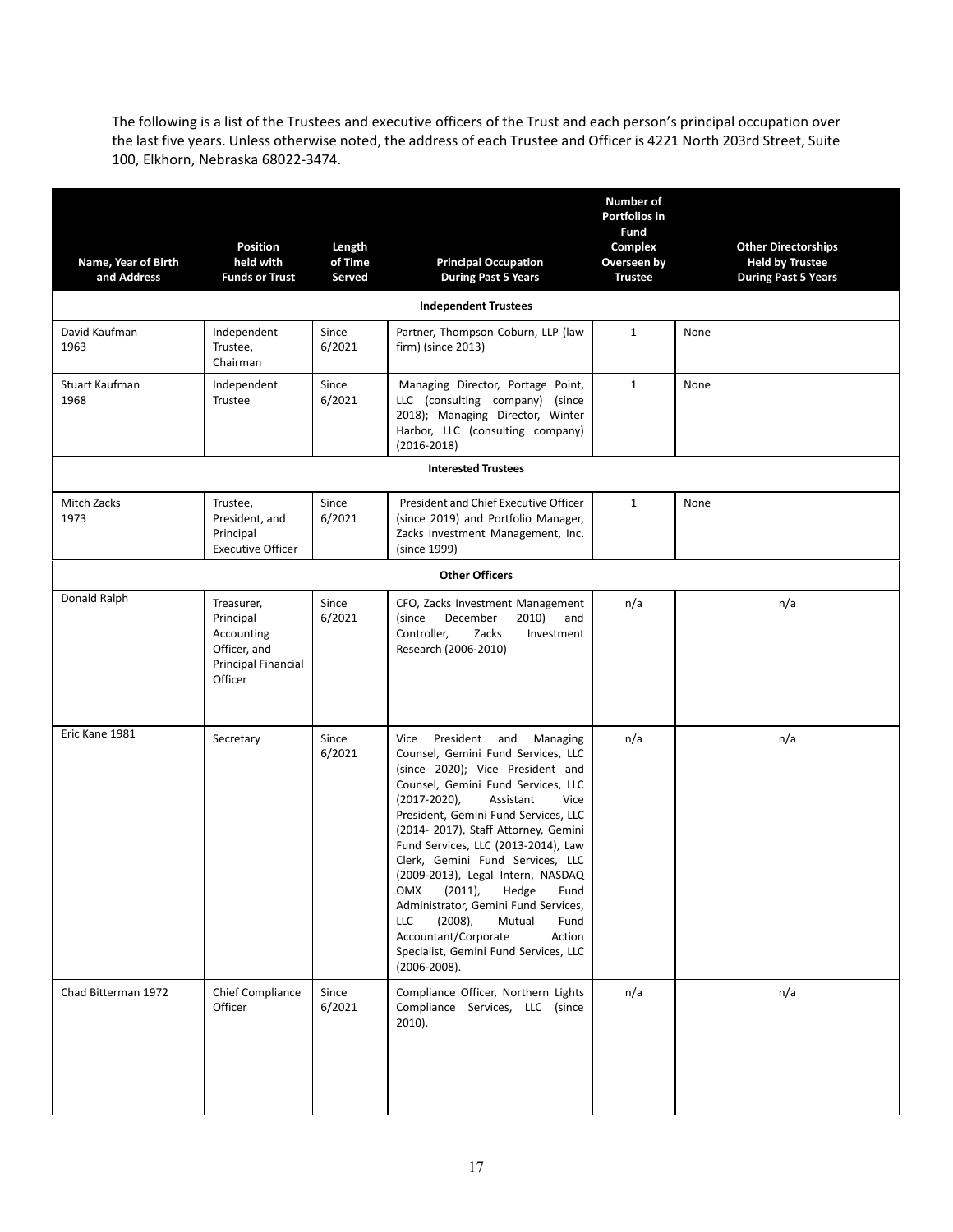#### *Board Committees*

#### Audit Committee

The Board has an Audit Committee that consists of all the Trustees who are not "interested persons" of the Trust within the meaning of the 1940 Act. The Audit Committee's responsibilities include: (i) recommending to the Board the selection, retention or termination of the Trust's independent auditors; (ii) reviewing with the independent auditors the scope, performance and anticipated cost of their audit; (iii) discussing with the independent auditors certain matters relating to the Trust's financial statements, including any adjustment to such financial statements recommended by such independent auditors, or any other results of any audit; (iv) reviewing on a periodic basis a formal written statement from the independent auditors with respect to their independence, discussing with the independent auditors any relationships or services disclosed in the statement that may impact the objectivity and independence of the Trust's independent auditors and recommending that the Board take appropriate action in response thereto to satisfy itself of the auditor's independence; and (v) considering the comments of the independent auditors and management's responses thereto with respect to the quality and adequacy of the Trust's accounting and financial reporting policies and practices and internal controls. The Audit Committee operates pursuant to an Audit Committee Charter. The Audit Committee is responsible for seeking and reviewing nominee candidates for consideration as Independent Trustees as is from time to time considered necessary or appropriate. The Audit Committee generally will not consider shareholder nominees. The Audit Committee is also responsible for reviewing and setting Independent Trustee compensation from time to time when considered necessary or appropriate.

#### *Nominating and Governance Committee*

The Board has a Nominating and Governance Committee that consists of all the Trustees who are not "interested persons" of the Trust within the meaning of the 1940 Act. The Committee's responsibilities (which may also be conducted by the Board) include: (i) recommend persons to be nominated or re-nominated as Trustees; (ii) review the Funds' officers, and conduct Chief Compliance Officer searches, as needed, and provide consultation regarding other CCO matters, as requested; (iii) review trustee qualifications, performance, and compensation; (iv) review periodically with the Board the size and composition of the Board as a whole; (v) annually evaluate the operations of the Board and its Committees and assist the Board in conducting its annual self-evaluation; (vi) make recommendations on the requirements for, and means of, Board orientation and training; (vii) periodically review the Board's corporate Governance policies and practices and recommend, as it deems appropriate, any changes to the Board; and (ix) consider any corporate governance issues that arise from time to time, and to develop appropriate recommendations for the Board.

#### *Valuation Committee*

The Valuation Committee is responsible for determining, in good faith, the fair value of securities and other assets of a Fund for which market quotations are not readily available, subject to the supervision and oversight of the Trust's Board. Such determinations are reported to the Trust's Board. The Valuation Committee consists of the Trust's Treasurer or Assistant Treasurer, a representative of the Administrator, and a representative of the Advisor and a member of the Board of Trustees. The Trust's Chief Compliance Officer also attends the Valuation Committee meetings. The Valuation Committee meets as necessary when a price for a portfolio security is not readily available.

#### *Compensation*

Each Independent Trustee will receive a quarterly fee of \$1,250 to be paid by the Trust within 10 days of the commencement of each calendar quarter for his service as a Trustee of the Board of Trustees and for serving in his respective capacity as Chair of the Audit Committee, Nomination and Governance Committee and Valuation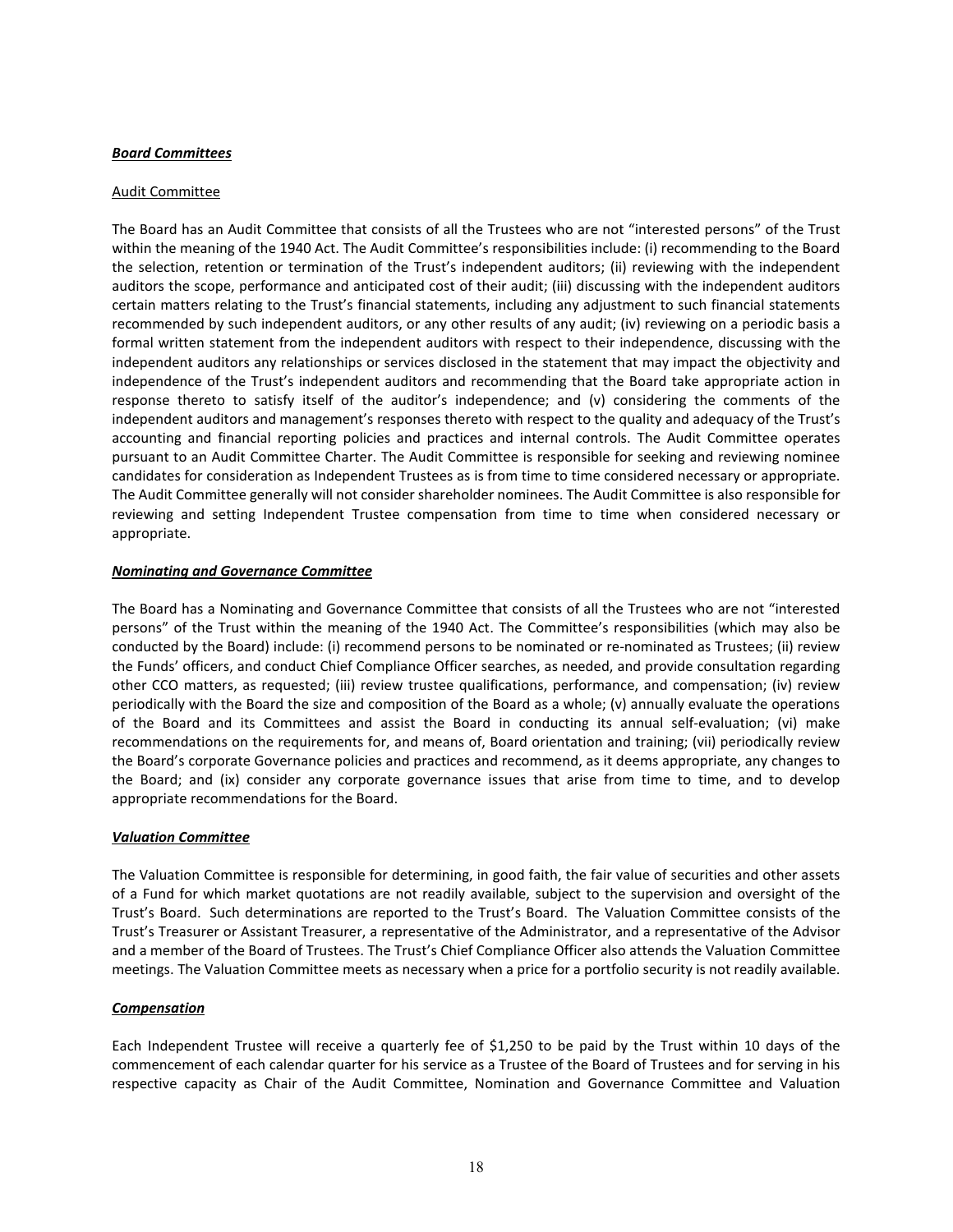Committee, as well as reimbursement for any reasonable expenses incurred for attending regularly scheduled Board and Committee meetings.

Additionally, in the event that a meeting of the Board of Trustees other than its regularly scheduled meetings (a "Special Meeting") is required, each Independent Trustee will receive a fee of \$300 per Special Meeting, as well as reimbursement for any reasonable expenses incurred, to be paid by the Trust or the relevant series of the Trust or its investment adviser depending on the circumstances necessitating the Special Meeting. The Independent Trustees at their sole discretion shall determine when a particular meeting constitutes a Special Meeting for purpose of the additional fee.

None of the interested trustees or executive officers receive compensation from the Trust.

The table below details the amount of compensation the Trustees are estimated to receive from the Trust during the next fiscal year. Each Independent Trustee is expected to attend all quarterly meetings during the period. The Trust does not have a bonus, profit sharing, pension or retirement plan.

| <b>Name of Trustees</b>     | Aggregate<br>Compensation<br>from the Fund | <b>Pension or</b><br><b>Retirement Benefits</b><br><b>Accrued as Part of</b><br><b>Fund Expenses</b> | <b>Estimated Annual</b><br><b>Benefits Upon</b><br>Retirement | <b>Total Compensation</b><br>from Fund and<br><b>Fund Complex Paid</b><br>to Trustees |
|-----------------------------|--------------------------------------------|------------------------------------------------------------------------------------------------------|---------------------------------------------------------------|---------------------------------------------------------------------------------------|
| <b>Independent Trustees</b> |                                            |                                                                                                      |                                                               |                                                                                       |
| David Kaufman               | \$5,000                                    | None                                                                                                 | None                                                          | \$5,000                                                                               |
| Stuart Kaufman              | \$5,000                                    | None                                                                                                 | None                                                          | \$5,000                                                                               |

**Beneficial Equity Ownership Information.** The table below shows for each Trustee, the amount of Fund equity securities beneficially owned by each Trustee, and the aggregate value of all investments in equity securities of the Fund complex, as of December 31, 2020, and stated as one of the following ranges:  $A = None$ ;  $B = $1-$10,000$ ;  $C =$ \$10,001-\$50,000; D = \$50,001-\$100,000; and E = over \$100,000.

| <b>Name of Trustee</b> | <b>Dollar Range of Equity</b><br><b>Securities in the Fund</b> | <b>Aggregate Dollar Range</b><br>of Equity Securities in All<br><b>Registered Investment Companies</b><br><b>Overseen by Trustee in</b><br><b>Family of Investment Companies</b> |
|------------------------|----------------------------------------------------------------|----------------------------------------------------------------------------------------------------------------------------------------------------------------------------------|
| David Kaufman          | А                                                              | А                                                                                                                                                                                |
| Stuart Kaufman         | А                                                              | А                                                                                                                                                                                |
| Mitch Zacks            | Α                                                              |                                                                                                                                                                                  |

**Ownership of Securities of Advisor, Distributor, or Related Entities.** As of December 31, 2020, none of the Independent Trustees or their immediate family members owned beneficially or of record any securities of the Advisor, the Fund's distributor, or any person controlling, controlled by, or under common control with the Advisor or the Fund's distributor.

**Control Persons and Principal Holders of Securities.** The Trustees and officers of the Trust collectively owned less than 1% of the Fund's outstanding shares as of the date of this SAI.

Shareholders owning 25% or more of outstanding Shares may be in control and be able to affect the outcome of certain matters presented for a vote of Shareholders. Although the Fund does not have information concerning the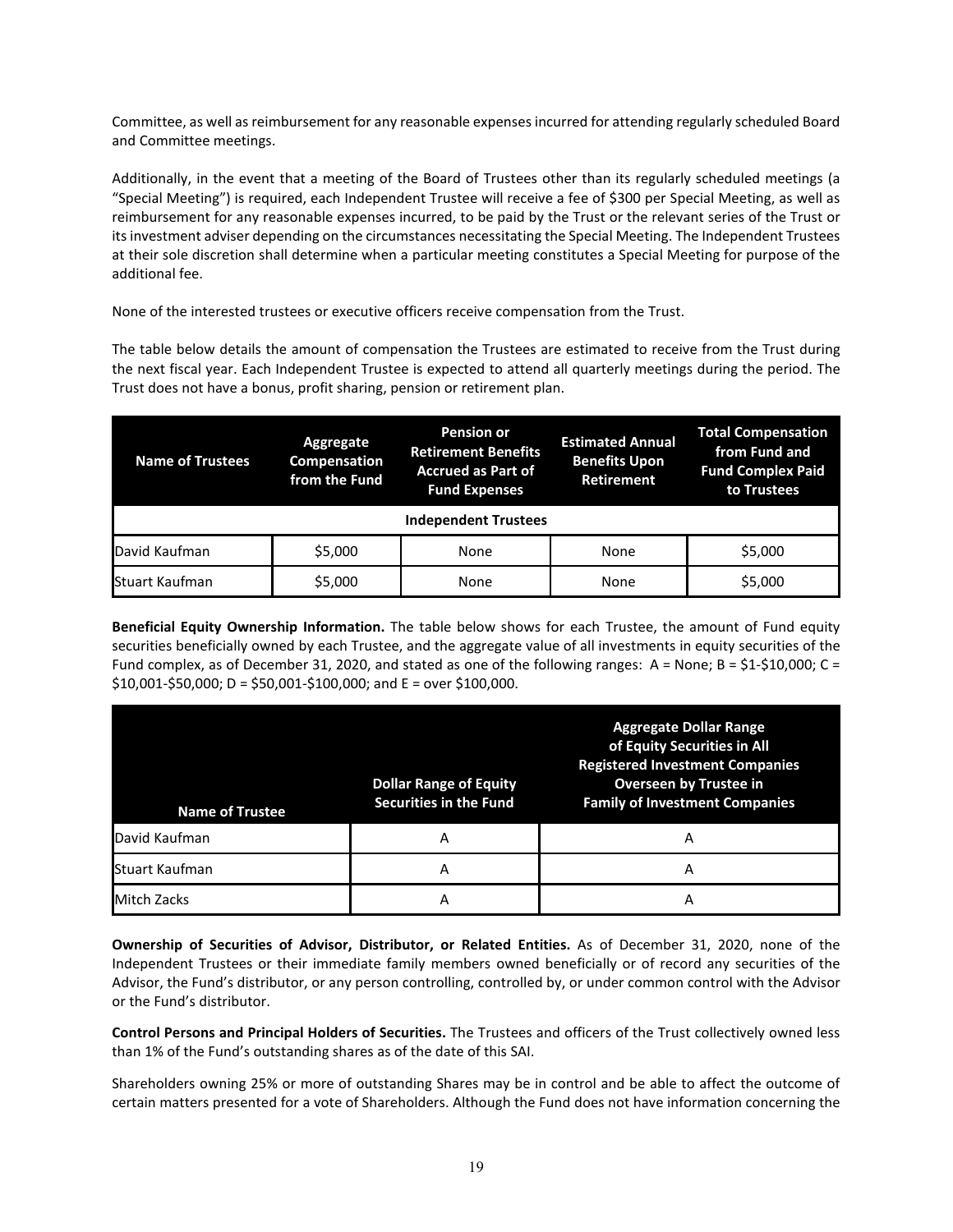beneficial ownership of shares held in the names of Depository Trust Company ("DTC") participants (as defined below), as of the date of this SAI, the name and percentage ownership of each DTC participant that owned of record 5% or more of the outstanding shares of the Fund were as follows:

| Name                                    | Percentage of Ownership |
|-----------------------------------------|-------------------------|
| Zacks Earnings Consistent Portfolio ETF | None                    |

**Potential Conflicts of Interest.** As a general matter, certain conflicts of interest may arise in connection with a portfolio manager's management of a Fund's investments, on the one hand, and the investments of other accounts for which a portfolio manager is responsible, on the other. For example, it is possible that the various accounts managed could have different investment strategies that, at times, might conflict with one another to the possible detriment of a Fund. Alternatively, to the extent that the same investment opportunities might be desirable for more than one account, possible conflicts could arise in determining how to allocate them. Other potential conflicts might include conflicts created by specific portfolio manager compensation arrangements, and conflicts relating to selection of brokers or dealers to execute a Fund's portfolio trades and/or specific uses of commissions from a Fund's portfolio trades (for example, research, or "soft dollars", if any). The Advisor has adopted policies and procedures and has structured the portfolio manager's compensation in a manner reasonably designed to safeguard the Funds from being negatively affected as a result of any such potential conflicts.

**Investment Advisor.** Zacks Investment Management, Inc., 227 West Monroe Street, Suite 4350, Chicago, Illinois 60606, serves as the Fund's investment adviser. The Advisor is registered with the SEC as an investment adviser under the Investment Advisers Act of 1940, as amended.

Subject to the supervision of the Board of Trustees, the Advisor is responsible for the overall management of the Fund's investment-related business affairs. Pursuant to an investment advisory agreement (the "Advisory Agreement") with the Trust, on behalf of the Fund, the Advisor, subject to the supervision of the Board of the Trust, and in conformity with the stated policies of the Fund, manages the portfolio investment operations of the Fund. The Advisor has overall supervisory responsibilities for the general management and investment of the Fund's securities portfolio, as detailed below, which are subject to review and approval by the Board of Trustees. In general, the Advisor's duties include setting the Fund's overall investment strategies and asset allocation.

Pursuant to the Advisory Agreement, the Advisor, under the supervision of the Board of Trustees, agrees to invest the assets of the Fund in accordance with applicable law and the investment objective, policies and restrictions set forth in the Fund's current Prospectus and Statement of Additional Information, and subject to such further limitations as the Trust may from time to time impose by written notice to the Advisor. The Advisor shall act as the investment adviser to the Fund and, as such shall, (i) obtain and evaluate such information relating to the economy, industries, business, securities markets and securities as it may deem necessary or useful in discharging its responsibilities here under, (ii) formulate a continuing program for the investment of the assets of the Fund in a manner consistent with its investment objective, policies and restrictions, and (iii) determine from time to time securities to be purchased, sold, retained or lent by the Fund, and implement those decisions, including the selection of entities with or through which such purchases, sales or loans are to be effected; provided, that the Advisor or its designee, directly, will place orders pursuant to its investment determinations either directly with the issuer or with a broker or dealer, and if with a broker or dealer, (a) will attempt to obtain the best price and execution of its orders, and (b) may nevertheless in its discretion purchase and sell portfolio securities from and to brokers who provide the Advisor with research, analysis, advice and similar services and pay such brokers in return a higher commission or spread than may be charged by other brokers. The Advisor also provides the Fund with all necessary office facilities and personnel for servicing the Fund's investments, compensates all officers, Trustees and employees of the Trust who are officers, directors or employees of the Advisor, and all personnel of the Fund or the Advisor performing services relating to research, statistical and investment activities.

In addition, the Advisor, subject to the supervision of the Board of Trustees, provides the management and supplemental administrative services necessary for the operation of the Fund. These services include providing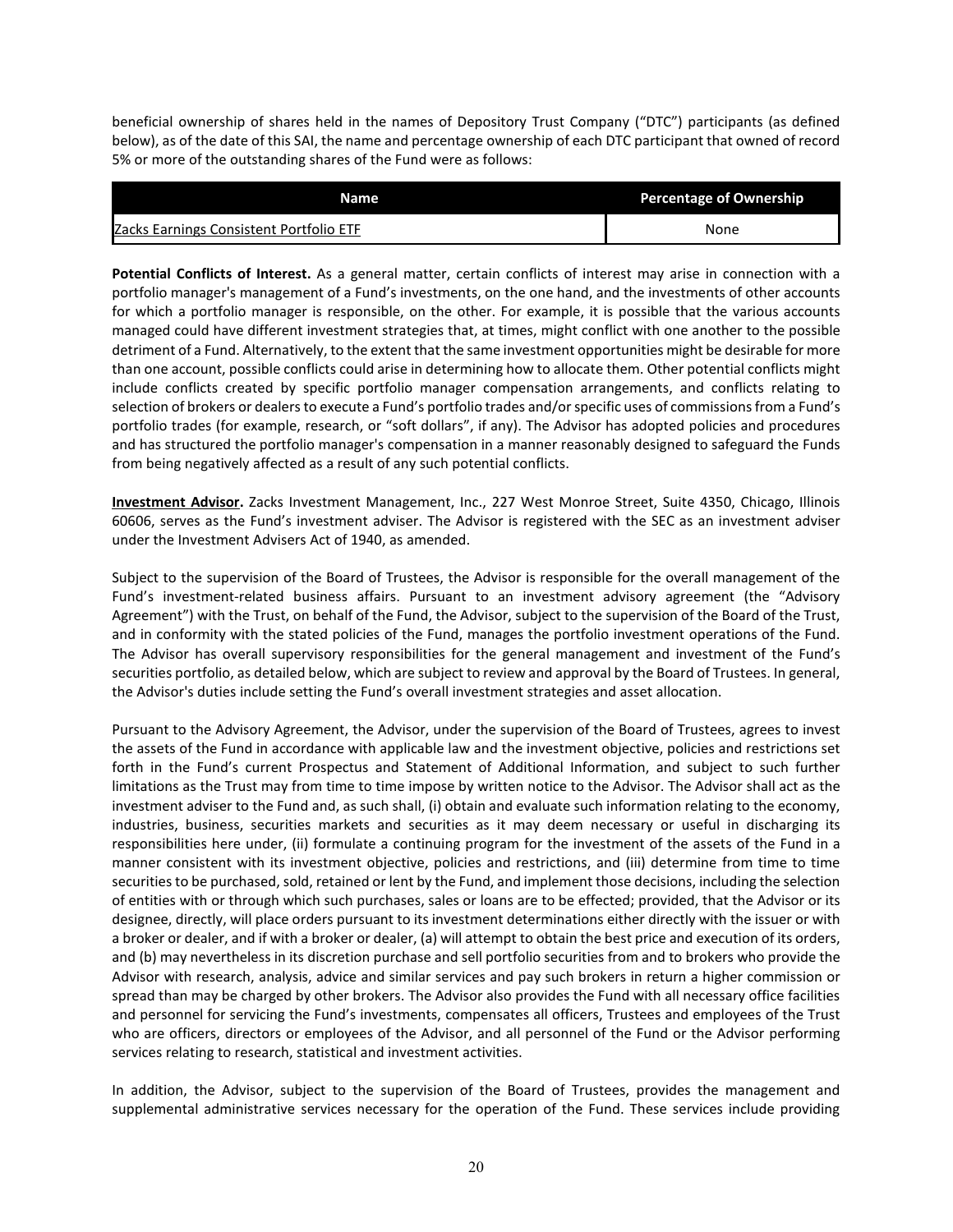assisting in the supervising of relations with custodians, transfer and pricing agents, accountants, underwriters and other persons dealing with the Fund; assisting in the preparing of all general shareholder communications and conducting shareholder relations; assisting in maintaining the Fund's records and the registration of the Fund's shares under federal securities laws and making necessary filings under state securities laws; assisting in developing management and shareholder services for the Fund; and furnishing reports, evaluations and analyses on a variety of subjects to the Trustees.

The Fund pays an annual management fee (computed daily and payable monthly) of 0.44% of the Fund's average daily net assets to the Advisor pursuant to the Advisory Agreement.

The Advisor has contractually agreed to reduce its fees and/or absorb expenses of the Fund, until at least August 31, 2022, to ensure that total annual fund operating expenses after fee waiver and/or reimbursement (exclusive of any front-end or contingent deferred loads, taxes, brokerage fees and commissions, borrowing costs (such as interest and dividend expense on securities sold short), acquired fund fees and expenses, fees and expenses associated with investments in other collective investment vehicles or derivative instruments (including for example option and swap fees and expenses), or extraordinary expenses such as litigation) will not exceed 0.55% of the Fund's average daily net assets; subject to possible recoupment from the Fund in future years within the three years after the fees have been waived or reimbursed if such recoupment can be achieved within the lesser of the foregoing expense limits or the expense limits in place at the time of the recoupment. Fee waiver and reimbursement arrangements can decrease the Fund's expenses and boost its performance. A discussion regarding the basis for the Board of Trustees' approval of the Advisory Agreement will be available in the Fund's first annual report to shareholders for the period ended January 31, 2022.

Expenses not expressly assumed by the Advisor under the Advisory Agreement are paid by the Fund. Under the terms of the Advisory Agreement, the Fund is responsible for the payment of the following expenses among others: (a) the fees payable to the Advisor, (b) the fees and expenses of Trustees who are not affiliated persons of the Advisor or Distributor (c) the fees and certain expenses of the Custodian and Transfer and Dividend Disbursing Agent, including the cost of maintaining certain required records of the Fund and of pricing the Fund's shares, (d) the charges and expenses of legal counsel and independent accountants for the Fund, (e) brokerage commissions and any issue or transfer taxes chargeable to the Fund in connection with its securities transactions, (f) all taxes and corporate fees payable by the Fund to governmental agencies, (g) the fees of any trade association of which the Fund may be a member, (h) the cost of fidelity and liability insurance, (i) the fees and expenses involved in registering and maintaining registration of the Fund and of shares with the SEC, qualifying its shares under state securities laws, including the preparation and printing of the Fund's registration statements and prospectuses for such purposes, (j) all expenses of shareholders and Trustees' meetings (including travel expenses of trustees and officers of the Trust who are not directors, officers or employees of the Advisor) and of preparing, printing and mailing reports, proxy statements and prospectuses to shareholders in the amount necessary for distribution to the shareholders and (k) litigation and indemnification expenses and other extraordinary expenses not incurred in the ordinary course of the Fund's business.

The Advisory Agreement will continue in effect for two (2) years initially and thereafter shall continue from year to year provided such continuance is approved at least annually by (a) a vote of the majority of the Independent Trustees, cast in person at a meeting specifically called for the purpose of voting on such approval and by (b) the majority vote of either all of the Trustees or the vote of a majority of the outstanding shares of the Fund. The Advisory Agreement may be terminated without penalty on 60 days written notice by a vote of a majority of the Trustees or by the Advisor, or by holders of a majority of the Fund's outstanding shares (with respect to the Fund). The Advisory Agreement shall terminate automatically in the event of its assignment.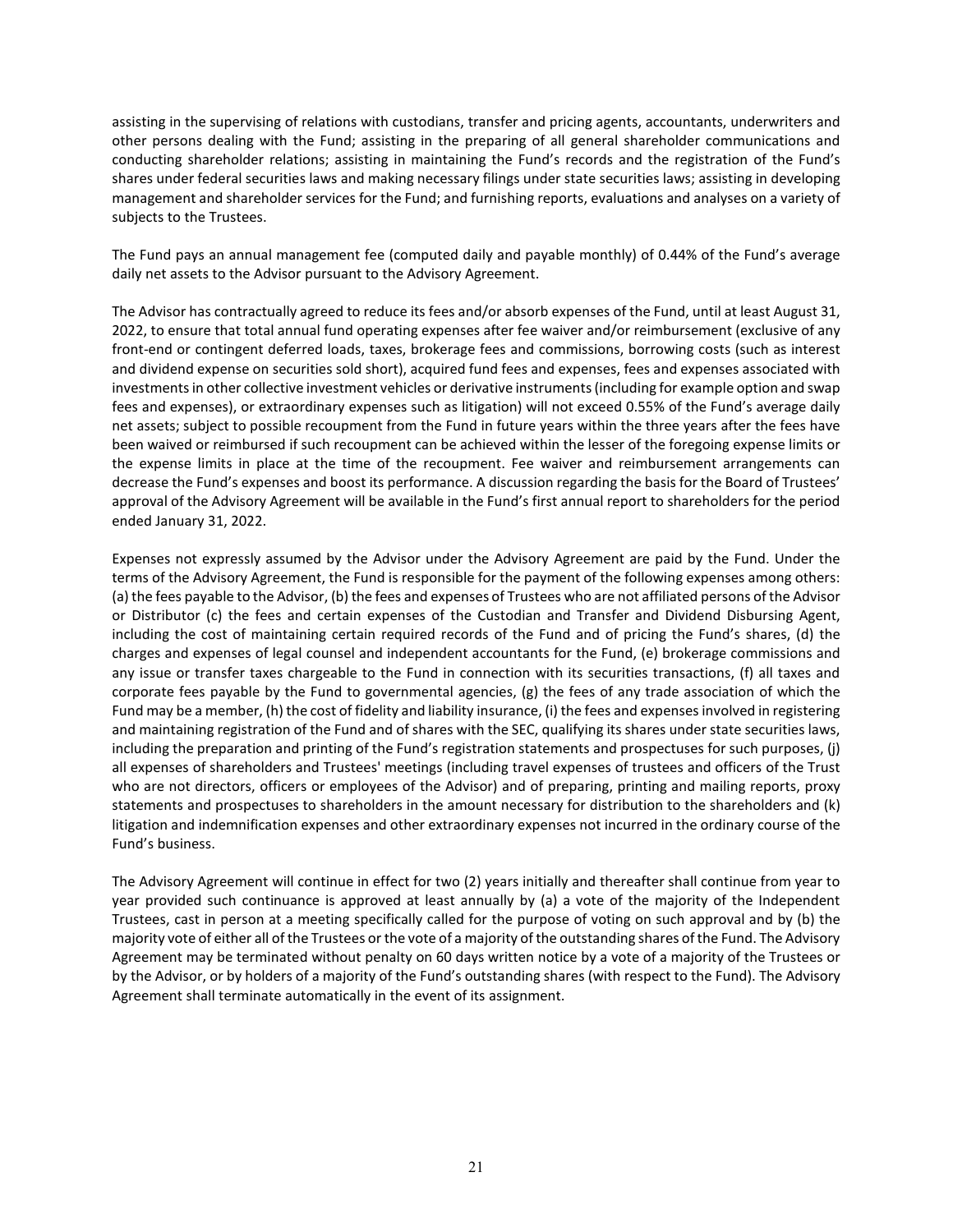#### **Other Accounts Managed by the Portfolio Manager; Compensation of the Portfolio Manager.**

Mitch Zacks has managed the Fund since its inception. Information regarding the other accounts managed by the portfolio manager as of March 31, 2021, is set forth below:

|                                                     | <b>Registered Investment</b><br><b>Companies</b> |                     | <b>Other Pooled Investment</b><br><b>Vehicles</b> |                     | <b>Other Accounts</b>        |                     |
|-----------------------------------------------------|--------------------------------------------------|---------------------|---------------------------------------------------|---------------------|------------------------------|---------------------|
| <b>Portfolio Manager</b>                            | Number of<br><b>Accounts</b>                     | <b>Total Assets</b> | Number of<br><b>Accounts</b>                      | <b>Total Assets</b> | Number of<br><b>Accounts</b> | <b>Total Assets</b> |
| <b>All Accounts</b>                                 |                                                  |                     |                                                   |                     |                              |                     |
| <b>Mitch Zacks</b>                                  | 4                                                | \$237,806,060       | 0                                                 | \$0                 | 5532                         | \$5,996,038,891     |
| <b>Accounts with Performance-Based Advisory Fee</b> |                                                  |                     |                                                   |                     |                              |                     |
| <b>Mitch Zacks</b>                                  | $\Omega$                                         | \$0                 | 2                                                 | \$12,473,016        | 0                            | \$0                 |

Compensation. The portfolio manager's compensation is determined by the Advisor and varies with the general success of the Advisor. The compensation of Mr. Zacks is based on the Advisor's assets under management. The portfolio manager's compensation is not directly linked to the Fund's performance, although positive performance and growth in managed assets are factors that may contribute to the Advisor's distributable profits and assets under management.

Ownership of Fund Shares. The following table shows the amount of the Fund's equity securities beneficially owned by each portfolio manager as of December 31, 2020 and stated as one of the following ranges: A = None; B = \$1- \$10,000; C = \$10,001-\$50,000; D = \$50,001-\$100,000; E = \$100,001-\$500,000; F = \$500,001-\$1,000,000; and G = over \$1,000,000.

|                          | Dollar Range of<br><b>Equity Securities</b> |
|--------------------------|---------------------------------------------|
| <b>Portfolio Manager</b> | in the Fund                                 |
| <b>Mitch Zacks</b>       |                                             |

**Administrator.** Ultimus Fund Solutions, LLC, (the "Administrator"), which has its principal office at 4221 North 203rd Street, Elkhorn, Nebraska 68022-3474, and is primarily in the business of providing administrative, fund accounting and transfer agent services to retail and institutional mutual funds.

Pursuant to ETF Fund Services Agreement with the Fund, the Administrator provides administrative services to the Fund, subject to the supervision of the Board. The Administrator may provide persons to serve as officers of the Fund. Such officers may be directors, officers or employees of the Administrator or its affiliates.

The ETF Fund Services Agreement is dated April 26, 2021. The Agreement will remain in effect for two years from the effective date of the agreement, and will remain in effect subject to annual approval of the Board for one-year periods thereafter. The Administration Service Agreement is terminable by the Board or the Administrator on ninety days' written notice and may be assigned provided the non-assigning party provides prior written consent. This Agreement provides that in the absence of willful misfeasance, bad faith or gross negligence on the part of the Administrator or reckless disregard of its obligations thereunder, the Administrator shall not be liable for any action or failure to act in accordance with its duties thereunder.

Under the ETF Fund Services Agreement, the Administrator provides facilitating administrative services, including: (i) providing services of persons competent to perform such administrative and clerical functions as are necessary to provide effective administration of the Fund; (ii) facilitating the performance of administrative and professional services to the Fund by others, including the Fund's Custodian; (iii) preparing, but not paying for, the periodic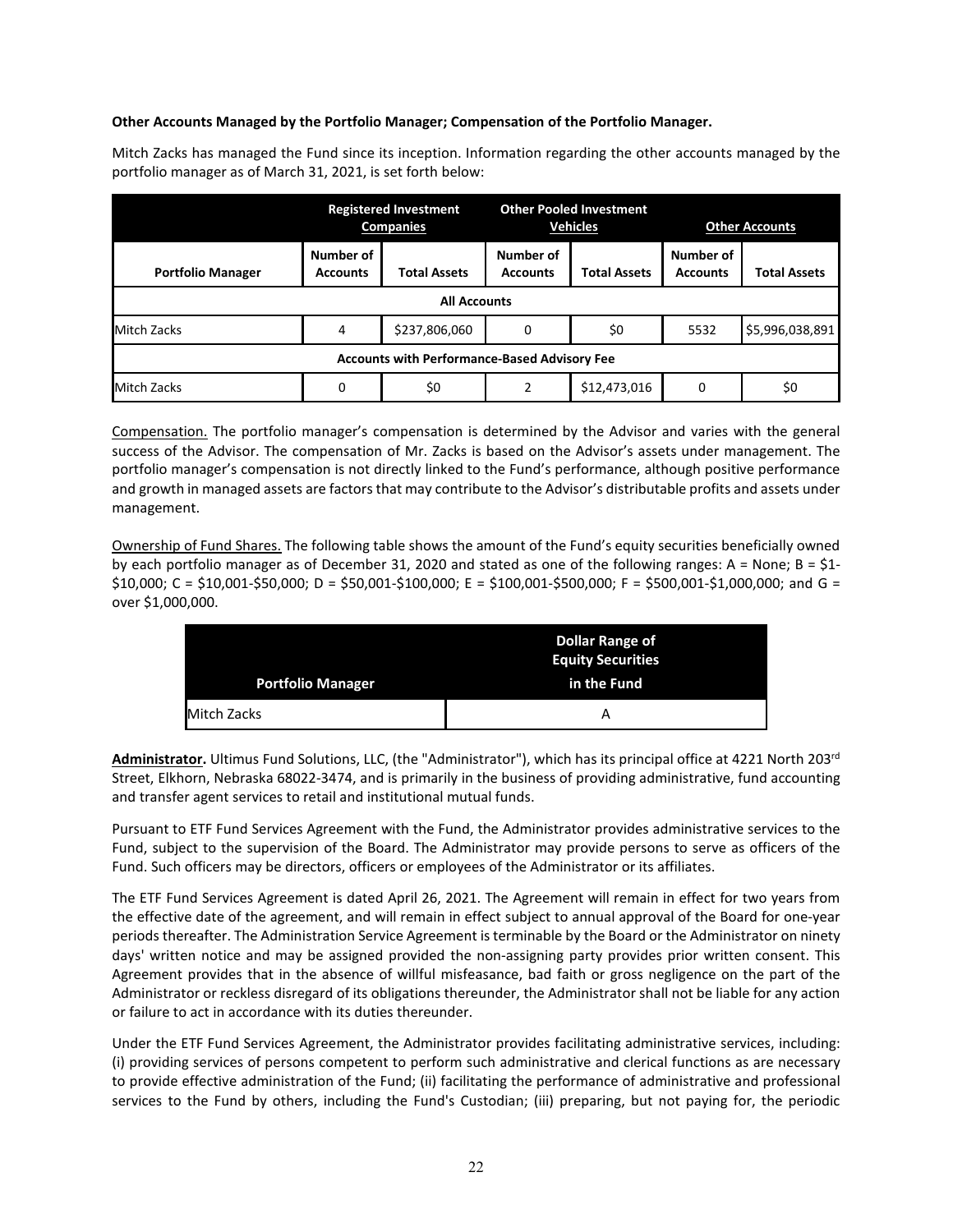updating of the Fund's Registration Statement, Prospectus and Statement of Additional Information in conjunction with Fund counsel, including the printing of such documents for the purpose of filings with the SEC and state securities administrators, and preparing reports to the Fund's shareholders and the SEC; (iv) preparing in conjunction with Fund counsel, but not paying for, all filings under the securities or "Blue Sky" laws of such states or countries as are designated by the Distributor, which may be required to register or qualify, or continue the registration or qualification, of the Fund and/or its shares under such laws; (v) preparing notices and agendas for meetings of the Board and minutes of such meetings in all matters required by the 1940 Act to be acted upon by the Board; and (vi) monitoring daily and periodic compliance with respect to all requirements and restrictions of the 1940 Act, the Internal Revenue Code and the Prospectus.

The Administrator also provides the Fund with accounting services, including: (i) daily computation of net asset value; (ii) maintenance of security ledgers and books and records as required by the 1940 Act; (iii) production of the Fund's listing of portfolio securities and general ledger reports; (iv) reconciliation of accounting records; (v) calculation of yield and total return for the Fund; (vi) maintenance of certain books and records described in Rule 31a-1 under the 1940 Act, and reconciliation of account information and balances among the Fund's custodian and Advisor; and (vii) monitoring and evaluation of daily income and expense accruals, and sales and redemptions of shares of the Fund.

For administrative services rendered to the Fund under the Agreement, the Fund pays the Administrator the greater of an annual minimum fee or an asset based fee, which scales downward based upon net assets. For the fund accounting services rendered to the Fund under the Agreement, the Fund pays the Administrator the greater of an annual minimum fee or an asset based fee, which scales downward based upon net assets. The Fund also pays the Administrator for any out-of-pocket expenses.

**Distributor.** Under the Distribution Agreement between the Trust and Foreside Financial Services, LLC (the "Distributor"), the Distributor serves as the principal distributor and underwriter for the Fund. The Distributor is located at Three Canal Plaza, Suite 100, Portland, ME 04101. Shares are continuously offered for sale by the Fund through the Distributor or its agent only in Creation Units, as described in the applicable Prospectus and below in the Creation and Redemption of Creation Units section of this SAI. Fund shares in amounts less than Creation Units are generally not distributed by the Distributor or its agent. The Distributor or its agent will arrange for the delivery of the applicable Prospectus and, upon request, this SAI to persons purchasing Creation Units and will maintain records of both orders placed with it or its agents and confirmations of acceptance furnished by it or its agents. The Distributor is a broker-dealer registered under the Securities Exchange Act of 1934, as amended (the "1934 Act"), and a member of the Financial Industry Regulatory Authority, Inc. ("FINRA"). The Distributor is also licensed as a broker-dealer in all 50 U.S. states, as well as in Puerto Rico, the U.S. Virgin Islands, and the District of Columbia.

The Distribution Agreement for the Fund provides that it may be terminated at any time, without the payment of any penalty, on at least 60 days' prior written notice to the other party following (i) the vote of a majority of the Independent Trustees, or (ii) the vote of a majority of the outstanding voting securities (as defined in the 1940 Act) of the Fund. The Distribution Agreement will terminate automatically in the event of its assignment (as defined in the 1940 Act).

The Distributor may also enter into agreements with securities dealers ("Soliciting Dealers") who will solicit purchases of Creation Units of Fund shares. Such Soliciting Dealers may also be Authorized Participants (as described below), Depository Trust Company ("DTC") participants and/or investor services organizations. The Advisor or its Affiliates may, from time to time and from their own resources, pay, defray, or absorb costs relating to distribution, including payments out of their own resources to the Distributor, or to otherwise promote the sale of shares.

Payments by the Advisor and its Affiliates. The Advisor and/or its Affiliates ("Advisor Entities") pay certain brokerdealers, registered investment advisers, banks and other financial intermediaries ("Intermediaries") for certain activities related to the Fund, other funds or exchange-traded products in general. Advisor Entities make these payments from their own assets and not from the assets of the Fund. Although a portion of Advisor Entities' revenue comes directly or indirectly in part from fees paid by the Fund, these payments do not increase the price paid by investors for the purchase of shares of, or the cost of owning, the Fund. Advisor Entities make payments for Intermediaries' participation in activities that are designed to make registered representatives, other professionals,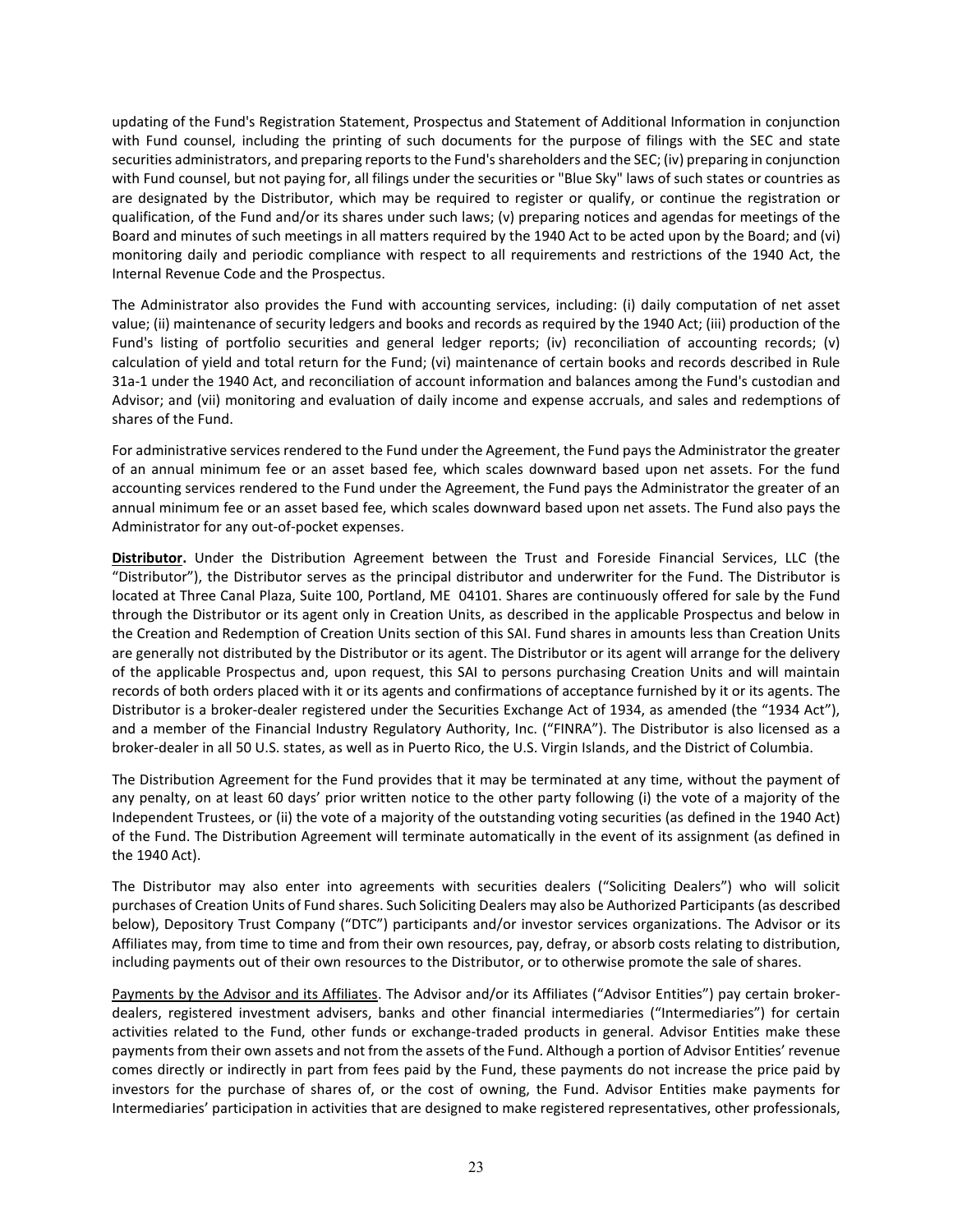and individual investors more knowledgeable about exchange-traded products, including the Fund, or for other activities, such as participation in marketing activities and presentations, educational training programs, conferences, the development of technology platforms, and reporting systems ("Education Costs"). Advisor Entities also make payments to Intermediaries for certain printing, publishing, and mailing costs associated with the Fund or materials relating to exchange-traded products in general ("Publishing Costs"). In addition, Advisor Entities make payments to Intermediaries that make shares of the Fund, and certain other funds, available to their clients, develop new products that feature the Fund, or otherwise promote the Fund and other funds. Advisor Entities may also reimburse expenses or make payments from their own assets to Intermediaries or other persons in consideration of services or other activities that the Advisor Entities believe may benefit the Fund's business or facilitate investment in the Fund. Payments of the type described above are sometimes referred to as revenue-sharing payments.

Payments to an Intermediary may be significant to the Intermediary, and amounts that Intermediaries pay to your salesperson or other investment professional may also be significant for your salesperson or other investment professional. Because an Intermediary may make decisions about which investment options it will recommend or make available to its clients or what services to provide for various products based on payments it receives or is eligible to receive, such payments may create conflicts of interest between the Intermediary and its clients and these financial incentives may cause the Intermediary to recommend the Fund and other funds over other investments. The same conflicts of interest and financial incentives exist with respect to your salesperson or other investment professional if he or she receives similar payments from his or her Intermediary firm.

Any additions, modifications, or deletions to Intermediaries listed above that have occurred since the date noted above are not included in the list. Further, Advisor Entities make Education Costs and Publishing Costs payments to other Intermediaries that are not listed above. Advisor Entities may determine to make such payments based on any number of metrics. For example, Advisor Entities may make payments at year-end or other intervals in a fixed amount, an amount based upon an Intermediary's services at defined levels or an amount based on the Intermediary's net sales of the Fund in a year or other period, any of which arrangements may include an agreedupon minimum or maximum payment, or any combination of the foregoing. As of the date of this SAI, the Advisors anticipate that the payments paid by Advisor Entities in connection with the Fund and exchange-traded products in general will be immaterial to Advisor Entities in the aggregate for the next year. Please contact your salesperson or other investment professional for more information regarding any such payments his or her Intermediary firm may receive. Any payments made by the Advisor Entities to an Intermediary may create the incentive for an Intermediary to encourage customers to buy shares of the Fund.

The Fund may participate in certain market maker incentive programs of a national securities exchange in which an affiliate of the Fund would pay a fee to the exchange used for incentivizing one or more market makers in the securities of the Fund to enhance the liquidity and quality of the secondary market of securities of the Fund. The fee would then be credited by the exchange to one or more market makers that meet or exceed liquidity and market quality standards with respect to the securities of the Fund. Each market maker incentive program is subject to approval from the SEC. Any such fee payments made to an exchange will be made by an affiliate of the Fund solely for the benefit of the Fund and will not be paid from any Fund assets. Certain funds managed by the Advisor may also participate in such programs.

**Transfer Agent.** Brown Brothers Harriman & Co. ("BBH"), located at 50 Post Office Square, Boston, MA 02110, acts as transfer, dividend disbursing, and shareholder servicing agent for the Fund pursuant to written agreement with Fund (the "Transfer Agent"). Under the agreement, the Transfer Agent is responsible for administering and performing transfer agent functions, dividend distribution, shareholder administration, and maintaining necessary records in accordance with applicable rules and regulations.

**Custodian.** BBH, located at 50 Post Office Square, Boston, MA 02110 (the "Custodian"), serves as the custodian of the Fund's assets pursuant to a Custodian and Transfer Agent Agreement by and between the Custodian and the Trust on behalf of the Fund. The Custodian's responsibilities include safeguarding and controlling the Fund's cash and securities, handling the receipt and delivery of securities, and collecting interest and dividends on the Fund's investments. Pursuant to the Custodian and Transfer Agent Agreement, the Custodian also maintains original entry documents and books of record and general ledgers; posts cash receipts and disbursements; and records purchases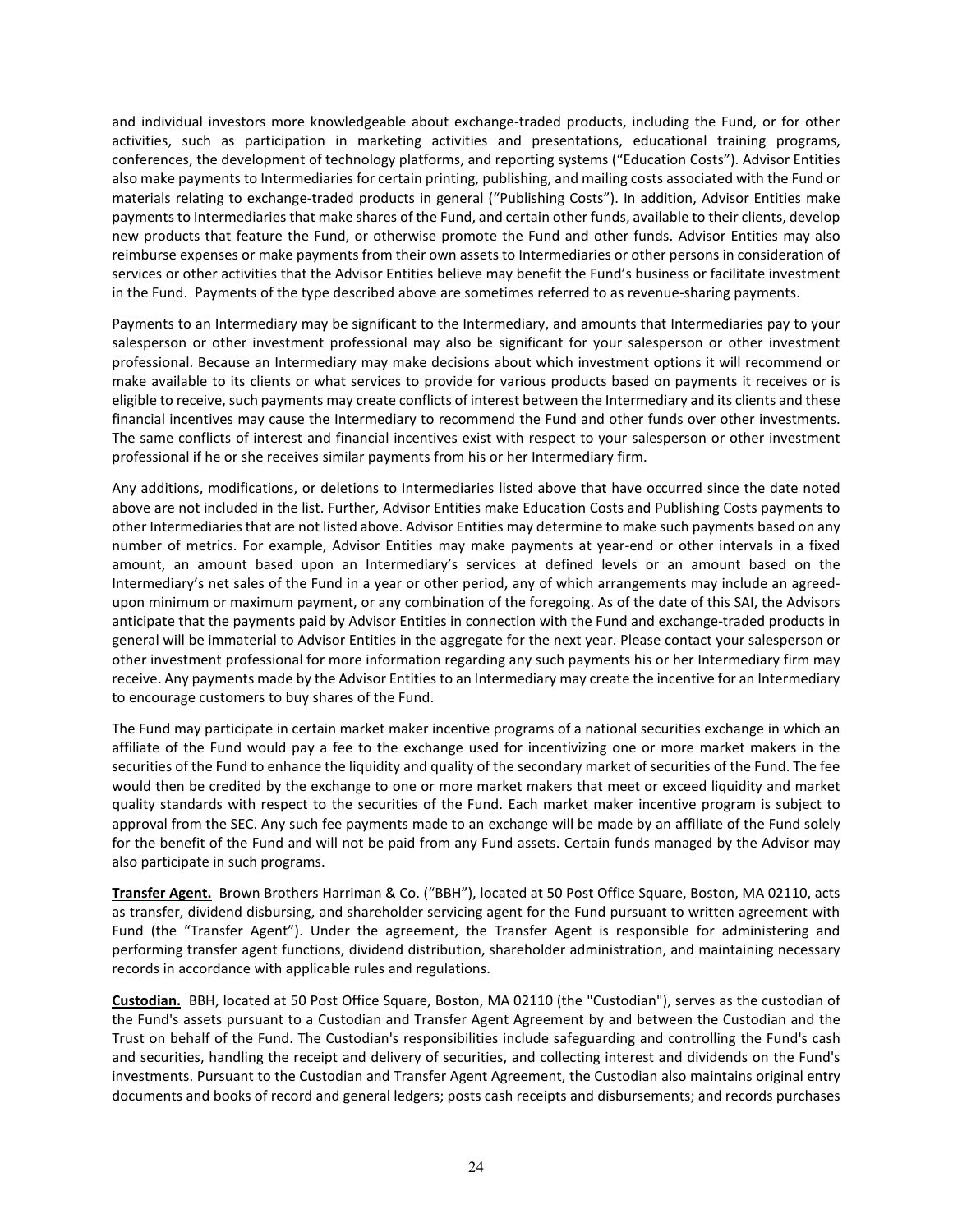and sales based upon communications from the Advisor. The Fund may employ foreign sub-custodians that are approved by the Board to hold foreign assets.

**Counsel**. Greenberg Traurig LLP is counsel to the Trust.

**Independent Registered Public Accounting Firm**. The Trustees have selected the firm of Cohen & Company, Ltd., located at 342 N. Water St., Suite 830, Milwaukee, WI 53202, to serve as the independent registered public accounting firm for the Fund for the current fiscal year and to audit the annual financial statements of the Fund, and prepare the Fund's federal, state, and excise tax returns. The independent registered public accounting firm will audit the financial statements of the Fund at least once each year. Shareholders will receive annual audited and semi-annual (unaudited) reports when published and written confirmation of all transactions in their account. A copy of the most recent annual report will accompany the Statement of Additional Information whenever a shareholder or a prospective investor requests it.

#### **ALLOCATION OF BROKERAGE**

Specific decisions to purchase or sell securities for the Fund are made by the portfolio manager who are employees of the Advisor. The Advisor are authorized by the Trustees to allocate the orders placed by them on behalf of the Fund to brokers or dealers who may, but need not, provide research or statistical material or other services to the Fund or the Advisor for the Fund's use. Such allocation is to be in such amounts and proportions as the Advisor may determine.

In selecting a broker or dealer to execute each particular transaction, the Advisor will take the following into consideration:

- · the best net price available;
- the reliability, integrity and financial condition of the broker or dealer;
- · the size of and difficulty in executing the order; and
- the value of the expected contribution of the broker or dealer to the investment performance of the Fund on a continuing basis.

Brokers or dealers executing a portfolio transaction on behalf of the Fund may receive a commission in excess of the amount of commission another broker or dealer would have charged for executing the transaction if the Advisor determines in good faith that such commission is reasonable in relation to the value of brokerage and research services provided to the Fund. In allocating portfolio brokerage, the Advisor may select brokers or dealers who also provide brokerage, research and other services to other accounts over which the Advisor exercises investment discretion. Some of the services received as the result of Fund transactions may primarily benefit accounts other than the Fund, while services received as the result of portfolio transactions effected on behalf of those other accounts may primarily benefit the Fund.

**Portfolio Turnover.** The Fund may pay transaction costs, such as commissions, when it buys and sells securities (or "turns over" its portfolio). A higher portfolio turnover rate may indicate higher transaction costs and may result in higher taxes when Fund shares are held in a taxable account. These costs, which are not reflected in Annual Fund Operating Expenses or in the Example, affect the Fund's performance. Because the Fund is newly organized, portfolio turnover information is not yet available.

#### **ADDITIONAL INFORMATION CONCERNING THE TRUST**

Book Entry Only System. DTC Acts as Securities Depository for Fund Shares. Shares of the Fund are represented by securities registered in the name of DTC or its nominee and deposited with, or on behalf of, DTC.

DTC, a limited-purpose trust company, was created to hold securities of its participants (the "DTC Participants") and to facilitate the clearance and settlement of securities transactions among the DTC Participants in such securities through electronic book-entry changes in accounts of the DTC Participants, thereby eliminating the need for physical movement of securities certificates. DTC Participants include securities brokers and dealers, banks, trust companies, clearing corporations, and certain other organizations, some of whom (and/or their representatives) own DTC. More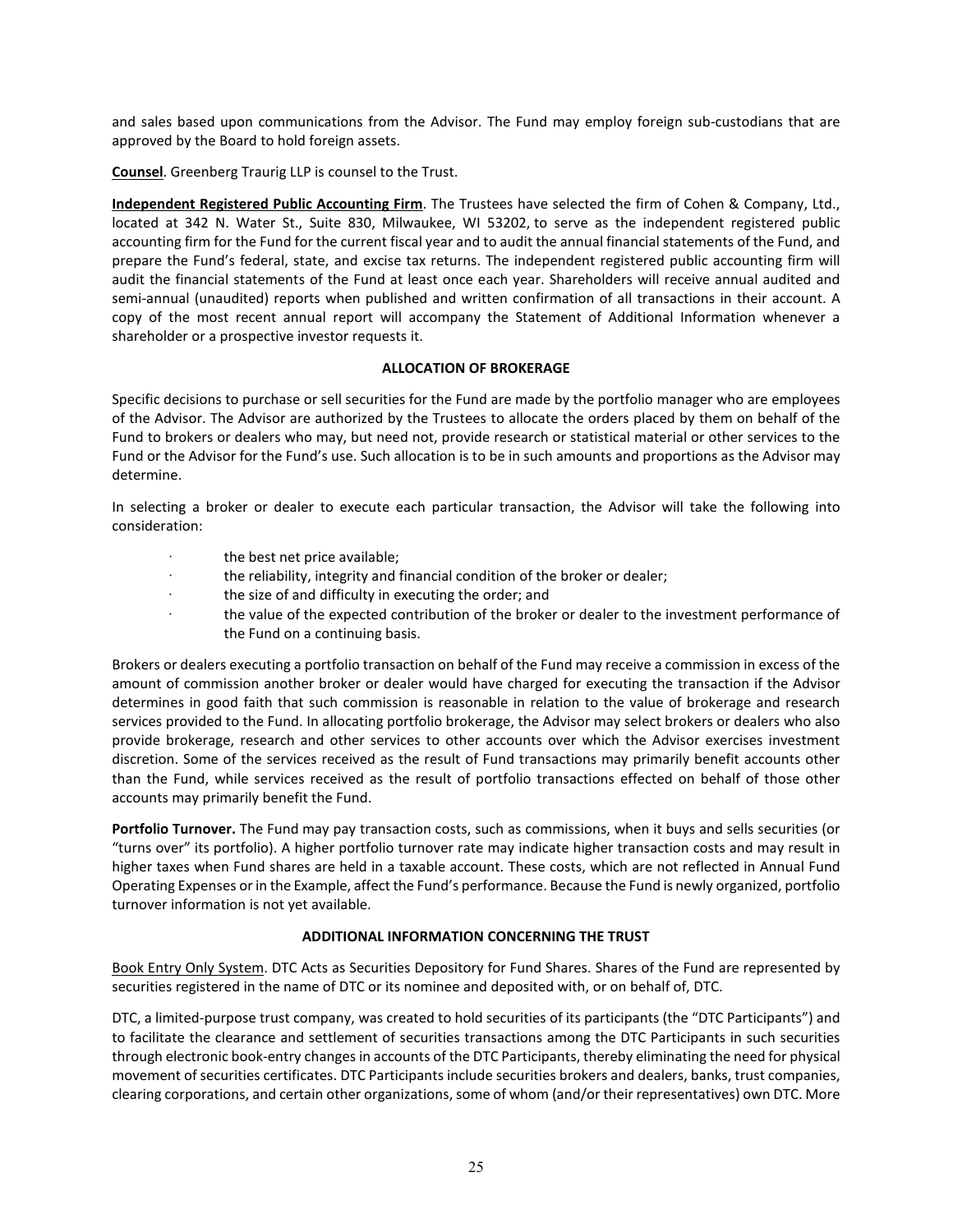specifically, DTC is owned by a number of its DTC Participants and by the Exchange and FINRA. Access to the DTC system is also available to others such as banks, brokers, dealers, and trust companies that clear through or maintain a custodial relationship with a DTC Participant, either directly or indirectly (the "Indirect Participants").

Beneficial ownership of Shares is limited to DTC Participants, Indirect Participants, and persons holding interests through DTC Participants and Indirect Participants. Ownership of beneficial interests in Shares (owners of such beneficial interests are referred to herein as "Beneficial Owners") is shown on, and the transfer of ownership is effected only through, records maintained by DTC (with respect to DTC Participants) and on the records of DTC Participants (with respect to Indirect Participants and Beneficial Owners that are not DTC Participants). Beneficial Owners will receive from or through the DTC Participant a written confirmation relating to their purchase and sale of Shares.

Conveyance of all notices, statements, and other communications to Beneficial Owners is affected as follows. Pursuant to the Depositary Agreement between the Trust and DTC, DTC is required to make available to the Trust upon request and for a fee to be charged to the Trust a listing of the Shares of the Fund held by each DTC Participant. The Trust shall inquire of each such DTC Participant as to the number of Beneficial Owners holding Shares, directly or indirectly, through such DTC Participant. The Trust shall provide each such DTC Participant with copies of such notice, statement, or other communication, in such form, number and at such place as such DTC Participant may reasonably request, in order that such notice, statement or communication may be transmitted by such DTC Participant, directly or indirectly, to such Beneficial Owners. In addition, the Trust shall pay to each such DTC Participant a fair and reasonable amount as reimbursement for the expenses attendant to such transmittal, all subject to applicable statutory and regulatory requirements.

Fund distributions shall be made to DTC or its nominee, Cede & Co., as the registered holder of all Fund Shares. DTC or its nominee, upon receipt of any such distributions, shall immediately credit DTC Participants' accounts with payments in amounts proportionate to their respective beneficial interests in Shares of the Fund as shown on the records of DTC or its nominee. Payments by DTC Participants to Indirect Participants and Beneficial Owners of Shares held through such DTC Participants will be governed by standing instructions and customary practices, as is now the case with securities held for the accounts of customers in bearer form or registered in a "street name," and will be the responsibility of such DTC Participants.

The Trust has no responsibility or liability for any aspect of the records relating to or notices to Beneficial Owners, or payments made on account of beneficial ownership interests in such Shares, or for maintaining, supervising, or reviewing any records relating to such beneficial ownership interests, or for any other aspect of the relationship between DTC and the DTC Participants or the relationship between such DTC Participants and the Indirect Participants and Beneficial Owners owning through such DTC Participants.

DTC may decide to discontinue providing its service with respect to Shares at any time by giving reasonable notice to the Trust and discharging its responsibilities with respect thereto under applicable law. Under such circumstances, the Trust shall take action to find a replacement for DTC to perform its functions at a comparable cost.

Proxy Voting. The Board has delegated responsibility for decisions regarding proxy voting for securities held by the Fund to the Advisor. The Advisor will vote such proxies in accordance with its proxy policies and procedures, which are included in Appendix A of this SAI. The Board will periodically review the Fund's proxy voting record.

The Trust is required to disclose annually the Fund's complete proxy voting record on Form N-PX covering the period July 1 through June 30 and file it with the SEC no later than August 31. Form N-PX for the Fund also will be available at no charge upon request by calling 1-252-972-9922 or by writing to Zacks Trust, c/o Ultimus Fund Solutions, LLC, 4221 North 203rd Street, Suite 100, Elkhorn, Nebraska 68022-3474. The Fund's Form N-PX also is available on the SEC's website at [www.sec.gov.](http://www.sec.gov/)

Portfolio Holdings Policy. The Trust has adopted a policy regarding the disclosure of information about the Trust's portfolio holdings. The Fund and its service providers may not receive compensation or any other consideration (which includes any agreement to maintain assets in the Fund or in other investment companies or accounts managed by the Advisor or any affiliated person of the Advisor) in connection with the disclosure of portfolio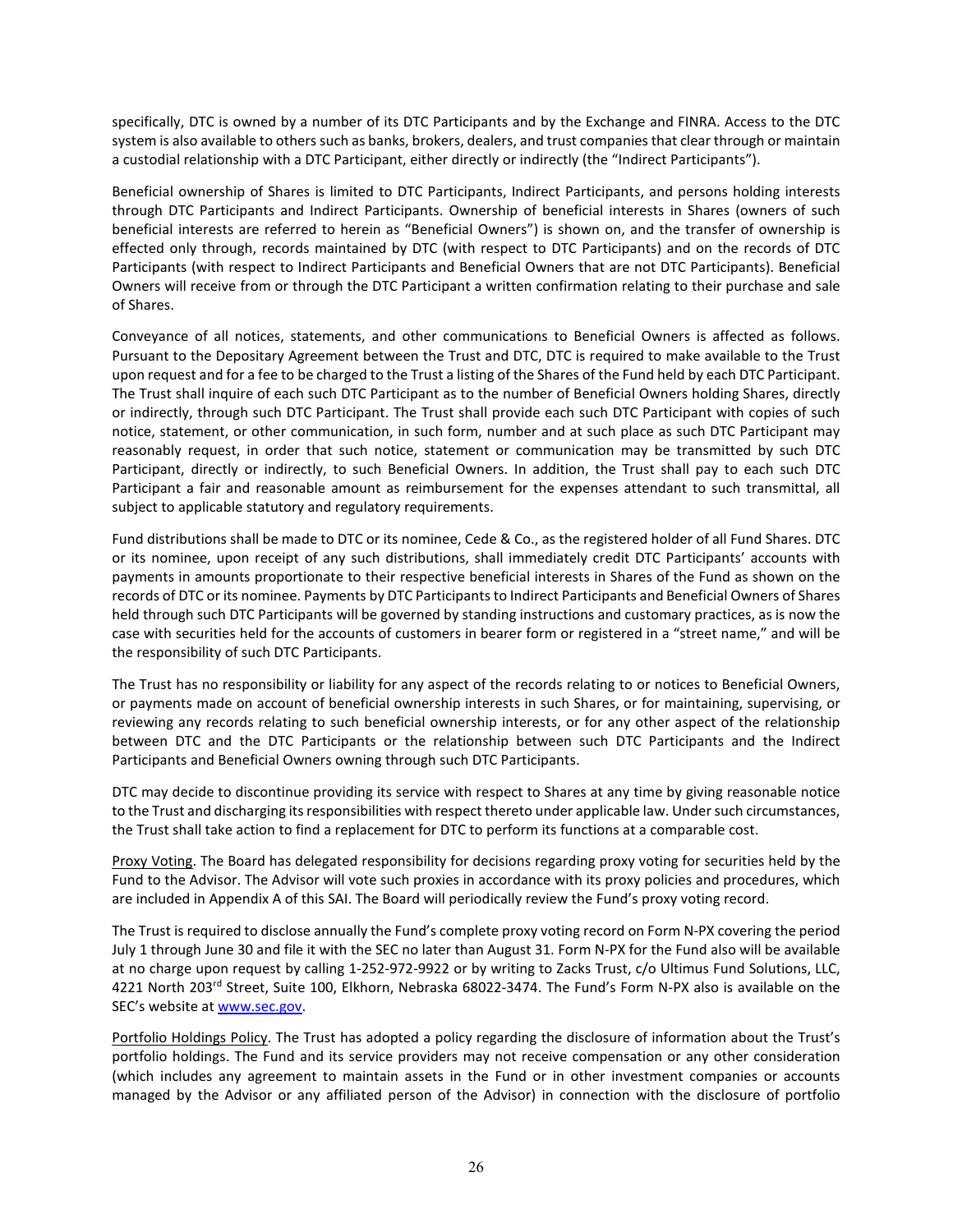holdings information of the Trust. The Trust's policy is implemented and overseen by the chief compliance officer of the Fund, subject to the oversight of the Board. Periodic reports regarding these procedures will be provided to the Board. The Board must approve all material amendments to this policy. The Fund's complete portfolio holdings are publicly disseminated each day the Fund is open for business through financial reporting and news services, including publicly accessible Internet web sites. In addition, a basket composition file, which includes the security names and share quantities to deliver in exchange for Fund shares, together with estimates and actual cash components, is publicly disseminated daily prior to the opening of the Exchange via the National Securities Clearing Corporation ("NSCC"). The basket represents one Creation Unit of the Fund. The Trust, the Advisor, and the Distributor will not disseminate non-public information concerning the Trust.

Codes of Ethics. Pursuant to Rule 17j-1 under the 1940 Act, the Board has adopted a Code of Ethics for the Trust and approved a Code of Ethics adopted by the Advisor (collectively the "Codes"). The Codes are intended to ensure that the interests of shareholders and other clients are placed ahead of any personal interest, that no undue personal benefit is obtained from the person's employment activities and that actual and potential conflicts of interest are avoided.

The Codes apply to the personal investing activities of Trustees and officers of the Trust and the Advisor ("Access Persons"). Rule 17j-1 and the Codes are designed to prevent unlawful practices in connection with the purchase or sale of securities by Access Persons. Under the Codes, Access Persons are permitted to engage in personal securities transactions, but are required to report their personal securities transactions for monitoring purposes. The Codes permit personnel subject to the Codes to invest in securities, including securities that may be purchased or held by the Fund, subject to certain limitations. In addition, certain Access Persons are required to obtain approval before investing in initial public offerings or private placements. The Codes are on file with the SEC and are available to the public.

#### **PURCHASE, REDEMPTION AND PRICING OF SHARES**

#### **Calculation of Share Price**

As indicated in the Prospectus under the heading "Net Asset Value", the NAV of the Fund's shares is determined by dividing the total value of the Fund's portfolio investments and other assets, less any liabilities, by the total number of shares outstanding of the Fund.

Generally, the Fund's domestic securities (including underlying ETFs which hold portfolio securities primarily listed on foreign (non-U.S.) exchanges) are valued each day at the last quoted sales price on each security's primary exchange. Securities traded or dealt in upon one or more securities exchanges for which market quotations are readily available and not subject to restrictions against resale shall be valued at the last quoted sales price on the primary exchange or, in the absence of a sale on the primary exchange, at the mean between the current bid and ask prices on such exchange. Securities primarily traded in the National Association of Securities Dealers' Automated Quotation System ("NASDAQ") National Market System for which market quotations are readily available shall be valued using the NASDAQ Official Closing Price. If market quotations are not readily available, securities will be valued at their fair market value as determined in good faith by the Fund's fair value committee in accordance with procedures approved by the Board and as further described below. Securities that are not traded or dealt in any securities exchange (whether domestic or foreign) and for which over-the-counter market quotations are readily available generally shall be valued at the last sale price or, in the absence of a sale, at the mean between the current bid and ask price on such over-the- counter market.

Certain securities or investments for which daily market quotes are not readily available may be valued, pursuant to guidelines established by the Board, with reference to other securities or indices. Debt securities not traded on an exchange may be valued at prices supplied by a pricing agent(s) based on broker or dealer supplied valuations or matrix pricing, a method of valuing securities by reference to the value of other securities with similar characteristics, such as rating, interest rate and maturity. Short-term investments having a maturity of 60 days or less may be generally valued at amortized cost when it approximated fair value.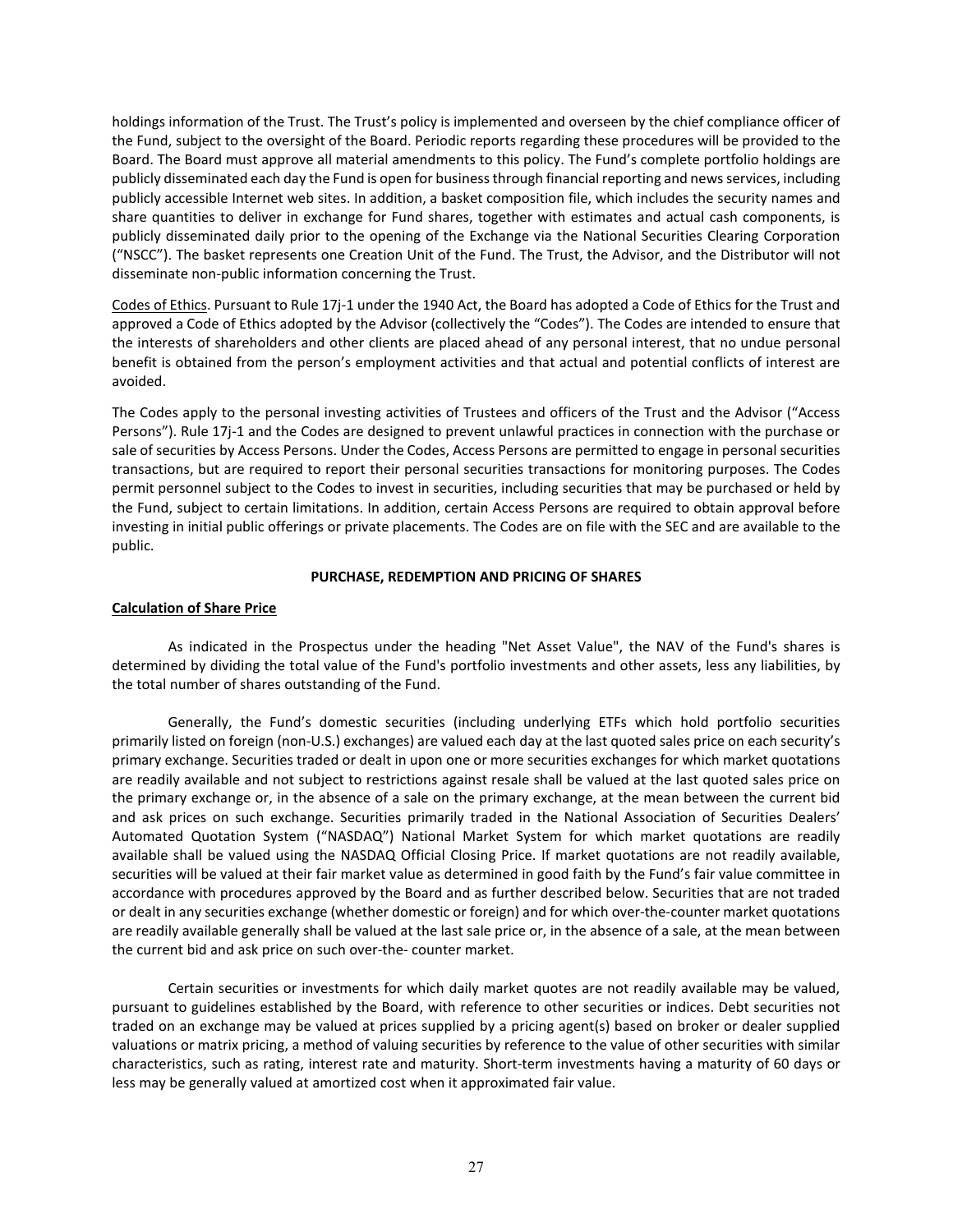Exchange traded options are valued at the last quoted sales price or, in the absence of a sale, at the mean between the current bid and ask prices on the exchange on which such options are traded. Futures and options on futures are valued at the settlement price determined by the exchange. Other securities for which market quotes are not readily available are valued at fair value as determined in good faith by the Board or persons acting at their direction. Swap agreements and other derivatives are generally valued daily based upon quotations from market makers or by a pricing service in accordance with the valuation procedures approved by the Board.

Under certain circumstances, the Fund may use an independent pricing service to calculate the fair market value of foreign equity securities on a daily basis by applying valuation factors to the last sale price or the mean price as noted above. The fair market values supplied by the independent pricing service will generally reflect market trading that occurs after the close of the applicable foreign markets of comparable securities or the value of other instruments that have a strong correlation to the fair-valued securities. The independent pricing service will also take into account the current relevant currency exchange rate. A security that is fair valued may be valued at a price higher or lower than actual market quotations or the value determined by other funds using their own fair valuation procedures. Because foreign securities may trade on days when Shares are not priced, the value of securities held by the Fund can change on days when Shares cannot be redeemed or purchased. In the event that a foreign security's market quotations are not readily available or are deemed unreliable (for reasons other than because the foreign exchange on which it trades closed before the Fund's calculation of NAV), the security will be valued at its fair market value as determined in good faith by the Fund's fair value committee in accordance with procedures approved by the Board as discussed below. Without fair valuation, it is possible that short-term traders could take advantage of the arbitrage opportunity and dilute the NAV of long-term investors. Fair valuation of the Fund's portfolio securities can serve to reduce arbitrage opportunities available to short-term traders, but there is no assurance that it will prevent dilution of the Fund's NAV by short-term traders. In addition, because the Fund may invest in underlying ETFs which hold portfolio securities primarily listed on foreign (non-U.S.) exchanges, and these exchanges may trade on weekends or other days when the underlying ETFs do not price their shares, the value of these portfolio securities may change on days when you may not be able to buy or sell Shares.

Investments initially valued in currencies other than the U.S. dollar are converted to U.S. dollars using exchange rates obtained from pricing services. As a result, the NAV of the Shares may be affected by changes in the value of currencies in relation to the U.S. dollar. The value of securities traded in markets outside the United States or denominated in currencies other than the U.S. dollar may be affected significantly on a day that the New York Stock Exchange ("NYSE") is closed and an investor is not able to purchase, redeem or exchange Shares.

Shares are valued at the close of regular trading on the NYSENew York Stock Exchange (normally 4:00 p.m., Eastern time) (the "NYSE Close") on each day that the New York Stock Exchange is open. For purposes of calculating the NAV, the Fund normally use pricing data for domestic equity securities received shortly after the NYSE Close and does not normally take into account trading, clearances or settlements that take place after the NYSE Close. Domestic fixed income and foreign securities are normally priced using data reflecting the earlier closing of the principal markets for those securities. Information that becomes known to the Fund or its agents after the NAV has been calculated on a particular day will not generally be used to retroactively adjust the price of the security or the NAV determined earlier that day.

When market quotations are insufficient or not readily available, the Fund may value securities at fair value or estimate their value as determined in good faith by the Board or its designees, pursuant to procedures approved by the Board. Fair valuation may also be used by the Board if extraordinary events occur after the close of the relevant market but prior to the NYSE Close.

#### **Creation Units**

The Fund sells and redeems Shares in Creation Units on a continuous basis through the Distributor, without a sales load, at the NAV next determined after receipt of an order in proper form on any Business Day. A "Business Day" is any day on which the NYSE is open for business. As of the date of this SAI, the NYSE observes the following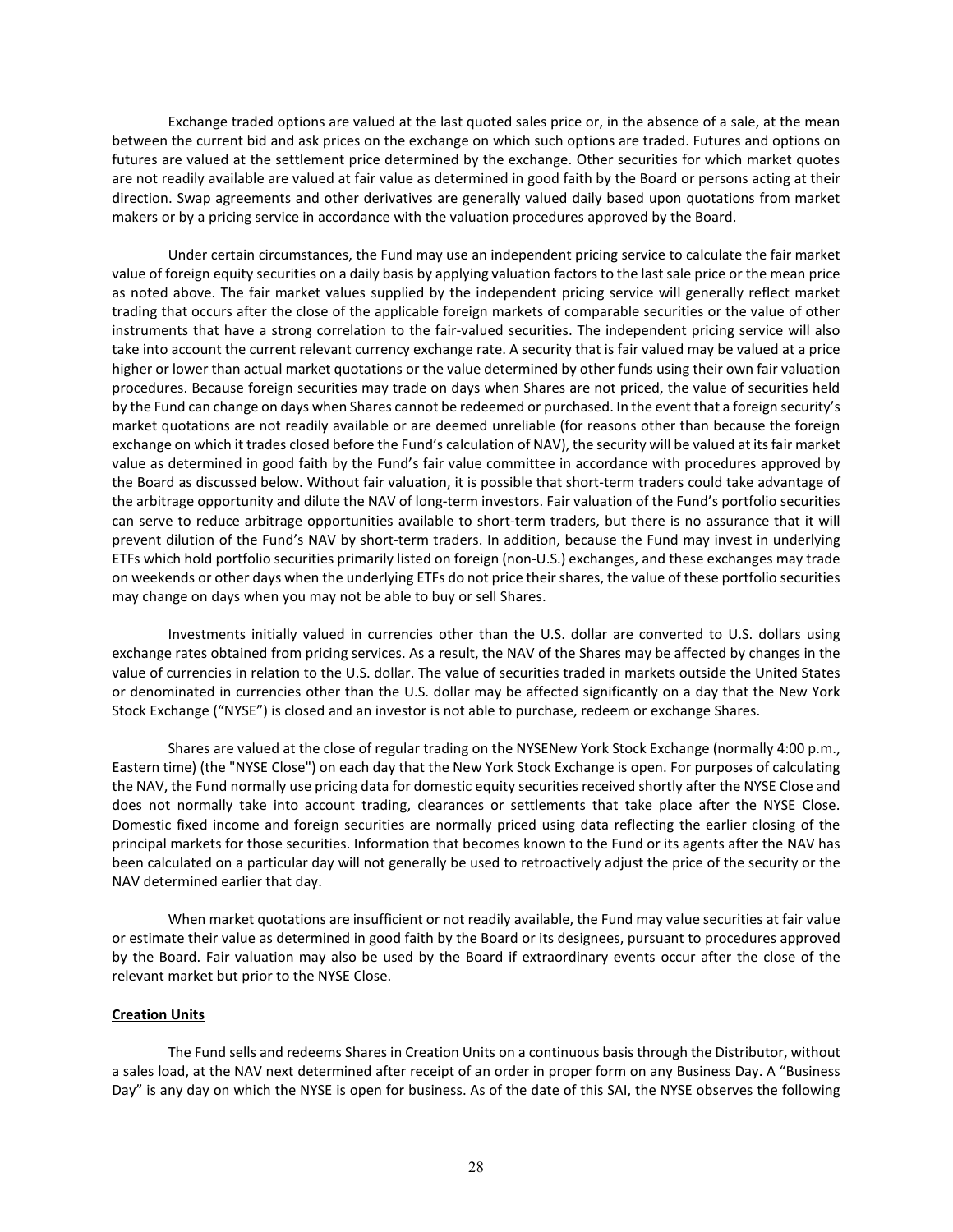holidays: New Year's Day, Martin Luther King, Jr. Day, Presidents' Day, Good Friday, Memorial Day, Independence Day, Labor Day, Thanksgiving Day and Christmas Day.

A Creation Unit is an aggregation of 50,000 Shares. The Board may declare a split or a consolidation in the number of Shares outstanding of the Fund or Trust, and make a corresponding change in the number of Shares in a Creation Unit.

#### **Authorized Participants**

Only Authorized Participants may purchase or redeem Creation Units. In order to be an Authorized Participant, a firm must be either a broker-dealer or other participant ("Participating Party") in the Continuous Net Settlement System ("Clearing Process") of the National Securities Clearing Corporation ("NSCC") or a participant in DTC with access to the DTC system ("DTC Participant"), and you must execute an agreement ("Participant Agreement") with the Distributor that governs transactions in the Fund's Creation Units.

Investors who are not Authorized Participants but want to transact in Creation Units may contact the Distributor for the names of Authorized Participants. An Authorized Participant may require investors to enter into a separate agreement to transact through it for Creation Units and may require orders for purchases of shares placed with it to be in a particular form. Investors transacting through a broker that is not itself an Authorized Participant and therefore must still transact through an Authorized Participant may incur additional charges. There are expected to be a limited number of Authorized Participants at any one time.

Orders must be transmitted by an Authorized Participant by telephone or other transmission method acceptable to the Distributor. Market disruptions and telephone or other communication failures may impede the transmission of orders.

#### **Transaction Fees**

A fixed fee payable to the Custodian is imposed on each creation and redemption transaction regardless of the number of Creation Units involved in the transaction ("Fixed Fee"). Purchases and redemptions of Creation Units for cash or involving cash-in-lieu (as defined below) are required to pay an additional variable charge to compensate the Fund and its ongoing shareholders for brokerage and market impact expenses relating to Creation Unit transactions ("Variable Charge," and together with the Fixed Fee, the "Transaction Fees"). With the approval of the Board, the Adviser may waive or adjust the Transaction Fees, including the Fixed Fee and/or Variable Charge (shown in the table below), from time to time. In such cases, the Authorized Participant will reimburse the Fund for, among other things, any difference between the market value at which the securities and/or financial instruments were purchased by the Fund and the cash-in-lieu amount, applicable registration fees, brokerage commissions and certain taxes. In addition, purchasers of Creation Units are responsible for the costs of transferring the Deposit Securities to the account of the Fund.

Investors who use the services of a broker, or other such intermediary may be charged a fee for such services. The Transaction Fees for the Fund are listed in the table below.

| <b>Fee for In-Kind and Cash Purchases</b> | <b>Maximum Additional Variable Charge for Cash</b><br>Purchases* |
|-------------------------------------------|------------------------------------------------------------------|
| \$500                                     | 0.40%                                                            |

As a percentage of the amount invested.

#### **The Clearing Process**

Transactions by an Authorized Participant that is a Participating Party using the NSCC system are referred to as transactions "through the Clearing Process." Transactions by an Authorized Participant that is a DTC Participant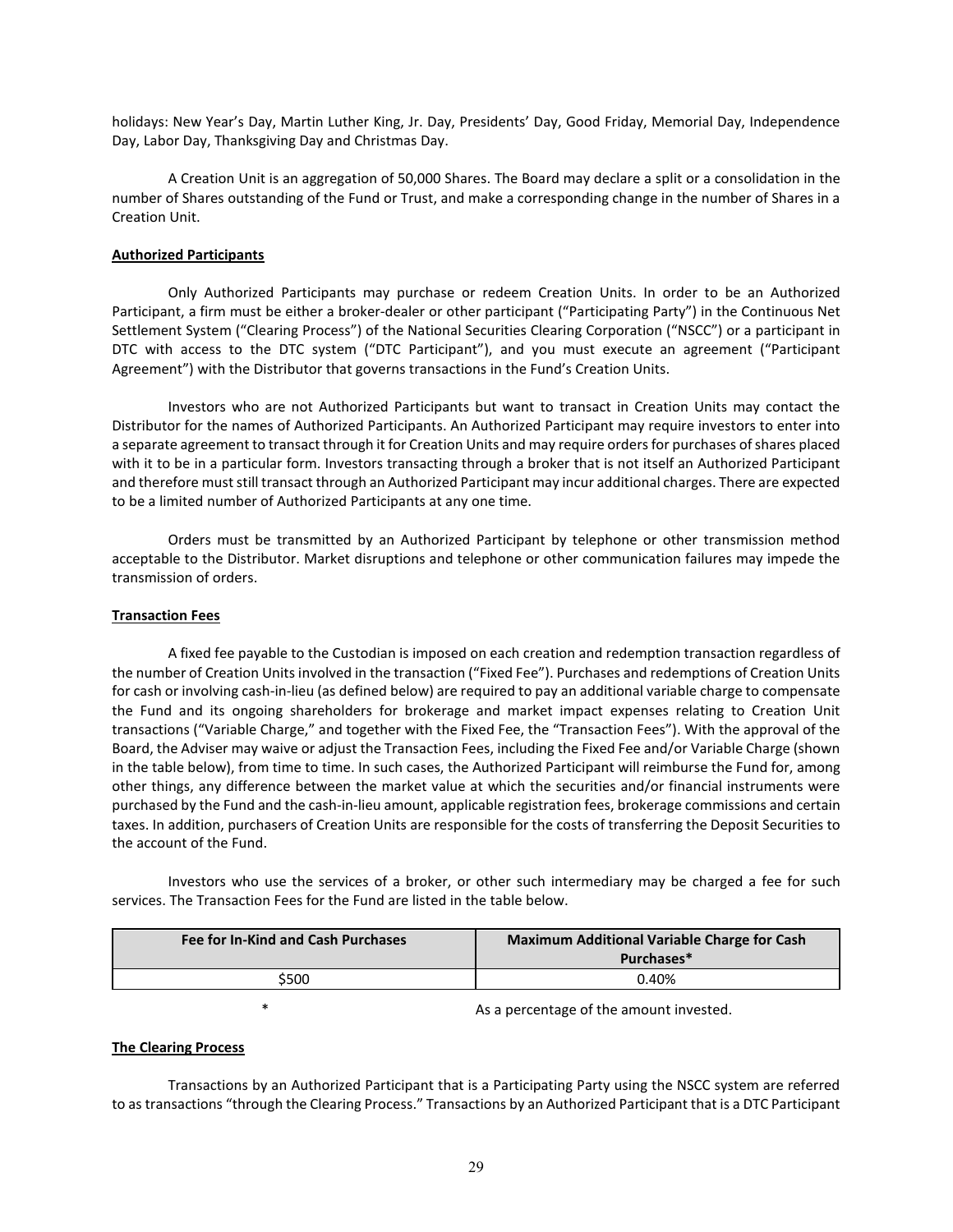using the DTC system are referred to as transactions "outside the Clearing Process." The Clearing Process is an enhanced clearing process that is available only for certain securities and only to DTC participants that are also participants in the Continuous Net Settlement System of the NSCC. In-kind (portions of) purchase orders not subject to the Clearing Process will go through a manual clearing process run by DTC. Portfolio Deposits that include government securities must be delivered through the Federal Reserve Bank wire transfer system ("Federal Reserve System"). Fund Deposits that include cash may be delivered through the Clearing Process or the Federal Reserve System. In-kind deposits of securities for orders outside the Clearing Process must be delivered through the Federal Reserve System (for government securities) or through DTC (for corporate securities).

#### **Foreign Securities**

Although the Fund is not expected to invest in foreign securities, if it did, the portfolio securities of the Fund may trade on days that the Exchange is closed or are otherwise not Business Days for the Fund, so shareholders may not be able to redeem their shares of the Fund, or to purchase or sell shares of the Fund on the Exchange, on days when the NAV of the Fund could be significantly affected by events in the relevant foreign markets.

#### **Purchasing Creation Units**

#### Portfolio Deposit

The consideration for a Creation Unit generally consists of the Deposit Securities and a Cash Component. Together, the Deposit Securities and the Cash Component constitute the "Portfolio Deposit." The Cash Component serves the function of compensating for any differences between the net asset value per Creation Unit and the Deposit Securities. Thus, the Cash Component is equal to the difference between (x) the net asset value per Creation Unit of the Fund and (y) the market value of the Deposit Securities. If  $(x)$  is more than (y), the Authorized Participant will pay the Cash Component to the Fund. If (x) is less than (y), the Authorized Participant will receive the Cash Component from the Fund.

On each Business Day, prior to the opening of business on the Exchange (currently 9:30 a.m., Eastern Time), the Adviser through the Custodian makes available through NSCC the name and amount of each Deposit Security in the current Portfolio Deposit (based on information at the end of the previous Business Day) for the Fund and the (estimated) Cash Component, effective through and including the previous Business Day, per Creation Unit. The Deposit Securities announced are applicable to purchases of Creation Units until the next announcement of Deposit Securities.

Payment of any stamp duty or the like shall be the sole responsibility of the Authorized Participant purchasing a Creation Unit. The Authorized Participant must ensure that all Deposit Securities properly denote change in beneficial ownership.

#### Custom Orders and Cash-in-Lieu

The Fund may, in its sole discretion, permit or require the substitution of an amount of cash ("cash-in-lieu") to be added to the Cash Component to replace any Deposit Security. The Fund may permit or require cash-in-lieu when, for example, a Deposit Security may not be available in sufficient quantity for delivery or may not be eligible for transfer through the systems of DTC or the Clearing Process. Similarly, the Fund may permit or require cash in lieu of Deposit Securities when, for example, the Authorized Participant or its underlying investor is restricted under U.S. or local securities laws or policies from transacting in one or more Deposit Securities. The Fund will comply with the federal securities laws in accepting Deposit Securities including that the Deposit Securities are sold in transactions that would be exempt from registration under the Securities Act. All orders involving cash-in-lieu are considered to be "Custom Orders."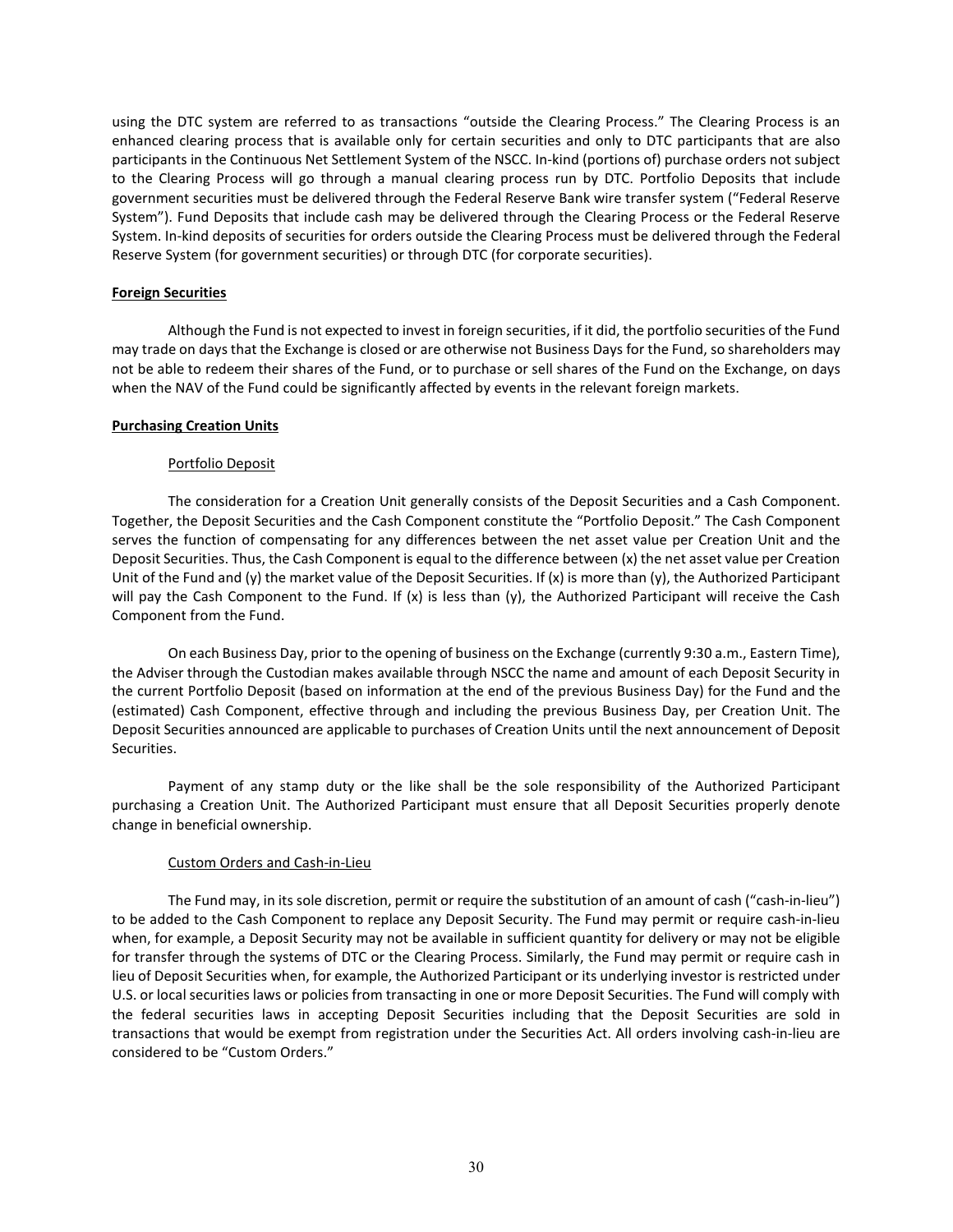#### Purchase Orders

To order a Creation Unit, an Authorized Participant must submit an irrevocable purchase order to the Distributor.

#### Timing of Submission of Purchase Orders

An Authorized Participant must submit an irrevocable purchase order no later than the earlier of (i) 4:00 p.m. Eastern Time or (ii) the closing time of the bond markets and/or the trading session on the Exchange, on any Business Day in order to receive that Business Day's NAV ("Cut-off Time"). The Cut-off Time for Custom Orders is generally two hours earlier. The Business Day the order is deemed received by the Distributor is referred to as the "Transmittal Date." An order to create Creation Units is deemed received on a Business Day if (i) such order is received by the Distributor by the Cut-off Time on such day and (ii) all other procedures set forth in the Participant Agreement are properly followed. Persons placing or effectuating custom orders and/or orders involving cash should be mindful of time deadlines imposed by intermediaries, such as DTC and/or the Federal Reserve Bank wire system, which may impact the successful processing of such orders to ensure that cash and securities are transferred by the "Settlement Date," which is generally the Business Day immediately following the Transmittal Date ("T+1") for cash and the second Business Day following the Transmittal Date for securities ("T+2").

#### Orders Using the Clearing Process

If available, (portions of) orders may be settled through the Clearing Process. In connection with such orders, the Distributor transmits, on behalf of the Authorized Participant, such trade instructions as are necessary to effect the creation order. Pursuant to such trade instructions, the Authorized Participant agrees to deliver the requisite Portfolio Deposit to the Fund, together with such additional information as may be required by the Distributor. Cash Components will be delivered using either the Clearing Process or the Federal Reserve System.

#### Orders Outside the Clearing Process

If the Clearing Process is not available for (portions of) an order, Portfolio Deposits will be made outside the Clearing Process. Orders outside the Clearing Process must state that the DTC Participant is not using the Clearing Process and that the creation of Creation Units will be effected through DTC. The Portfolio Deposit transfer must be ordered by the DTC Participant on the Transmittal Date in a timely fashion so as to ensure the delivery of Deposit Securities (whether standard or custom) through DTC to the Fund account by 11:00 a.m., Eastern time, on T+1. The Cash Component, along with any cash-in-lieu and Transaction Fee, must be transferred directly to the Custodian through the Federal Reserve System in a timely manner so as to be received by the Custodian no later than 12:00 p.m., Eastern Time, on T+1. If the Custodian does not receive both the Deposit Securities and the cash by the appointed time, the order may be canceled. A canceled order may be resubmitted the following Business Day but must conform to that Business Day's Portfolio Deposit. Authorized Participants that submit a canceled order will be liable to the Fund for any losses incurred by the Fund in connection therewith.

Orders involving foreign Deposit Securities are expected to be settled outside the Clearing Process. Thus, upon receipt of an irrevocable purchase order, the Distributor will notify the Adviser and the Custodian of such order. The Custodian, who will have caused the appropriate local sub-custodian(s) of the Fund to maintain an account into which an Authorized Participant may deliver Deposit Securities (or cash -in-lieu), with adjustments determined by the Fund, will then provide information of the order to such local sub-custodian(s). The ordering Authorized Participant will then deliver the Deposit Securities (and any cash-in-lieu) to the Fund's account at the applicable local sub-custodian. The Authorized Participant must also make available on or before the contractual settlement date, by means satisfactory to the Fund, immediately available or same day funds in U.S. dollars estimated by the Fund to be sufficient to pay the Cash Component and Transaction Fee. When a relevant local market is closed due to local market holidays, the local market settlement process will not commence until the end of the local holiday period. Settlement must occur by 2:00 p.m., Eastern Time, on the contractual settlement date.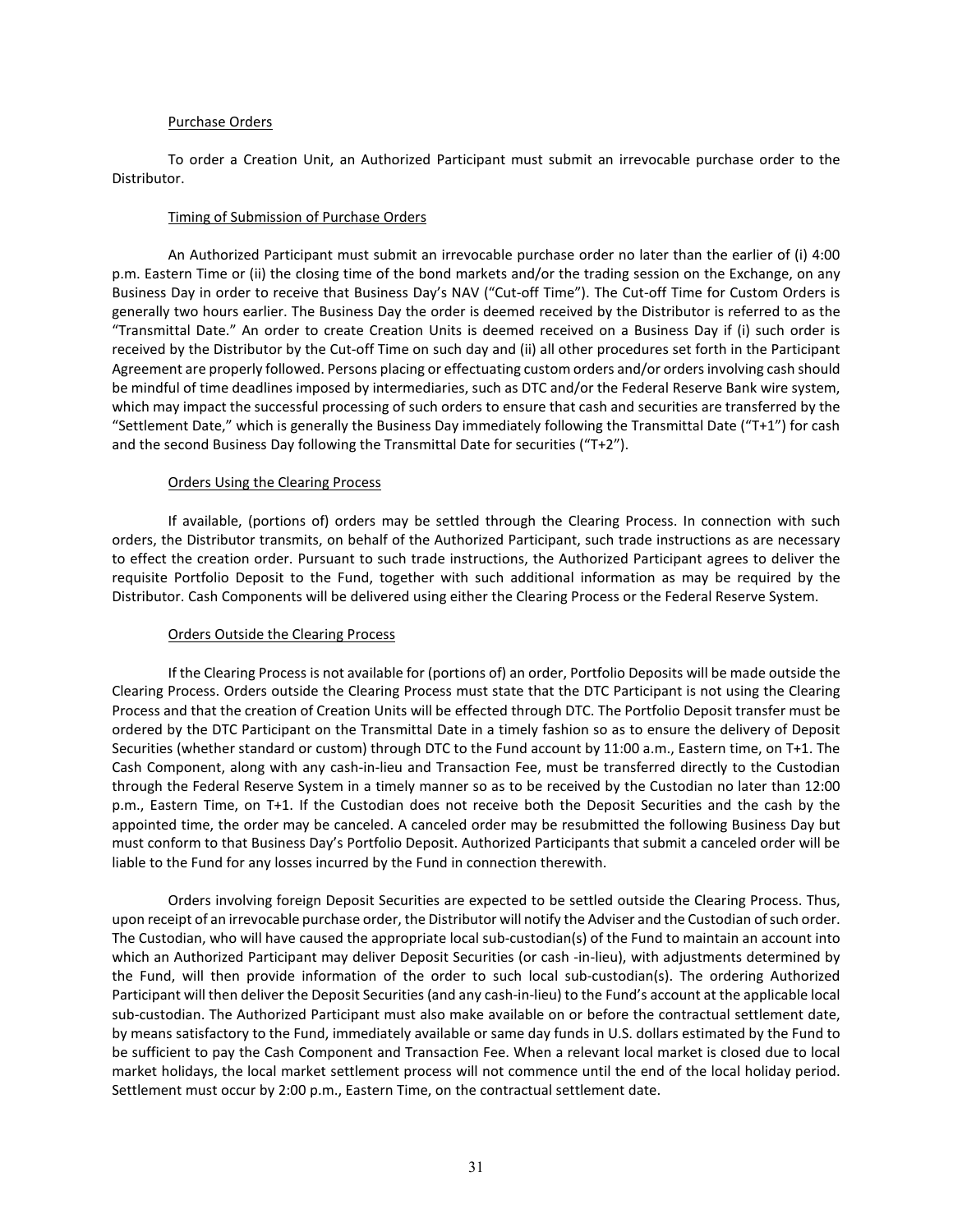#### Acceptance of Purchase Order

All questions as to the number of shares of each security in the Deposit Securities and the validity, form, eligibility and acceptance for deposit of any securities to be delivered shall be determined by the Fund. The Fund's determination shall be final and binding.

The Fund reserves the absolute right to reject or revoke acceptance of a purchase order transmitted to it by the Distributor if (a) the order is not in proper form; (b) the investor(s), upon obtaining the shares ordered, would own 80% or more of the currently outstanding shares of the Fund; (c) the Deposit Securities delivered do not conform to the Deposit Securities for the applicable date; (d) acceptance of the Deposit Securities would have certain adverse tax consequences to the Fund; (e) the acceptance of the Portfolio Deposit would, in the opinion of counsel, be unlawful; (f) the acceptance of the Portfolio Deposit would otherwise, in the discretion of the Trust, Fund or the Adviser, have an adverse effect on the Trust, Fund or the rights of beneficial owners; or (g) in the event that circumstances outside the control of the Trust, the Distributor and the Adviser make it for all practical purposes impossible to process purchase orders. Examples of such circumstances include acts of God; public service or utility problems resulting in telephone, telecopy or computer failures; fires, floods or extreme weather conditions; market conditions or activities causing trading halts; systems failures involving computer or other informational systems affecting the Trust, the Distributor, DTC, NSCC, the Adviser, the Fund's Custodian, a sub-custodian or any other participant in the creation process; and similar extraordinary events. The Distributor shall notify an Authorized Participant of its rejection of the order. The Fund, the Custodian, any sub-custodian and the Distributor are under no duty, however, to give notification of any defects or irregularities in the delivery of Portfolio Deposits, and they shall not incur any liability for the failure to give any such notification.

#### Issuance of a Creation Unit

Once the Fund has accepted an order, upon next determination of the Fund's NAV, the Fund will confirm the issuance of a Creation Unit, against receipt of payment, at such NAV. The Distributor will transmit a confirmation of acceptance to the Authorized Participant that placed the order.

Except as provided below, a Creation Unit will not be issued until the Fund obtains good title to the Deposit Securities and the Cash Component, along with any cash-in-lieu and Transaction Fee. Except as provided in Appendix C, the delivery of Creation Units will generally occur no later than T+2.

In certain cases, Authorized Participants will create and redeem Creation Units on the same trade date. In these instances, the Trust reserves the right to settle these transactions on a net basis.

With respect to orders involving foreign Deposit Securities, when the applicable local sub-custodian(s) have confirmed to the Custodian that the Deposit Securities (or cash -in-lieu) have been delivered to the Fund's account at the applicable local sub-custodian(s), the Distributor and the Adviser shall be notified of such delivery, and the Fund will issue and cause the delivery of the Creation Unit. While, as stated above, Creation Units are generally delivered on T+2, the Fund may settle Creation Unit transactions on a basis other than T+2 in order to accommodate foreign market holiday schedules, to account for different treatment among foreign and U.S. markets of dividend record dates and ex-dividend dates (that is the last day the holder of a security can sell the security and still receive dividends payable on the security), and in certain other circumstances.

The Fund may issue a Creation Unit prior to receiving good title to the Deposit Securities, under the following circumstances. Pursuant to the applicable Participant Agreement, the Fund may issue a Creation Unit notwithstanding that (certain) Deposit Securities have not been delivered, in reliance on an undertaking by the relevant Authorized Participant to deliver the missing Deposit Securities as soon as possible, which undertaking is secured by such Authorized Participant's delivery to and maintenance with the Custodian of collateral having a value equal to at least 115% of the value of the missing Deposit Securities ("Collateral"), as adjusted by time to time by the Adviser. Such Collateral will have a value greater than the NAV of the Creation Unit on the date the order is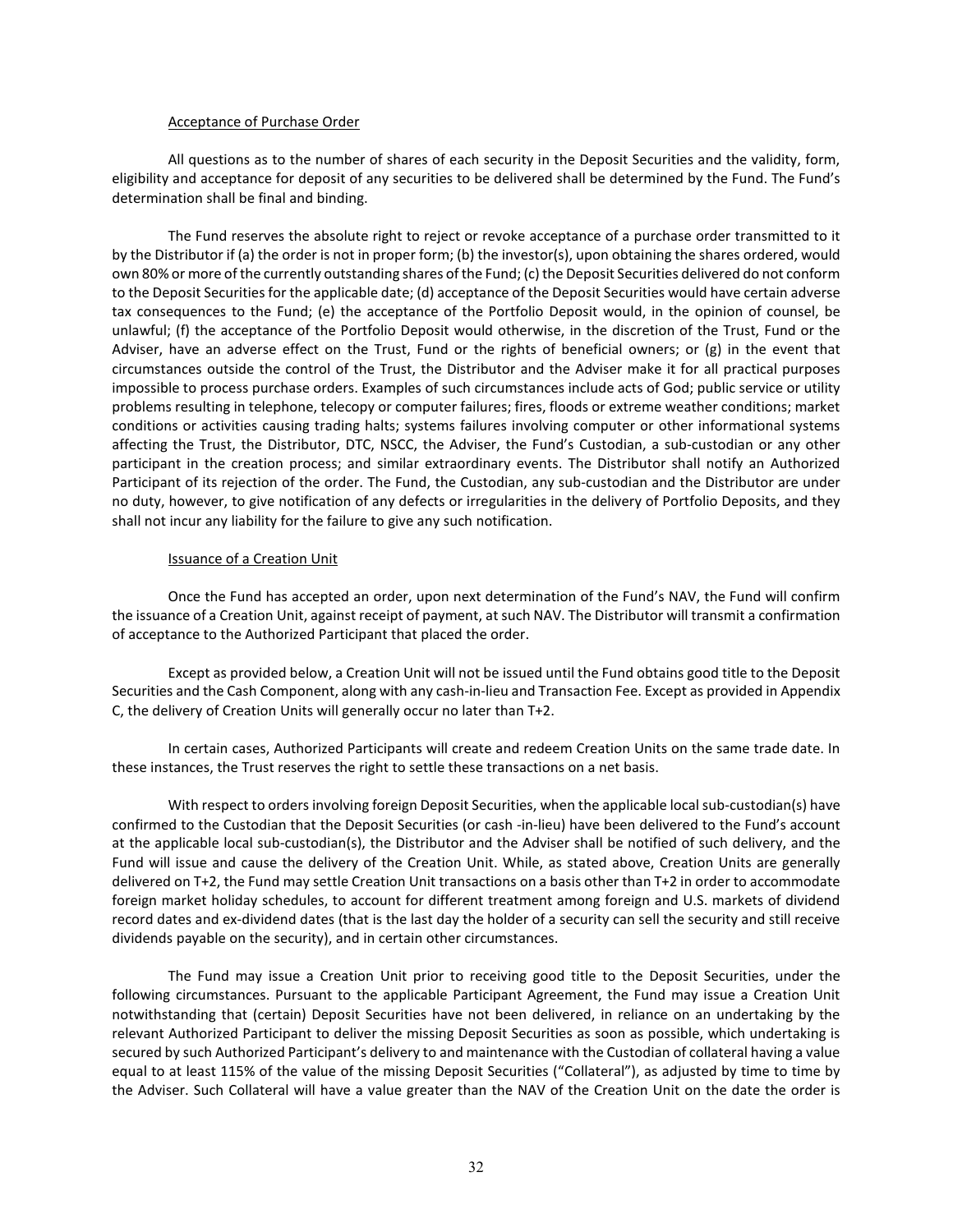placed. Such collateral must be delivered no later than 2:00 p.m., Eastern Time, on T+1. The only Collateral that is acceptable to the Fund is cash in U.S. Dollars.

While (certain) Deposit Securities remain undelivered, the Collateral shall at all times have a value equal to at least 115% (as adjusted by the Adviser) of the daily marked-to-market value of the missing Deposit Securities. At any time, the Fund may use the Collateral to purchase the missing securities, and the Authorized Participant will be liable to the Fund for any costs incurred thereby or losses resulting therefrom, whether or not they exceed the amount of the Collateral, including any Transaction Fee, any amount by which the purchase price of the missing Deposit Securities exceeds the market value of such securities on the Transmittal Date, brokerage and other transaction costs. The Trust will return any unused Collateral once all of the missing securities have been received by the Fund. More information regarding the Fund's current procedures for collateralization is available from the Distributor.

#### Cash Purchase Method

When cash purchases of Creation Units are available or specified for the Fund, they will be effected in essentially the same manner as in-kind purchases In the case of a cash purchase, the investor must pay the cash equivalent of the Portfolio Deposit. In addition, cash purchases will be subject to Transaction Fees, as described above.

#### Notice to Texas Shareholders

Under section 72.1021(a) of the Texas Property Code, initial investors in a Fund who are Texas residents may designate a representative to receive notices of abandoned property in connection with Shares. Texas shareholders who wish to appoint a representative should notify the Trust's Transfer Agent by writing to the address below to obtain a form for providing written notice to the Trust:

> Zacks Earnings Consistent Portfolio ETF c/o Ultimus Fund Solutions, LLC 4221 North 203rd Street, Suite 100 Elkhorn, Nebraska 68022-3474

#### **Redeeming a Creation Unit**

#### Redemption Basket

The consideration received in connection with the redemption of a Creation Unit generally consists of an in-kind basket of designated securities ("Redemption Securities") and a Cash Component. Together, the Redemption Securities and the Cash Component constitute the "Redemption Basket."

There can be no assurance that there will be sufficient liquidity in Shares in the secondary market to permit assembly of a Creation Unit. In addition, investors may incur brokerage and other costs in connection with assembling a Creation Unit.

The Cash Component serves the function of compensating for any differences between the net asset value per Creation Unit and the Redemption Securities. Thus, the Cash Component is equal to the difference between (x) the net asset value per Creation Unit of the Fund and (y) the market value of the Redemption Securities. If (x) is more than (y), the Authorized Participant will receive the Cash Component from the Fund. If  $(x)$  is less than (y), the Authorized Participant will pay the Cash Component to the Fund.

If the Redemption Securities on a Business Day are different from the Deposit Securities, prior to the opening of business on the Exchange (currently 9:30 a.m., Eastern Time), the Adviser through the Custodian makes available through NSCC the name and amount of each Redemption Security in the current Redemption Basket (based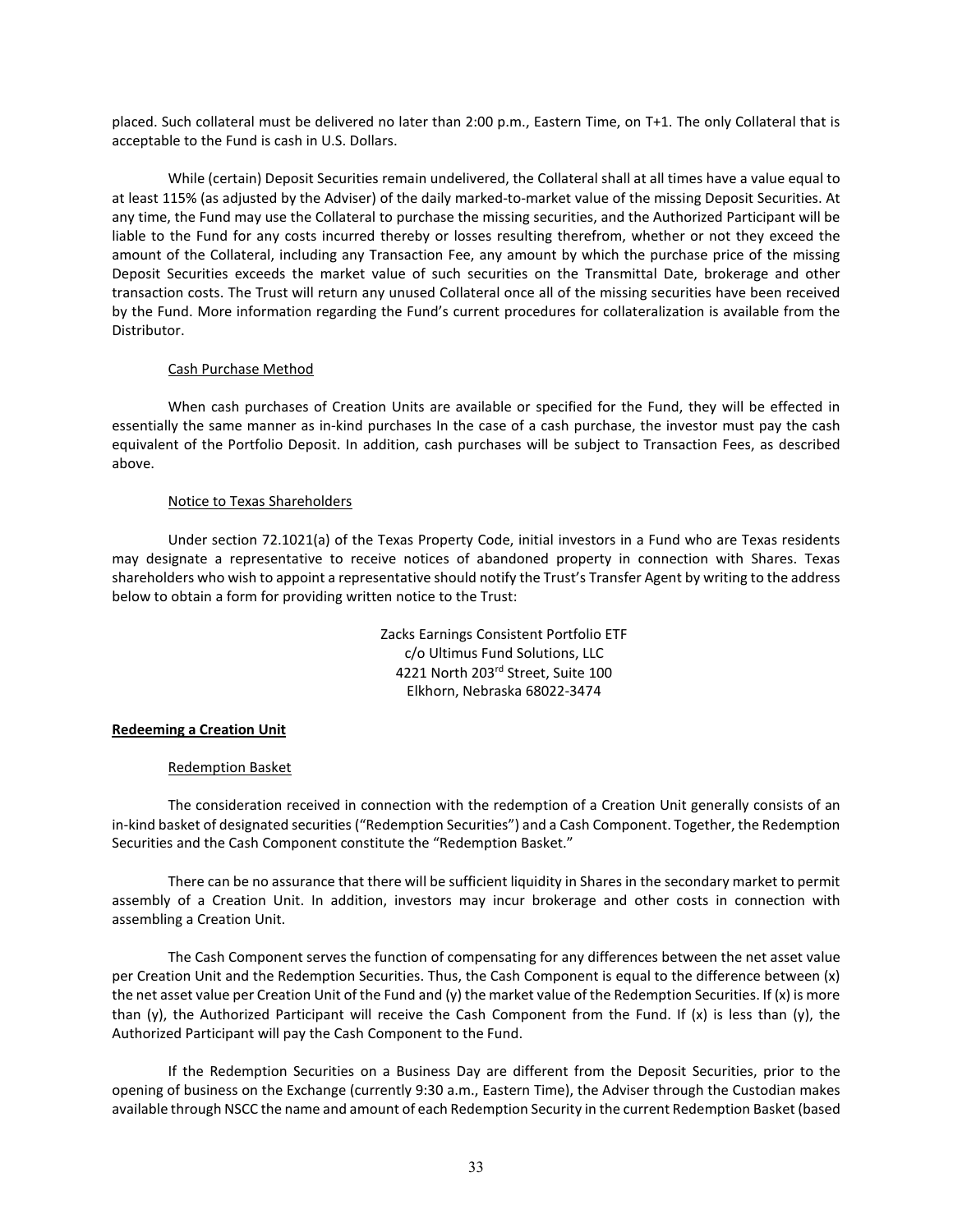on information at the end of the previous Business Day) for the Fund and the (estimated) Cash Component, effective through and including the previous Business Day, per Creation Unit. If the Redemption Securities on a Business Day are different from the Deposit Securities, all redemption requests that day will be processed outside the Clearing Process.

The right of redemption may be suspended or the date of payment postponed: (i) for any period during which the NYSE is closed (other than customary weekend and holiday closings); (ii) for any period during which trading on the NYSE is suspended or restricted; (iii) for any period during which an emergency exists as a result of which disposal of the Shares or determination of the ETF's NAV is not reasonably practicable; or (iv) in such other circumstances as permitted by the SEC, including as described below.

#### Custom Redemptions and Cash-in-lieu

The Fund may, in its sole discretion, permit or require the substitution of cash-in-lieu to be added to the Cash Component to replace any Redemption Security. The Fund may permit or require cash-in-lieu when, for example, a Redemption Security may not be available in sufficient quantity for delivery or may not be eligible for transfer through the systems of DTC or the Clearing Process. Similarly, the Fund may permit or require cash-in-lieu of Redemption Securities when, for example, the Authorized Participant or its underlying investor is restricted under U.S. or local securities law or policies from transacting in one or more Redemption Securities. The Fund will comply with the federal securities laws in satisfying redemptions with Redemption Securities, including that the Redemption Securities are sold in transactions that would be exempt from registration under the Securities Act. All redemption requests involving cash-in-lieu are considered to be "Custom Redemptions."

#### Redemption Requests

To redeem a Creation Unit, an Authorized Participant must submit an irrevocable redemption request to the Distributor.

An Authorized Participant submitting a redemption request is deemed to represent to the Fund that it or, if applicable, the investor on whose behalf it is acting, (i) owns outright or has full legal authority and legal beneficial right to tender for redemption the Creation Unit to be redeemed and can receive the entire proceeds of the redemption, and (ii) all of the Shares that are in the Creation Unit to be redeemed have not been borrowed, loaned or pledged to another party nor are they the subject of a repurchase agreement, securities lending agreement or such other arrangement that would preclude the delivery of such Shares to the Fund. The Fund reserves the absolute right, in its sole discretion, to verify these representations, but will typically require verification in connection with higher levels of redemption activity and/or short interest in the Fund. If the Authorized Participant, upon receipt of a verification request, does not provide sufficient verification of the requested representations, the redemption request will not be considered to be in proper form and may be rejected by the Fund.

#### Timing of Submission of Redemption Requests

An Authorized Participant must submit an irrevocable redemption order no later than the Cut-off Time. The Cut-off Time for Custom Orders is generally two hours earlier. The Business Day the order is deemed received by the Distributor is referred to as the "Transmittal Date." A redemption request is deemed received if (i) such order is received by the Distributor by the Cut-off Time on such day and (ii) all other procedures set forth in the Participant Agreement are properly followed. Persons placing or effectuating Custom Redemptions and/or orders involving cash should be mindful of time deadlines imposed by intermediaries, such as DTC and/or the Federal Reserve System, which may impact the successful processing of such orders to ensure that cash and securities are transferred by the Settlement Date, as defined above.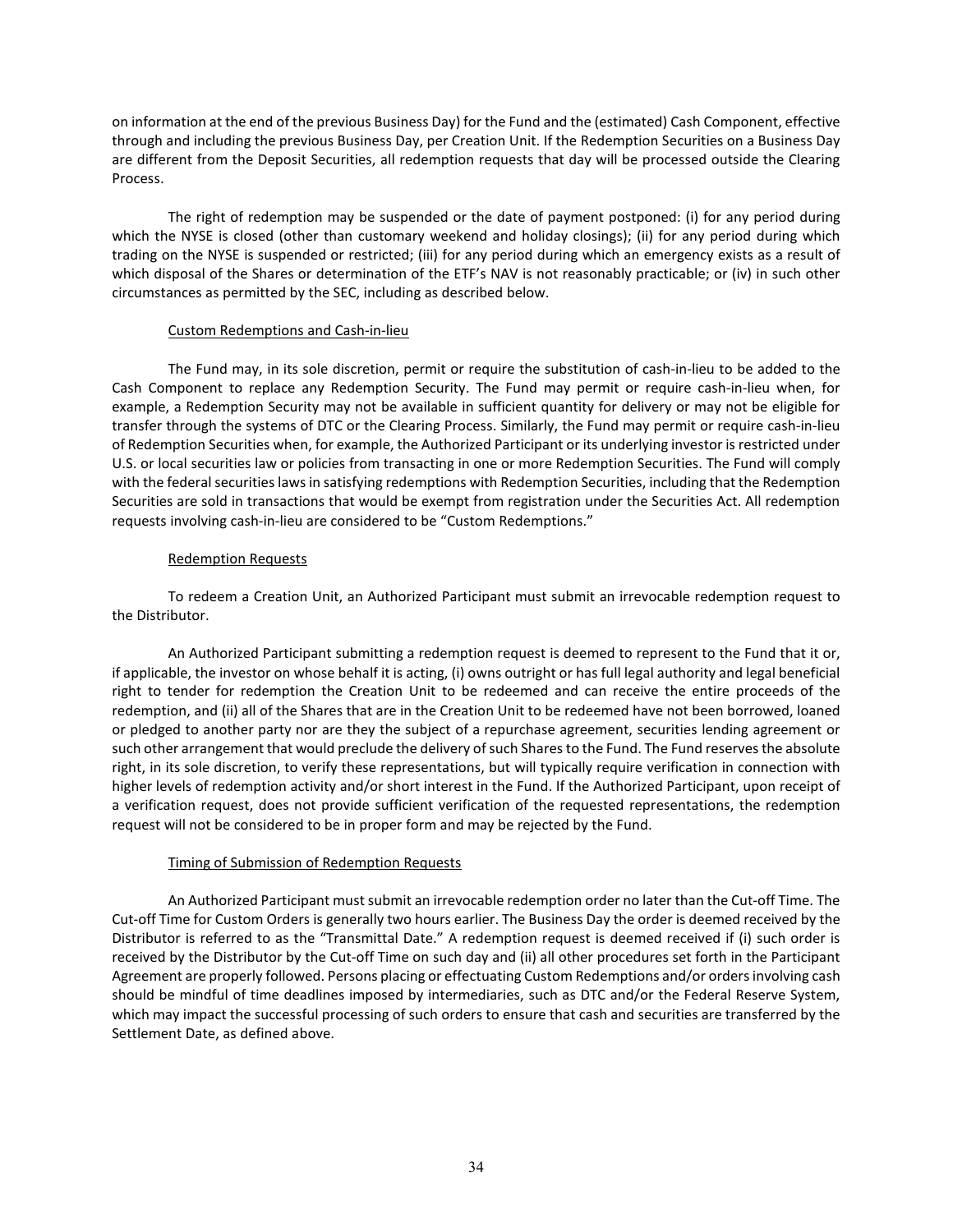#### Requests Using the Clearing Process

If available, (portions of) redemption requests may be settled through the Clearing Process. In connection with such orders, the Distributor transmits on behalf of the Authorized Participant, such trade instructions as are necessary to effect the redemption. Pursuant to such trade instructions, the Authorized Participant agrees to deliver the requisite Creation Unit(s) to the Fund, together with such additional information as may be required by the Distributor. Cash Components will be delivered using either the Clearing Process or the Federal Reserve System, as described above.

#### Requests Outside the Clearing Process

If the Clearing Process is not available for (portions of) an order, Redemption Baskets will be delivered outside the Clearing Process. Orders outside the Clearing Process must state that the DTC Participant is not using the Clearing Process and that the redemption will be effected through DTC. The Authorized Participant must transfer or cause to be transferred the Creation Unit(s) of shares being redeemed through the book-entry system of DTC so as to be delivered through DTC to the Custodian by 10:00 a.m., Eastern Time, on received T+1. In addition, the Cash Component must be received by the Custodian by 12:00 p.m., Eastern Time, on T+1. If the Custodian does not receive the Creation Unit(s) and Cash Component by the appointed times on T+1, the redemption will be rejected, except in the circumstances described below. A rejected redemption request may be resubmitted the following Business Day.

Orders involving foreign Redemption Securities are expected to be settled outside the Clearing Process. Thus, upon receipt of an irrevocable redemption request, the Distributor will notify the Adviser and the Custodian. The Custodian will then provide information of the redemption to the Fund's local sub-custodian(s). The redeeming Authorized Participant, or the investor on whose behalf is acting, will have established appropriate arrangements with a broker-dealer, bank or other custody provider in each jurisdiction in which the Redemption Securities are customarily traded and to which such Redemption Securities (and any cash-in-lieu) can be delivered from the Fund's accounts at the applicable local sub-custodian(s).

#### Acceptance of Redemption Requests

All questions as to the number of shares of each security in the Deposit Securities and the validity, form, eligibility and acceptance for deposit of any securities to be delivered shall be determined by the Trust. The Trust's determination shall be final and binding.

#### Delivery of Redemption Basket

Once the Fund has accepted a redemption request, upon next determination of the Fund's NAV, the Fund will confirm the issuance of a Redemption Basket, against receipt of the Creation Unit(s) at such NAV, any cash-inlieu and Transaction Fee. A Creation Unit tendered for redemption and the payment of the Cash Component, any cash-in-lieu and Transaction Fee will be effected through DTC. The Authorized Participant, or the investor on whose behalf it is acting, will be recorded on the book-entry system of DTC.

The Redemption Basket will generally be delivered to the redeeming Authorized Participant within T+2. Except under the circumstances described below, however, a Redemption Basket generally will not be issued until the Creation Unit(s) are delivered to the Fund, along with the Cash Component, any cash-in-lieu and Transaction Fee.

In certain cases, Authorized Participants will create and redeem Creation Units on the same trade date. In these instances, the Trust reserves the right to settle these transactions on a net basis.

With respect to orders involving foreign Redemption Securities, the Fund may settle Creation Unit transactions on a basis other than T+2 in order to accommodate foreign market holiday schedules, to account for different treatment among foreign and U.S. markets of dividend record dates and ex-dividend dates (that is the last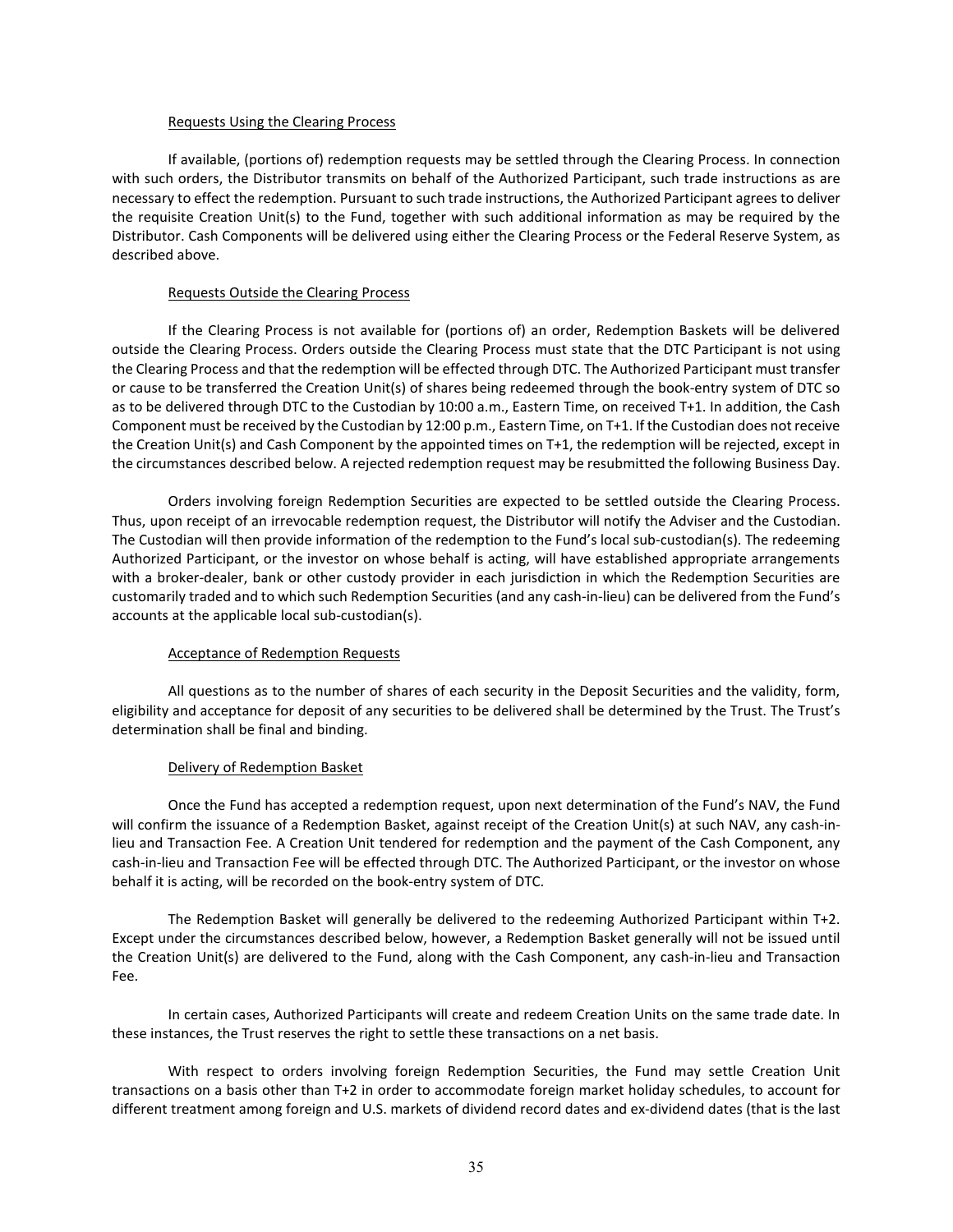day the holder of a security can sell the security and still receive dividends payable on the security), and in certain other circumstances. When a relevant local market is closed due to local market holidays, the local market settlement process will not commence until the end of the local holiday period.

#### Cash Redemption Method

When cash redemptions of Creation Units are available or specified for the Fund, they will be effected in essentially the same manner as in-kind redemptions. In the case of a cash redemption, the investor will receive the cash equivalent of the Redemption Basket minus any Transaction Fees, as described above.

#### **TAXES**

The following discussion is applicable to the Fund. The Fund intends to qualify for and has elected or intends to elect to be treated as a separate regulated investment company (a "RIC") under Subchapter M of the Internal Revenue Code, as amended (the "Code"). As a RIC, the Fund will not be subject to U.S. Federal income tax on the portion of its taxable investment income and capital gains that it distributes to its shareholders. To qualify for treatment as a RIC, a company must annually distribute at least 90% of its net investment company taxable income (which includes dividends, interest and net short-term capital gains) and meet several other requirements relating to the nature of its income and the diversification of its assets. If the Fund fails to qualify for any taxable year as a RIC, all of its taxable income will be subject to tax at regular corporate income tax rates without any deduction for distributions to shareholders, and such distributions generally will be taxable to shareholders as ordinary dividends to the extent of the relevant Fund's current and accumulated earnings and profits.

The Fund is treated as a separate corporation for federal income tax purposes. The Fund therefore is considered to be a separate entity in determining its treatment under the rules for RICs described herein and in the Prospectus.

The Fund will be subject to a 4% excise tax on certain undistributed income if it does not distribute to its shareholders in each calendar year at least 98.2% of its ordinary income (taking into account certain deferrals and elections) for the calendar year plus 98.2% of its net capital gains for twelve months ended October 31 of such year. The Fund intends to declare and distribute dividends and distributions in the amounts and at the times necessary to avoid the application of this 4% excise tax.

As a result of tax requirements, the Trust on behalf of the Fund has the right to reject an order to purchase Shares if the purchaser (or group of purchasers) would, upon obtaining the Shares so ordered, own 80% or more of the outstanding Shares of such Fund and if, pursuant to section 351 of the Code, that Fund would have a basis in the Deposit Securities different from the market value of such securities on the date of deposit. The Trust also has the right to require information necessary to determine beneficial Share ownership for purposes of the 80% determination.

The Fund may make investments that are subject to special federal income tax rules, such as investments in repurchase agreements, money market instruments, convertible securities, and structured notes. Those special tax rules can, among other things, affect the timing of income or gain, the treatment of income as capital or ordinary and the treatment of capital gain or loss as long-term or short-term. The application of these special rules would therefore also affect the character of distributions made by the Fund. The Fund may need to borrow money or dispose of some of its investments earlier than anticipated in order to meet its distribution requirements.

Certain of the Fund's investments may be subject to special U.S. federal income tax provisions that may, among other things, (i) disallow, suspend or otherwise limit the allowance of certain losses or deductions, (ii) convert lowertaxed long-term capital gain into higher-taxed short-term capital gain or ordinary income, (iii) convert an ordinary loss or a deduction into a capital loss, the deductibility of which is more limited, (iv) adversely affect when a purchase or sale of stock or securities is deemed to occur, (v) adversely alter the intended characterization of certain complex financial transactions (vi) cause the Fund to recognize income or gain without a corresponding receipt of cash, and (vii) produce non-qualifying income for purposes of the income test required to be satisfied by a RIC. The application of these rules could cause the Fund to be subject to U.S. federal income tax or the nondeductible 4% excise tax and,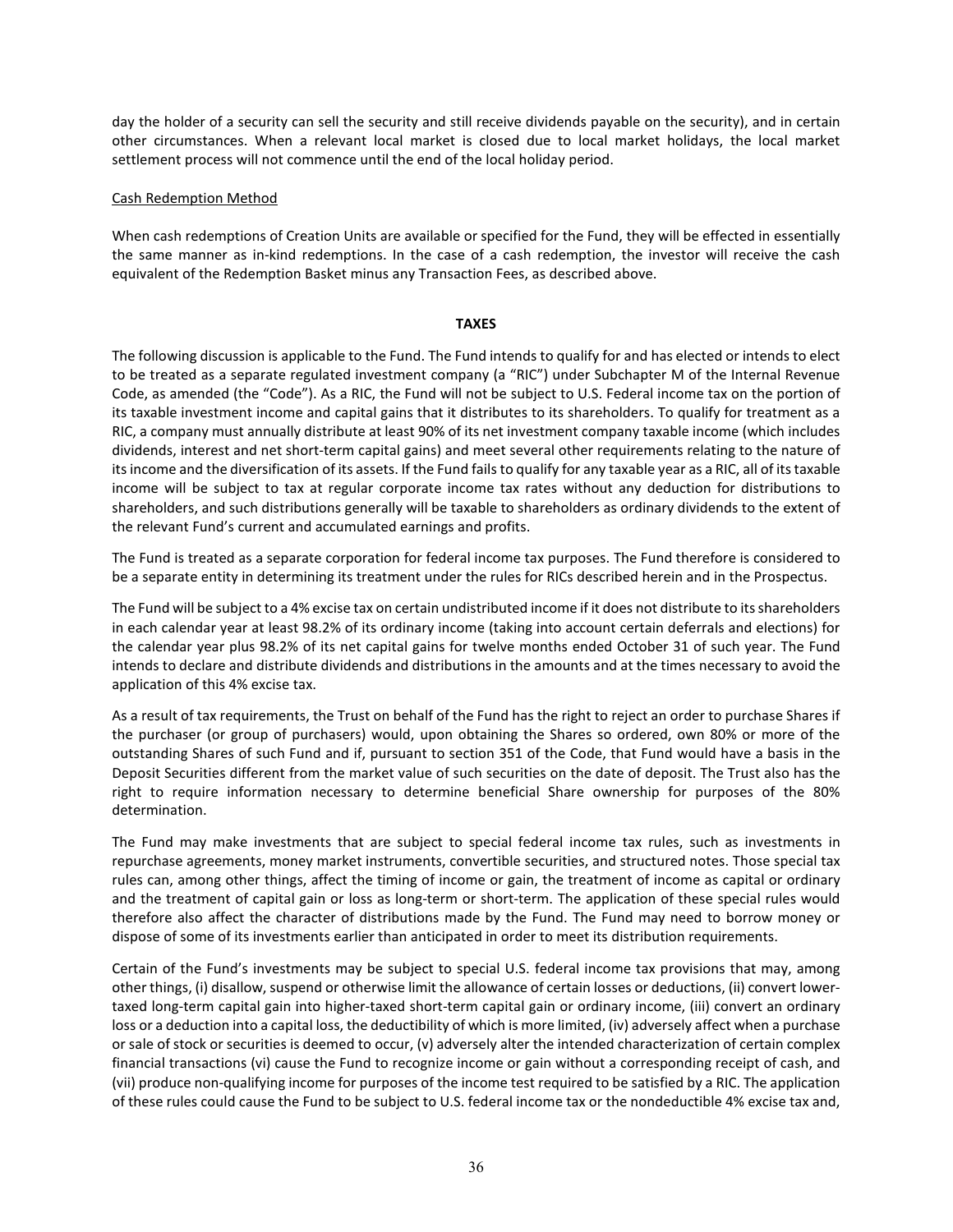under certain circumstances, could affect the Fund's status as a RIC. The Fund will monitor its investments and may make certain tax elections in order to mitigate the effect of these provisions.

The Fund may invest a portion of its net assets in below investment grade instruments. Investments in these types of instruments may present special tax issues for the Fund. U.S. federal income tax rules are not entirely clear about issues such as when the Fund may cease to accrue interest, original issue discount (OID) or market discount, when and to what extent deductions may be taken for bad debts or worthless instruments, how payments received on obligations in default should be allocated between principal and income, and whether exchanges of debt obligations in a bankruptcy or workout context are taxable. These and other issues will be addressed by the Fund to the extent necessary in order to seek to ensure that it distributes sufficient income that it does not become subject to U.S. federal income or excise tax.

Under Section 988 of the Code, special rules are provided for certain transactions in a foreign currency other than the taxpayer's functional currency (i.e., unless certain special rules apply, currencies other than the U.S. dollar). In general, foreign currency gains or losses from forward contracts, from futures contracts that are not "regulated futures contracts," and from unlisted options will be treated as ordinary income or loss under Section 988 of the Code. Also, certain foreign exchange gains or losses derived with respect to foreign fixed income securities are also subject to Section 988 treatment. In general, therefore, Section 988 gains or losses will increase or decrease the amount of the Fund's investment company taxable income available to be distributed to shareholders as ordinary income, rather than increasing or decreasing the amount of the Fund's net capital gain.

Income received by the Fund from sources within foreign countries may be subject to withholding and other taxes imposed by such countries. Tax conventions between certain countries and the U.S. may reduce or eliminate such taxes. If more than 50% of the value of the Fund's total assets at the close of its taxable year consists of stock or securities of foreign corporations, or if at least 50% of the value of the Fund's total assets at the close of each quarter of its taxable year is represented by interests in other RICs, the Fund may elect to "pass through" to its shareholders the amount of foreign taxes paid or deemed paid by the Fund. If this election is made, a shareholder generally subject to tax will be required to include in gross income (in addition to taxable dividends actually received) its pro rata share of the foreign taxes paid by the Fund, and may be entitled either to deduct (as an itemized deduction) his or her pro rata share of foreign taxes in computing his taxable income or to use it (subject to limitations) as a foreign tax credit against his or her U.S. federal income tax liability. No deduction for foreign taxes may be claimed by a shareholder who does not itemize deductions. Each shareholder will be notified after the close of the Fund's taxable year whether the foreign taxes paid by the Fund will "pass-through" for that year. Various other limitations, including a minimum holding period requirement, apply to limit the credit and/or deduction for foreign taxes for purposes of regular federal tax and/or alternative minimum tax.

The Fund may gain commodity exposure through investment in exchange traded funds that are treated as RICs or "qualified publicly traded partnerships" or grantor trusts for U.S. federal income tax purposes. An exchange traded fund that seeks to qualify as a RIC may gain commodity exposure through investment in commodity- linked notes and in subsidiaries that invest in commodity-linked instruments. Although the IRS has issued numerous favorable private letter rulings to certain RICs that gain commodity exposure in this manner, such rulings can be relied on only by the taxpayers to whom they are issued. Moreover, the IRS currently is reconsidering whether and how a RIC should be permitted to gain commodity exposure. Future IRS guidance (or possibly legislation, other regulatory guidance or court decisions) could limit the ability of an exchange traded fund that qualifies as a RIC to gain commodity exposure regardless of whether that exchange traded fund previously received a favorable IRS private letter ruling with respect to such investment activity. Investments by the Fund in "qualified publicly traded partnerships" and grantor trusts that engage in commodity trading must be monitored and limited to enable the Fund to satisfy certain asset diversification and qualifying income tests for qualification as a RIC. Failure to satisfy either test would jeopardize the Fund's status as a RIC. Loss of such status could materially adversely affect the Fund.

The Fund or some of the REITs in which the Fund may invest may be permitted to hold residual interests in real estate mortgage investment conduits ("REMIC"s). Under Treasury Regulations not yet issued, but that may apply retroactively, a portion of the Fund's income from a REIT that is attributable to the REIT's residual interest in a REMIC (referred to in the Code as an "excess inclusion") will be subject to federal income tax in all events. These regulations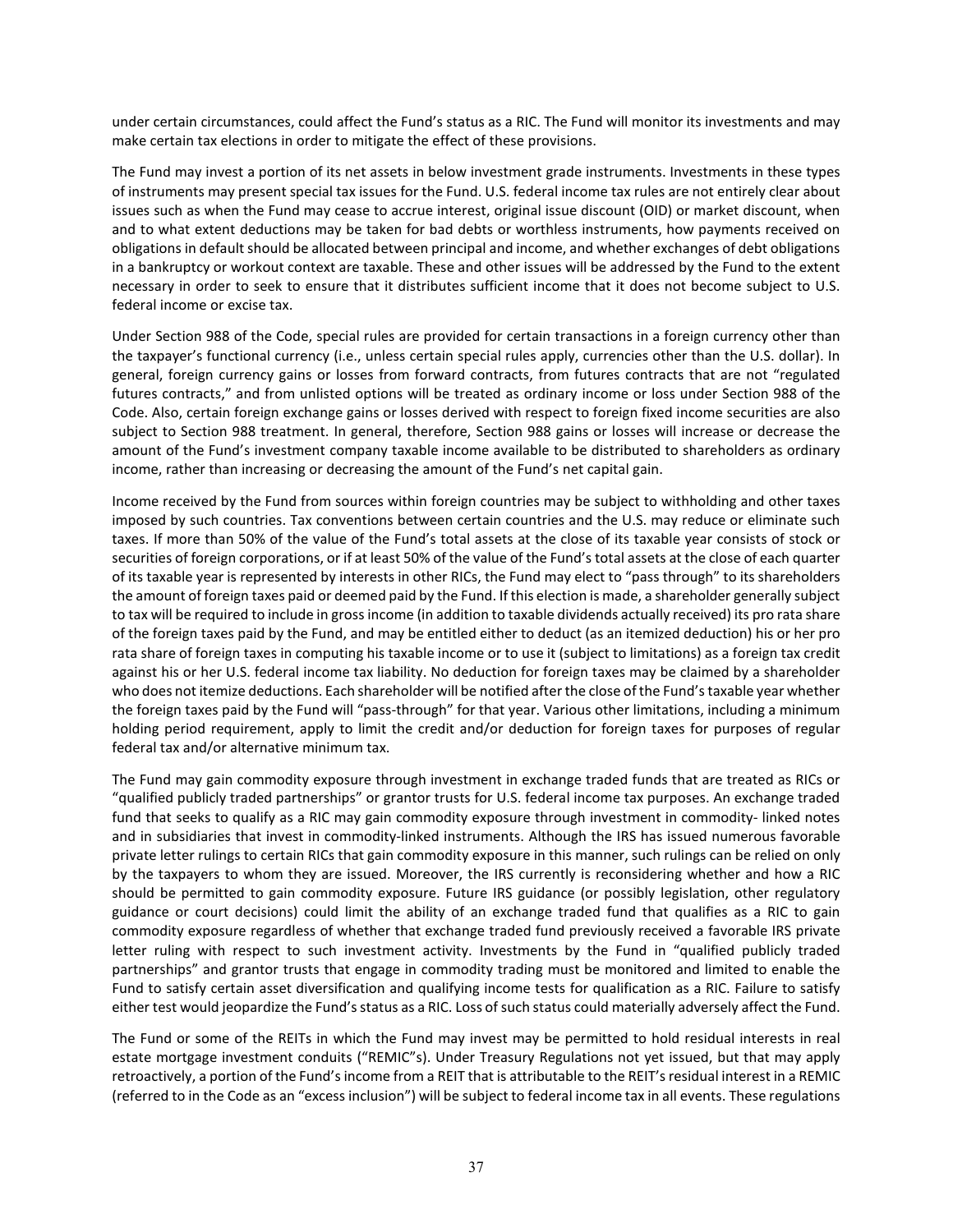are expected to provide that excess inclusion income of a RIC, such as the Fund, will be allocated to shareholders of the RIC in proportion to the dividends received by shareholders, with the same consequences as if shareholders held the related REMIC residual interest directly.

In general, excess inclusion income allocated to shareholders (i) cannot be offset by net operating losses (subject to a limited exception for certain thrift institutions), (ii) will constitute unrelated business taxable income to entities (including a qualified pension plan, an individual retirement account, a 401(k) plan, a Keogh plan, or other taxexempt entity) subject to tax on unrelated business income, thereby potentially requiring such an entity that is allocated excess inclusion income, and that otherwise might not be required to file a tax return, to file a tax return and pay tax on such income, and (iii) in the case of a non-U.S. shareholder, will not qualify for any reduction in U.S. federal withholding tax.

If at any time during any taxable year a "disqualified organization" (as defined in the Code) is a record holder of a share in a RIC, then the RIC will be subject to a tax equal to that portion of its excess inclusion income for the taxable year that is allocable to the disqualified organization, multiplied by the highest federal income tax rate imposed on corporations. It is not expected that a substantial portion of the Fund's assets will be residual interests in REMICs. Additionally, the Fund does not intend to invest in REITs in which a substantial portion of the assets will consist of residual interests in REMICs.

Distributions from the Fund's net investment income, including net short-term capital gains, if any, and distributions of income from securities lending, are taxable as ordinary income. Distributions reinvested in additional Shares of the Fund through the means of a dividend reinvestment service will be taxable dividends to Shareholders acquiring such additional Shares to the same extent as if such dividends had been received in cash. Distributions of net longterm capital gains, if any, in excess of net short-term capital losses are taxable as long-term capital gains, regardless of how long shareholders have held the Shares.

Dividends declared by the Fund in October, November, or December and paid to shareholders of record of such months during the following January may be treated as having been received by such shareholders in the year the distributions were declared.

Long-term capital gains tax of non-corporate taxpayers are generally taxed at a maximum rate of either 15% or 20%, depending on whether the taxpayer's income exceeds certain threshold amounts. In addition, some ordinary dividends declared and paid by the Fund to non-corporate shareholders may qualify for taxation at the lower reduced tax rates applicable to long-term capital gains, provided that holding period and other requirements are met by the Fund and the shareholder. The Fund will report to shareholders annually the amounts of dividends received from ordinary income, the amount of distributions received from capital gains and the portion of dividends which may qualify for the dividends received deduction. In addition, the Fund will report the amount of dividends to non-corporate shareholders eligible for taxation at the lower reduced tax rates applicable to long-term capital gains.

An additional 3.8% Medicare tax is imposed on certain net investment income (including ordinary dividends and capital gain distributions received from the Fund and net gains from redemptions or other taxable dispositions of Fund shares) of U.S. individuals, estates, and trusts to the extent that such person's "modified adjusted gross income" (in the case of an individual) or "adjusted gross income" (in the case of an estate or trust) exceeds certain threshold amounts.

The sale, exchange, or redemption of Shares may give rise to a gain or loss. In general, any gain or loss realized upon a taxable disposition of Shares will be treated as long-term capital gain or loss if the Shares have been held for more than one year. Otherwise, the gain or loss on the taxable disposition of Shares will be treated as short-term capital gain or loss. A loss realized on a sale or exchange of Shares of the Fund may be disallowed if other substantially identical Shares are acquired (whether through the automatic reinvestment of dividends or otherwise) within a sixtyone (61) day period beginning thirty (30) days before and ending thirty (30) days after the date on which the Shares are disposed. In such a case, the basis of the Shares acquired must be adjusted to reflect the disallowed loss. Any loss upon the sale or exchange of Shares held for six (6) months or less is treated as long-term capital loss to the extent of any capital gain dividends received by the shareholders (including undistributed capital gain included in income). Distribution of ordinary income and capital gains may also be subject to state and local taxes.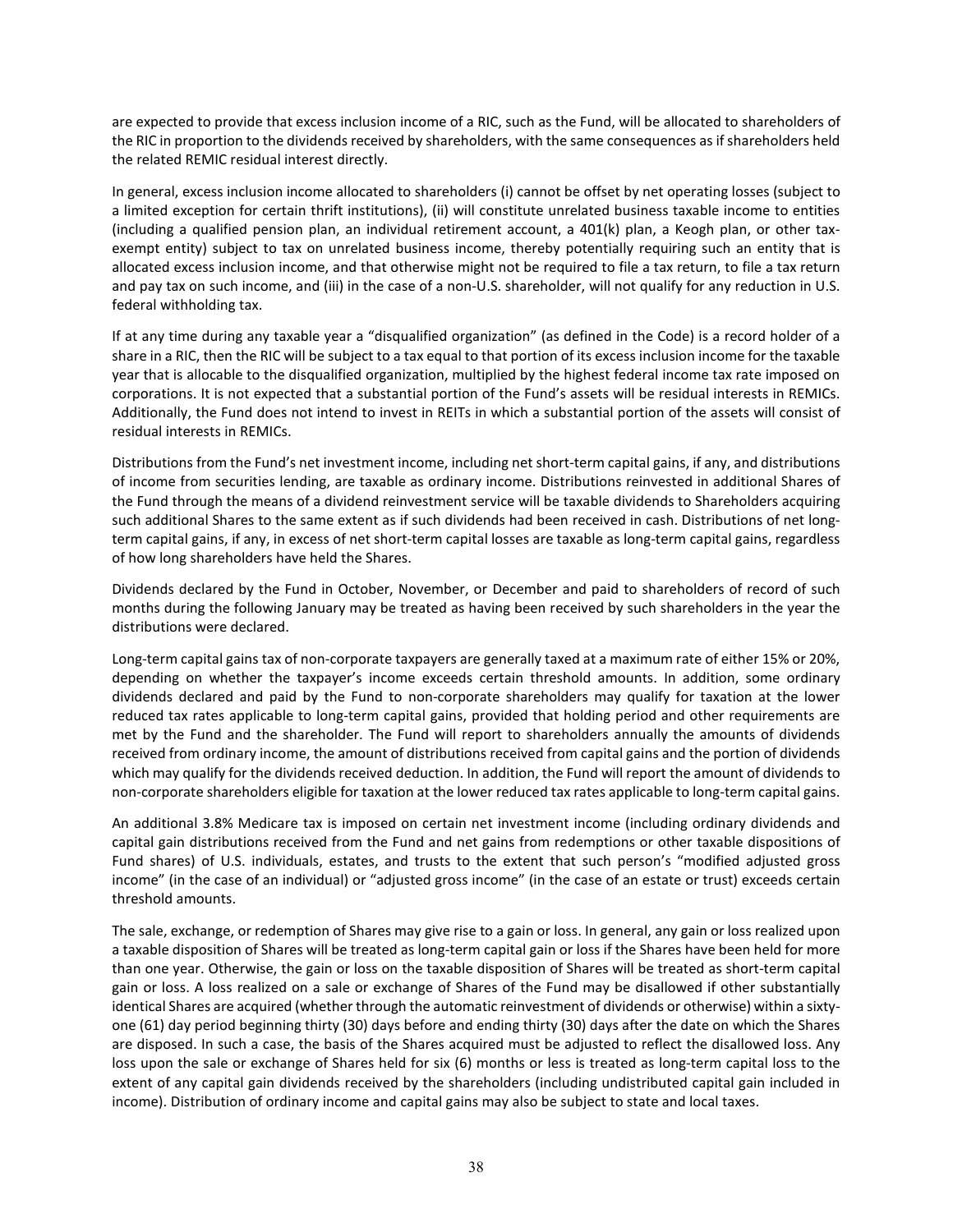Legislation passed by Congress requires reporting to you and the IRS annually on Form 1099-B not only the gross proceeds of Fund shares you sell or redeem but also their cost basis. Shareholders should contact their intermediaries with respect to reporting of cost basis and available elections with respect to their accounts.

If, for any calendar year, the total distributions made exceed the Fund's current and accumulated earnings and profits, the excess will, for federal income tax purposes, be treated as a tax-free return of capital to each shareholder up to the amount of the shareholder's basis in his or her shares, and thereafter as gain from the sale of shares. The amount treated as a tax-free return of capital will reduce the shareholder's adjusted basis in his or her shares, thereby increasing his or her potential gain or reducing his or her potential loss on the subsequent sale of his or her shares.

Distributions of ordinary income paid to shareholders who are nonresident aliens or foreign entities ("Foreign Shareholders") that are not effectively connected to the conduct of a trade or business within the U.S. will generally be subject to a 30% U.S. withholding tax unless a reduced rate of withholding or a withholding exemption is provided under applicable treaty law. However, Foreign Shareholders will generally not be subject to U.S. withholding or income tax on gains realized on the sale of Shares or on dividends from capital gains unless (i) such gain or capital gain dividend is effectively connected with the conduct of a trade or business within the U.S., or (ii) in the case of a non-corporate shareholder, the shareholder is present in the U.S. for a period or periods aggregating 183 days or more during the year of the sale or capital gain dividend and certain other conditions are met. Gains on the sale of Shares and dividends that are effectively connected with the conduct of a trade or business within the U.S. will generally be subject to U.S. federal net income taxation at regular income tax rates.

Under an exemption recently made permanent by Congress, the Fund is not required to withhold any amounts with respect to distributions to foreign shareholders that are properly designated by the Fund as "interest-related dividends" or "short-term capital gain dividends," provided that the income would not be subject to federal income tax if earned directly by the foreign shareholder. However, the Fund may withhold tax on these amounts regardless of the fact that it is not required to do so. Nonresident shareholders are urged to consult their own tax advisors concerning the applicability of the U.S. withholding tax.

Under the Foreign Investment in Real Property Tax Act of 1980 ("FIRPTA"), a Foreign Shareholder is subject to withholding tax in respect of a disposition of a U.S. real property interest and any gain from such disposition is subject to U.S. federal income tax as if such person were a U.S. person. Such gain is sometimes referred to as "FIRPTA gain." If the Fund is a "U.S. real property holding corporation" and is not domestically controlled, any gain realized on the sale or exchange of Fund shares by a Foreign Shareholder that owns at any time during the five-year period ending on the date of disposition more than 5% of a class of Fund shares would be FIRPTA gain. The Fund will be a "U.S. real property holding corporation" if, in general, 50% or more of the fair market value of its assets consists of U.S. real property interests, including stock of certain U.S. REITs.

The Code provides a look-through rule for distributions of FIRPTA gain by a RIC if all of the following requirements are met: (i) the RIC is classified as a "qualified investment entity" (which includes a RIC if, in general more than 50% of the RIC's assets consists of interest in REITs and U.S. real property holding corporations); and (ii) you are a Foreign Shareholder that owns more than 5% of the Fund's shares at any time during the one-year period ending on the date of the distribution. If these conditions are met, Fund distributions to you to the extent derived from gain from the disposition of a U.S. real property interest, may also be treated as FIRPTA gain and therefore subject to U.S. federal income tax, and requiring that you file a nonresident U.S. income tax return. Also, such gain may be subject to a 30% branch profits tax in the hands of a Foreign Shareholder that is a corporation. Even if a Foreign Shareholder does not own more than 5% of the Fund's shares, Fund distributions that are attributable to gain from the sale or disposition of a U.S. real property interest will be taxable as ordinary dividends subject to withholding at a 30% or lower treaty rate.

Withholding is required (at a 30% rate) with respect to payments of taxable dividends and (effective January 1, 2021) redemption proceeds and certain capital gain dividends made to certain non-U.S. entities that fail to comply (or be deemed compliant) with extensive new reporting and withholding requirements designed to inform the U.S. Department of the Treasury of U.S.-owned foreign investment accounts. Shareholders may be requested to provide additional information to the Fund to enable the applicable withholding agent to determine whether withholding is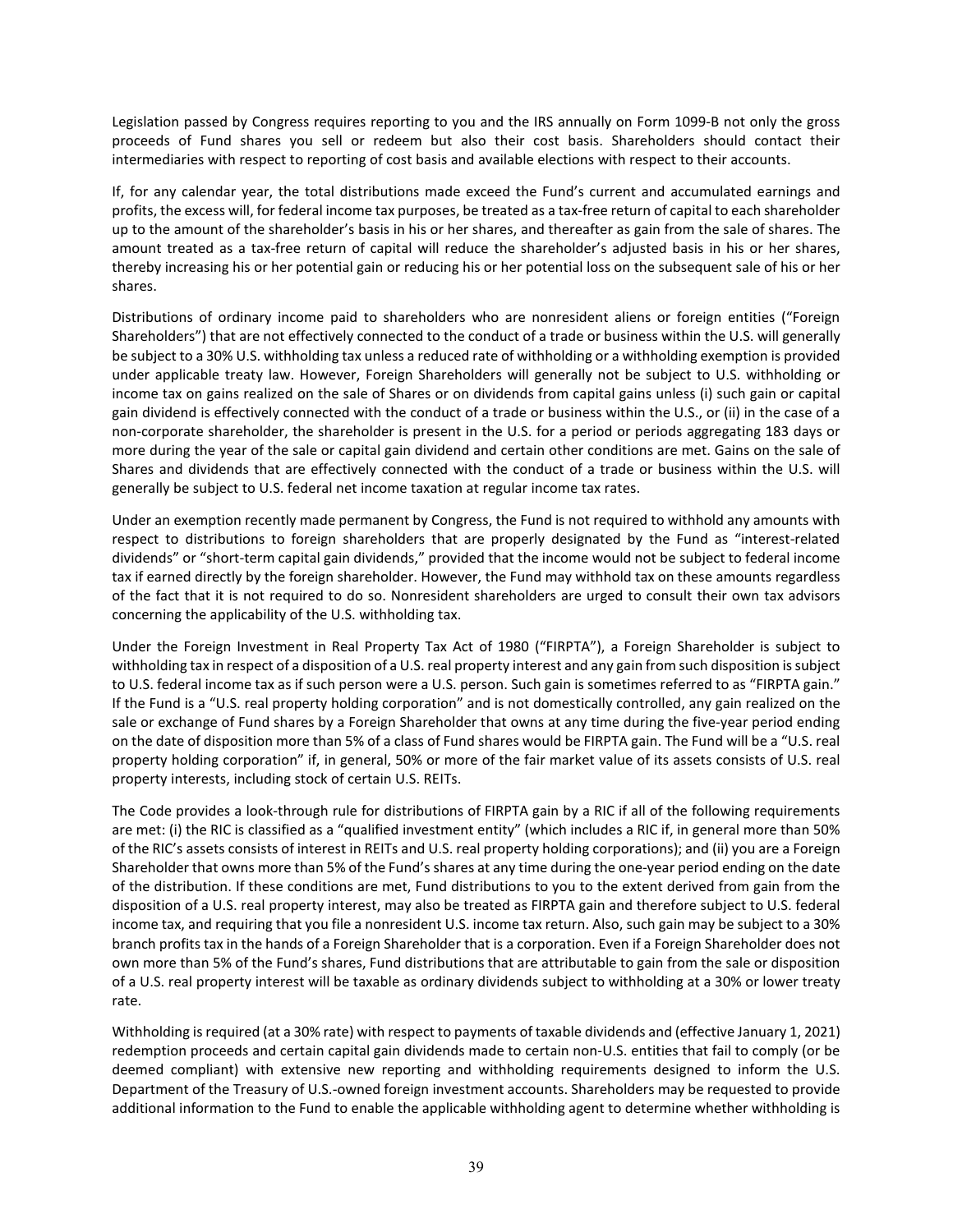#### required.

Non-U.S. Shareholders may also be subject to U.S. estate tax with respect to their shares of the Fund.

Some shareholders may be subject to a withholding tax on distributions of ordinary income, capital gains and any cash received on redemption of Creation Units ("backup withholding"). Generally, shareholders subject to backup withholding will be those for whom no certified taxpayer identification number is on file with the Fund or who, to the Fund's knowledge, have furnished an incorrect number. When establishing an account, an investor must certify under penalty of perjury that such number is correct and that such investor is not otherwise subject to backup withholding.

The foregoing discussion is a summary only and is not intended as a substitute for careful tax planning. Purchasers of Shares should consult their own tax advisors as to the tax consequences of investing in such Shares, including under federal, state, local, and other tax laws. Finally, the foregoing discussion is based on applicable provisions of the Code, regulations, judicial authority, and administrative interpretations in effect on the date hereof. Changes in applicable authority could materially affect the conclusions discussed above, possibly retroactively.

The Fund is required for federal income tax purposes to mark to market and recognize as income for each taxable year its net unrealized gains and losses on certain futures contracts as of the end of the year as well as those actually realized during the year. Gain or loss from futures and options contracts on broad-based indexes required to be marked to market will be 60% long-term and 40% short-term capital gain or loss. Application of this rule may alter the timing and character of distributions to shareholders. The Fund may be required to defer the recognition of losses on futures contracts, options contracts and swaps to the extent of any unrecognized gains on offsetting positions held by the Fund.

In order for the Fund to continue to qualify for federal income tax treatment as a RIC, at least 90% of its gross income for a taxable year must be derived from qualifying income, i.e., dividends, interest, income derived from loans or securities, gains from the sale of securities or of foreign currencies, or other income derived with respect to the Fund's business of investing in securities (including net income derived from an interest in certain "qualified publicly traded partnerships"). It is anticipated that any net gain realized from the closing out of futures or options contracts will be considered gain from the sale of securities or derived with respect to the Fund's business of investing in securities and therefore will be qualifying income for purposes of the 90% gross income requirement.

## **DIVIDENDS AND DISTRIBUTIONS**

General Policies. Dividends from net investment income, if any, are declared and paid on an annual basis for the Fund. Distributions of net realized securities gains, if any, generally are declared and paid once a year, but the Trust may make distributions on a more frequent basis. The Trust reserves the right to declare special distributions if, in its reasonable discretion, such action is necessary or advisable to preserve the status of the Fund as a RIC or to avoid imposition of income or excise taxes on undistributed income.

Dividends and other distributions on Fund Shares are distributed, as described below, on a pro rata basis to Beneficial Owners of such Shares. Dividend payments are made through DTC Participants and Indirect Participants to Beneficial Owners then of record with proceeds received from the relevant Fund.

Dividend Reinvestment Service. No reinvestment service is provided by the Trust. Broker-dealers may make available the DTC book-entry Dividend Reinvestment Service for use by Beneficial Owners of the Fund for reinvestment of their dividend distributions. Beneficial Owners should contact their broker to determine the availability and costs of the service and the details of participation therein. Brokers may require Beneficial Owners to adhere to specific procedures and timetables.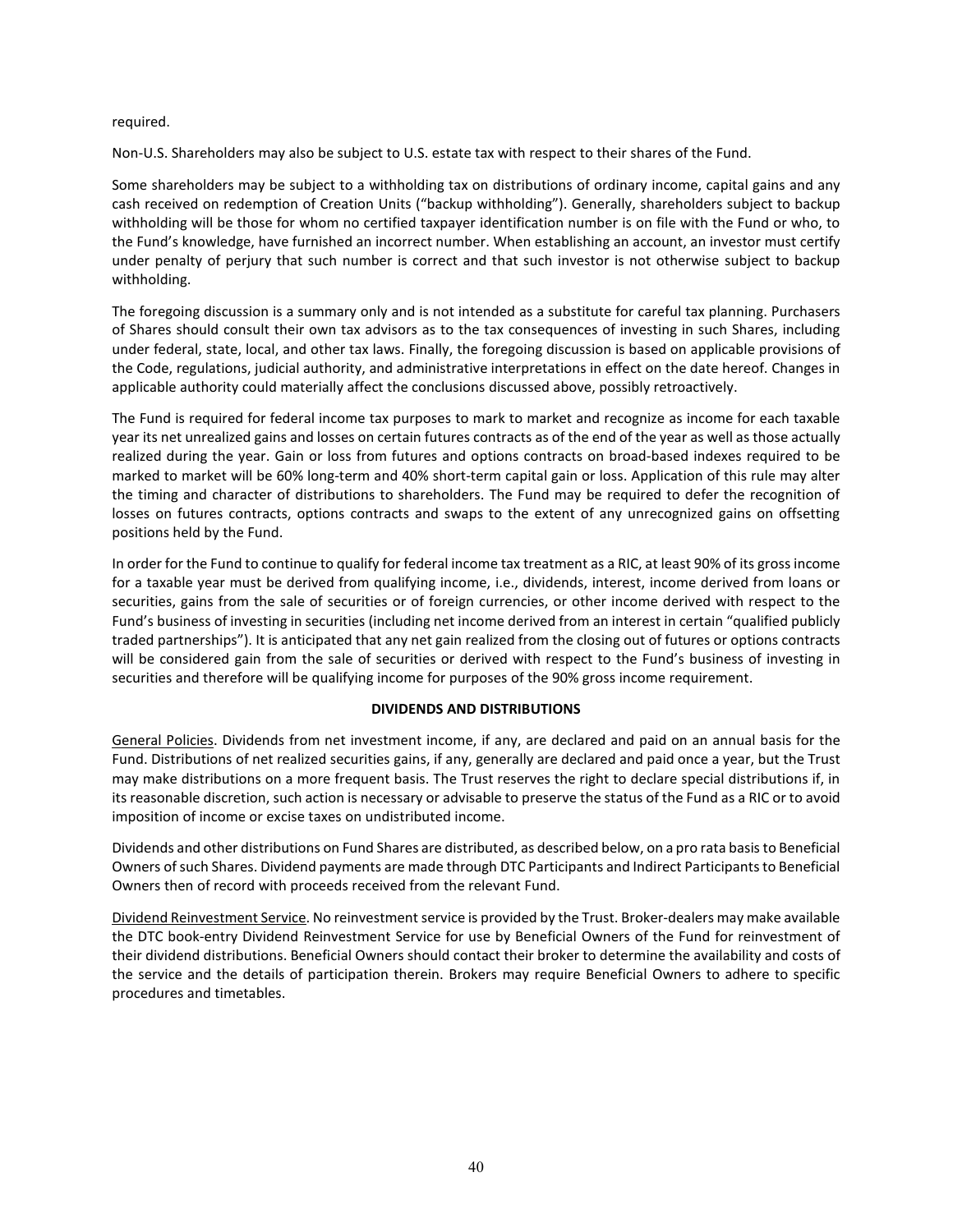# **Zacks Trust**

# **FINANCIAL STATEMENTS**

June 28, 2021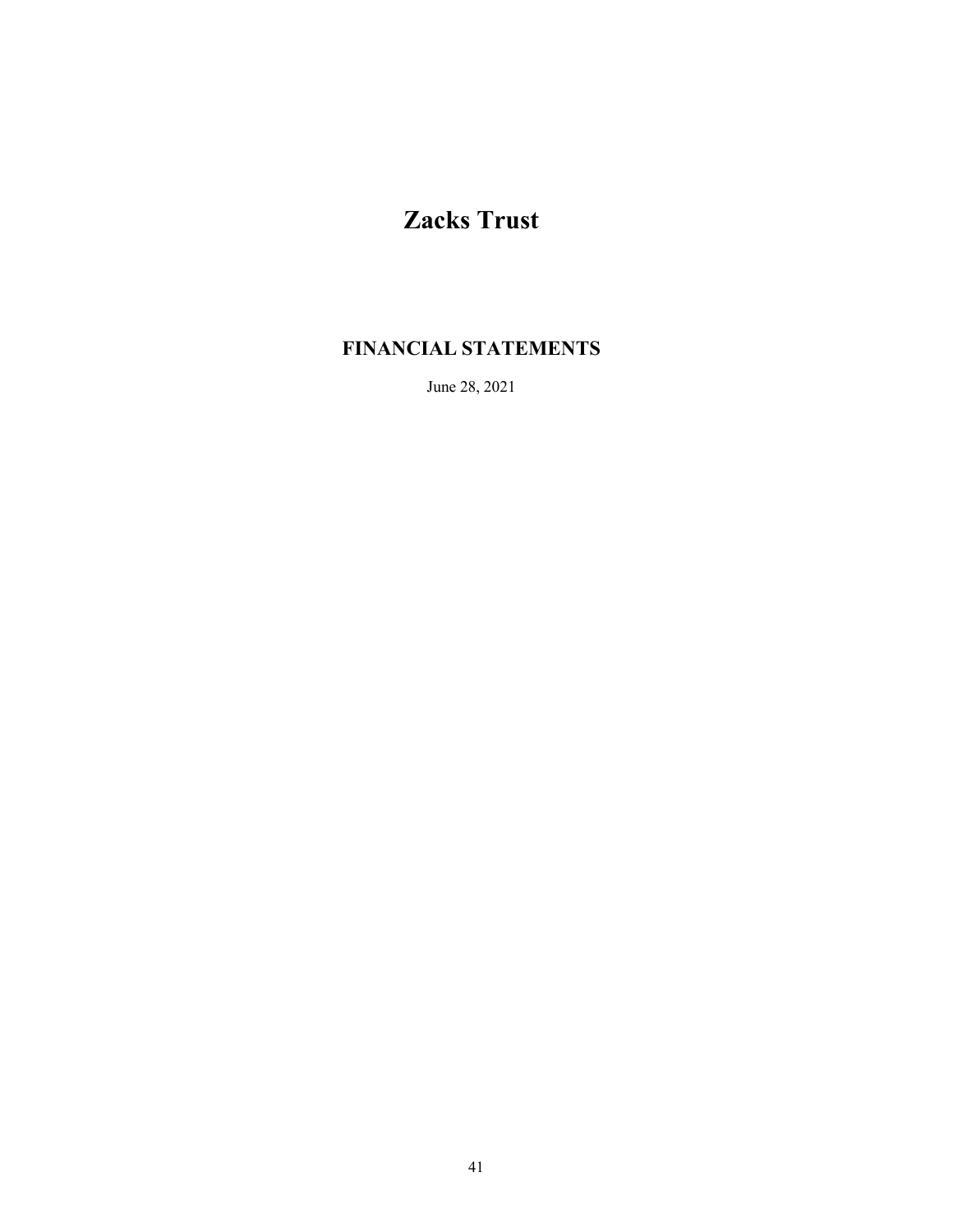# Cohen  $& Co$

#### **REPORT OF INDEPENDENT REGISTERED PUBLIC ACCOUNTING FIRM**

To the Shareholder of Zacks Earnings Consistent Portfolio ETF and Board of Trustees of Zacks Trust

#### Opinion on the Financial Statements

We have audited the accompanying statement of assets and liabilities of Zacks Trust comprising Zacks Earnings Consistent Portfolio ETF (the "Fund") as of June 28, 2021, the related statement of operations for the one day then ended, and the related notes (collectively referred to as the "financial statements"). In our opinion, the financial statements present fairly, in all material respects, the financial position of the Fund as of June 28, 2021 and the results of its operations for the one day then ended, in conformity with accounting principles generally accepted in the United States of America.

#### Basis for Opinion

These financial statements are the responsibility of the Fund's management. Our responsibility is to express an opinion on the Fund's financial statements based on our audit. We are a public accounting firm registered with the Public Company Accounting Oversight Board (United States) ("PCAOB") and are required to be independent with respect to the Fund in accordance with the U.S. federal securities laws and the applicable rules and regulations of the Securities and Exchange Commission and the PCAOB.

We conducted our audit in accordance with the standards of the PCAOB. Those standards require that we plan and perform the audit to obtain reasonable assurance about whether the financial statements are free of material misstatement, whether due to error or fraud.

Our audit includes performing procedures to assess the risks of material misstatement of the financial statements, whether due to error or fraud, and performing procedures that respond to those risks. Such procedures included examining, on a test basis, evidence regarding the amounts and disclosures in the financial statements and confirmation of cash owned as of June 28, 2021 by correspondence with the custodian. Our audit also included evaluating the accounting principles used and significant estimates made by management, as well as evaluating the overall presentation of the financial statements. We believe that our audit provides a reasonable basis for our opinion.

We have served as the Fund's auditor since 2021.

Cohen: Company, Utd.

COHEN & COMPANY, LTD. Milwaukee, Wisconsin July 30, 2021

COHEN & COMPANY, LTD. 800.229.1099 | 866.818.4538 fax | cohencpa.com

Registered with the Public Company Accounting Oversight Board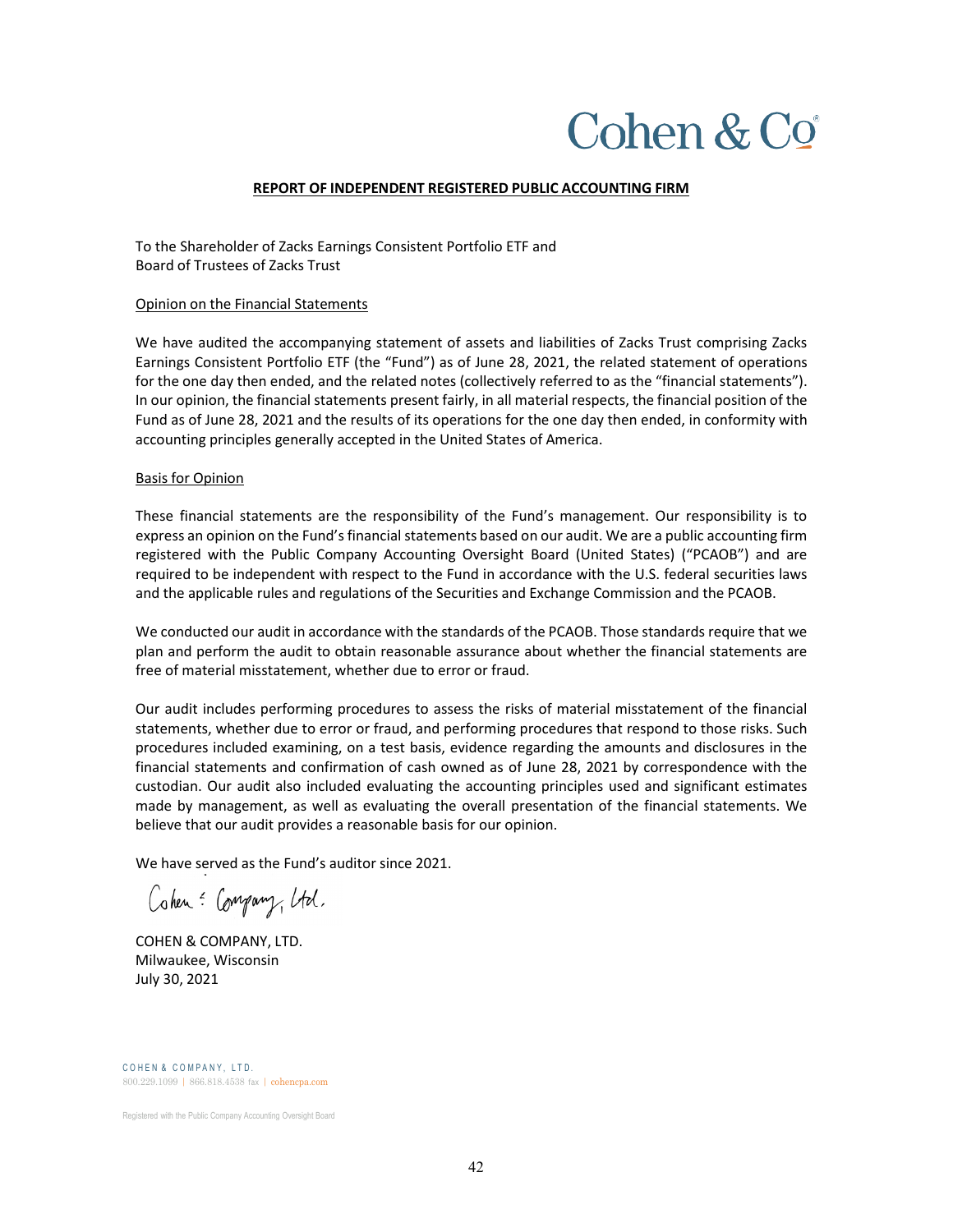# **Zacks Trust**

# **STATEMENT OF ASSETS AND LIABILITIES**

| June 28, 2021                                                                               | <b>Zacks Earnings Consistent Portfolio ETF</b> |
|---------------------------------------------------------------------------------------------|------------------------------------------------|
| <b>ASSETS</b>                                                                               |                                                |
| Cash                                                                                        | \$100,000                                      |
| Deferred Offering Costs (See Note 2)                                                        | 21,551                                         |
| Receivable from Advisor (See Note 2)                                                        | 55,949                                         |
| <b>Total Assets</b>                                                                         | \$177,500                                      |
| <b>LIABILITIES</b>                                                                          |                                                |
| Payable for Organizational Costs (See Note 2)                                               | 27,133                                         |
| Payable for Offering Costs (See Note 2)                                                     | 2,257                                          |
| Payable to Advisor (See Note 2)                                                             | 48,110                                         |
| <b>Total Liabilities</b>                                                                    | 77,500                                         |
| <b>NET ASSETS</b>                                                                           | \$100,000                                      |
| Net Assets Consist of:                                                                      |                                                |
| Paid in Capital                                                                             | \$100,000                                      |
| Net Assets                                                                                  | \$100,000                                      |
| Shares of beneficial interest outstanding,<br>unlimited shares authorized without par value | 4,000                                          |
| Net asset value, offering and redemption price per share                                    | \$25.00                                        |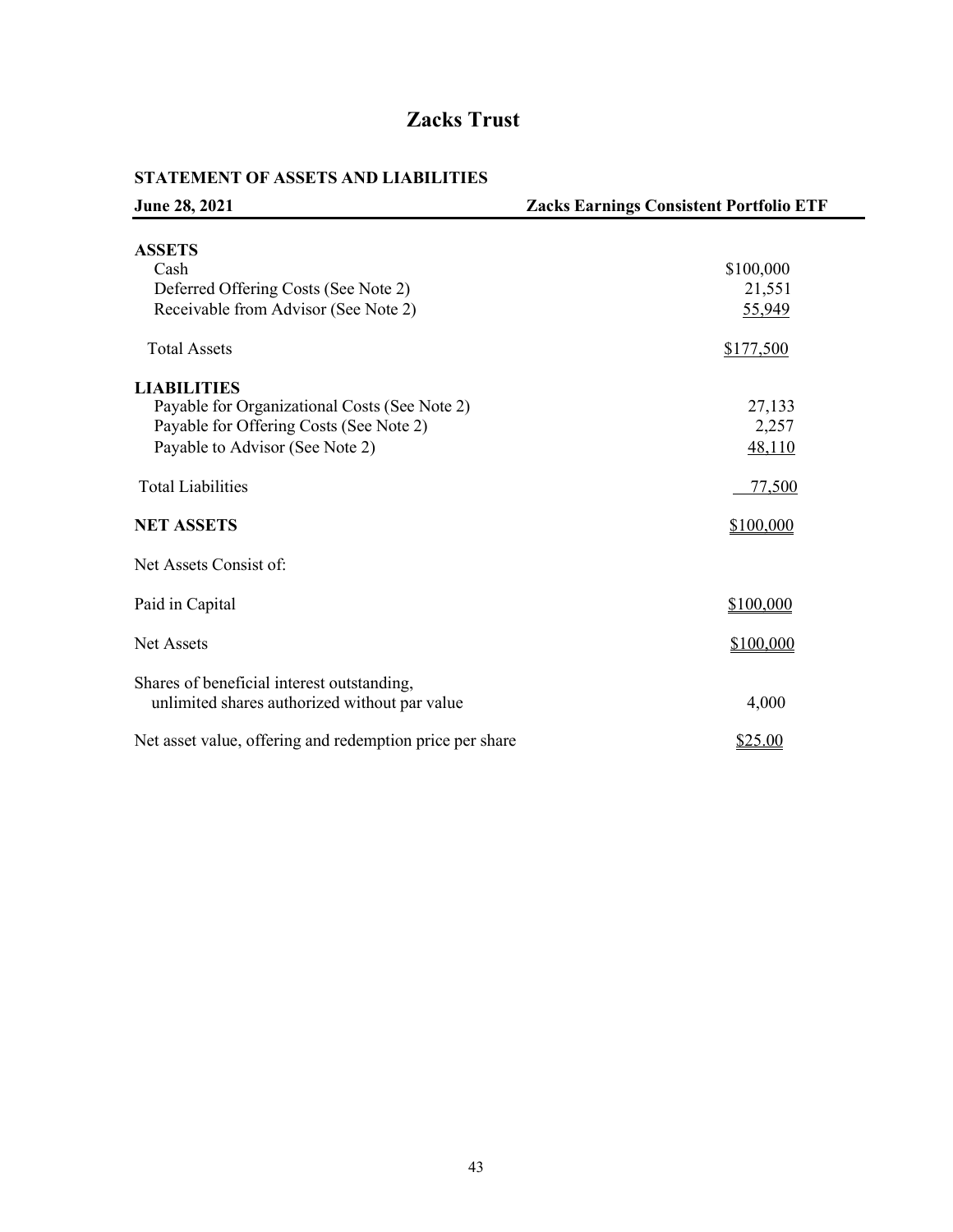# **Zacks Trust**

# **STATEMENT OF OPERATIONS**

| <b>June 28, 2021</b>             | <b>Zacks Earnings Consistent Portfolio ETF</b> |
|----------------------------------|------------------------------------------------|
| <b>EXPENSES</b>                  |                                                |
| Organizational Expenses          | \$55,949                                       |
| Less: Reimbursement from Advisor | (55,949)                                       |
| <b>Total Expenses</b>            |                                                |

 $\overline{\phantom{a}}$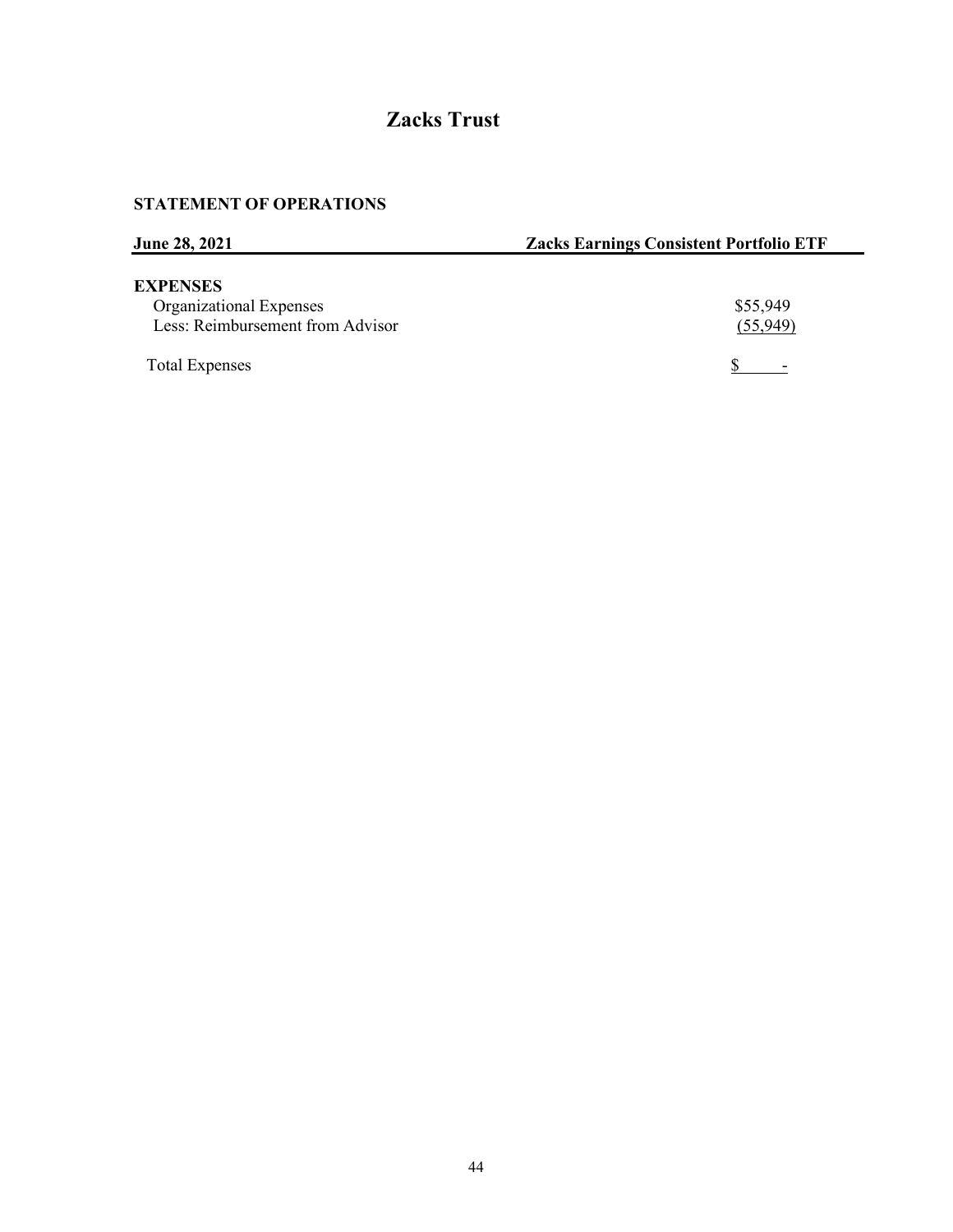# **ZACKS TRUST NOTES TO FINANCIAL STATEMENTS June 28, 2021**

#### **(1) ORGANIZATION**

The Zacks Earnings Consistent Portfolio ETF (the "Fund") is a diversified series of shares of beneficial interest in the Zacks Trust (the "Trust"). The Trust was organized on November 14, 2018 as a Delaware statutory trust and is registered under the Investment Company Act of 1940, as amended (the "1940 Act"), as an open-end management investment company. The Fund's InvestmentAdvisor is Zacks Investment Management, Inc. (the "Advisor").

The investment objective of the Fund is the seek long-term total returns and minimize capital loss. As of June 28, 2021, the Trust had no operations other than those actions relating to organizational and registration matters, including the sale and issuance to the Advisor of 4,000 shares of the Fund. The proceeds of the 4,000 shares were held in cash. The Fund currently offers one class of shares that has no front-end sales load, no deferred sales charge, and no redemption fee. The Fund may issue an unlimited number of shares ("shares") of beneficial interest, with no par value.

Shares of the Fund that are approved for listing and trading on the Cboe BZX Exchange, Inc. (the "Exchange"), subject to notice of issuance, will be available for purchase and sale through a brokerdealer at market price on each day that the Exchange is open for business ("Business Day"). The market price of a Fund's shares may trade below, at, or above the most recently calculated net asset value per share ("NAV") of the Fund. The Fund only offers, sells, and redeems shares on a continuous basis at NAV in large aggregations, called "Creation Units." The Fund's shares are individually redeemable. Generally, the Fund sells and redeems Creation Units on an in-kind basis

Once created, shares generally will trade in the secondary market at market prices that change throughout the day in amounts less than a Creation Unit. Except when aggregated in Creation Unit shares are not redeemable securities of the Fund. Shares of the Fund may only be purchased or redeemed by certain financial institutions ("Authorized Participants"). An Authorized Participant is either (i) a broker-dealer or other participant in the clearing process through the Continuous Net Settlement System of the National Securities Clearing Corporations or (ii) a DTC participant and, in each case must have executed a Participant Agreement with the Fund's distributor. Most retail investors will not qualify as Authorized Participants or have the resources to buy and sell whole Creation Units. Therefore, they will be unable to purchase or redeem the shares directly from the Fund. Rather, most retail investors will purchase shares in the secondary market with the assistanceof a broker and will be subject to customary brokerage commissions or fees.

#### **(2) SIGNIFICANT ACCOUNTING POLICIES**

#### **Basis of Presentation**

The accompanying financial statements have been prepared in conformity with accounting principles generally accepted in the United States of America ("GAAP"). The Fund is an investment company and accordingly follows the investment company accounting and reporting guidance of the Financial Accounting Standards Board Accounting Standards Codification Topic 946 *Financial Services - Investment Companies.* The following is a summary of significant accounting policies used in preparing the financial statement.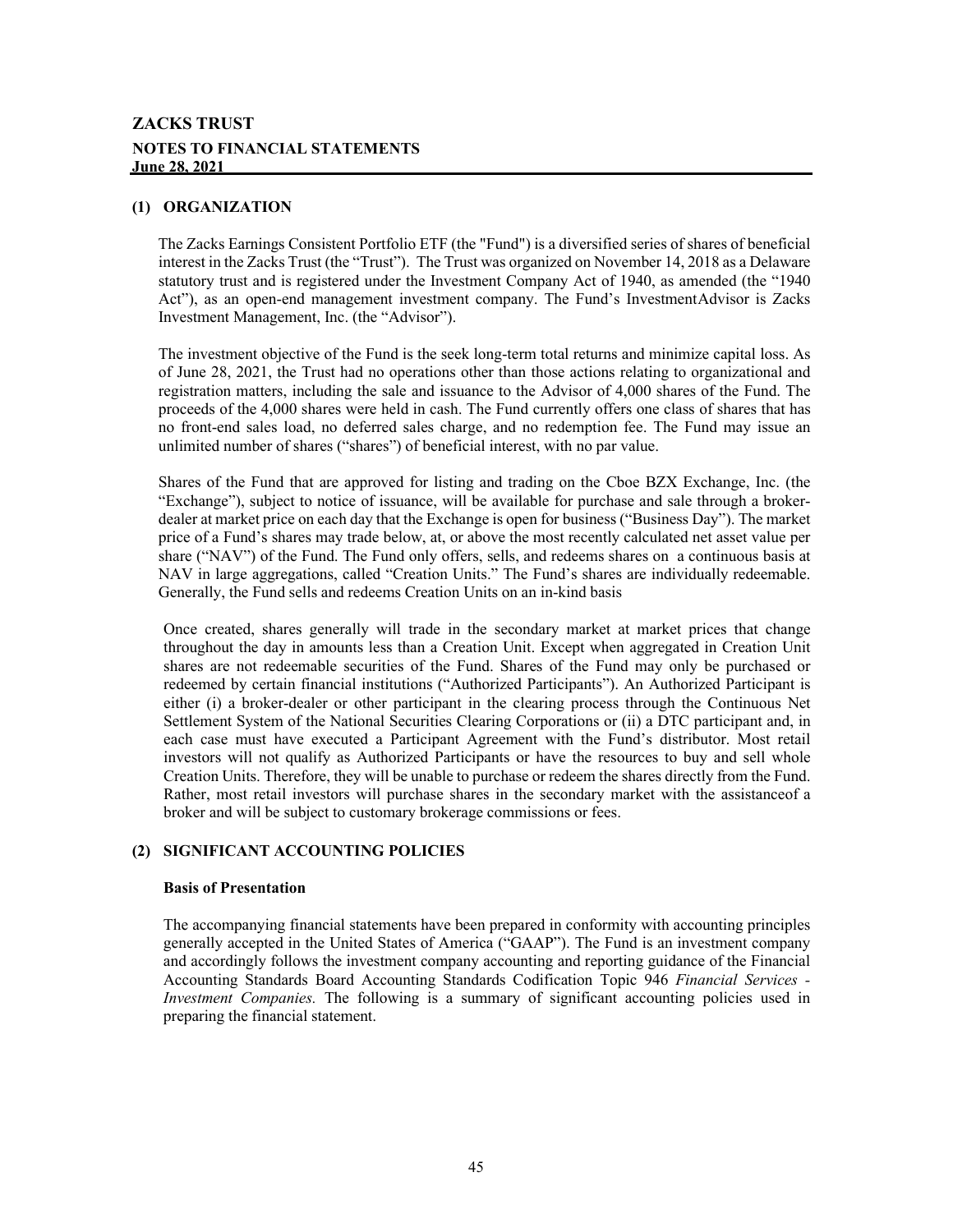#### **Organizational and Offering Costs**

Organizational costs include legal fees pertaining to the organization of the Trust, costs of forming the Fund, drafting of bylaws, administration, custody and transfer agency agreements, and audit fees for the initial seed audit. Organizational costs of the Fund are charged to expense as incurred. Offering costs include legal fees pertaining to the preparation, review and filing of the Fund's initial registration statement with the SEC, and printing, mailing or other distribution charges related to the Fund's Prospectus and SAI. Offering costs incurred by the Fund are treated as deferred charges until operations commence and thereafter will be amortized into expense over a 12 month period using the straight line method.

The Advisor has agreed to advance the Fund's organizational and offering costs already incurred and any additional costs incurred prior to the commencement of operations of the Fund. Organizational and offering costs are subject to recoupment by the Advisor in accordance with the expense limitation agreement discussed in Note 3.

#### **Use of Estimates**

The preparation of the financial statement in conformity with GAAP requires management to make estimates and assumptions related to the reported amounts of assets and liabilities and disclosure of contingent assets and liabilities at the date of the financial statements, as well as reported amounts of increases and decreases in net assets from operations during the period. Actual results could differ from those estimates.

#### **Federal Income Taxes**

The Fund intends to qualify as a "regulated investment company" under Subchapter M of the Internal Revenue Code of 1986, as amended, and, if so qualified, will not be liable for federal income taxes or excise taxes. Therefore, no federal income tax provision is required.

#### **Distributions**

Dividends from net investment income and net capital gains are declared and paid annually for the Fund. The character of income and gains to be distributed is determined in accordance with income tax regulations which may differ from GAAP. These "book/tax" differences are considered either temporary (i.e., deferred losses, capital loss carry forwards) or permanent in nature. To the extent these differences are permanent in nature, such amounts are reclassified within the composition ofnet assets based on their Federal tax-basis treatment; temporary differences do not require reclassification. These reclassifications have no effect on net assets, results from operations or net asset value per share of the Fund.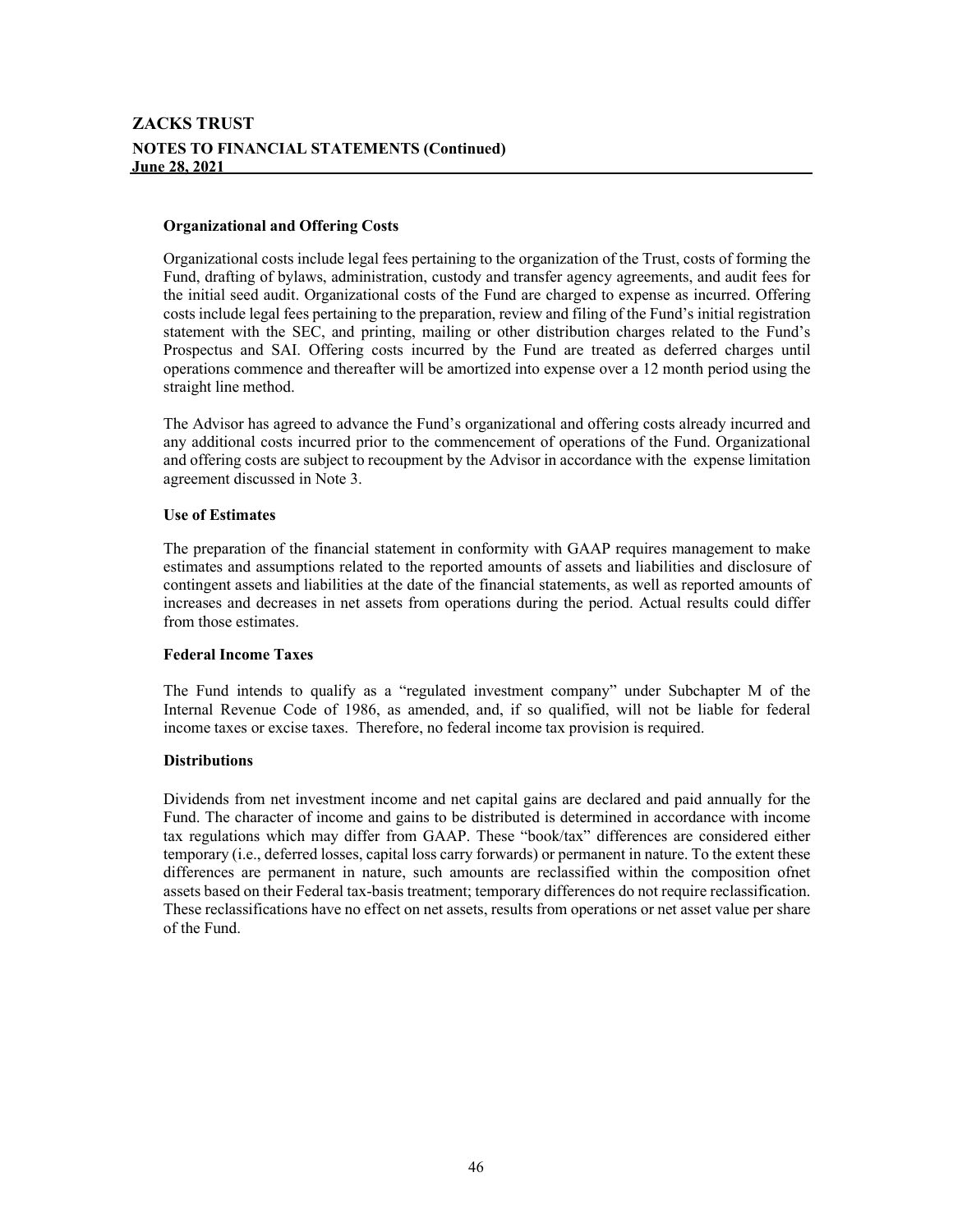#### **Indemnification**

The Fund indemnifies its officers and Board of Trustees (the "Board") for certain liabilities that may arise from the performance of their duties to the Fund. Additionally, in the normal course of business, the Fund enters contracts that contain a variety of representations and warranties which provide general indemnities. The Fund's maximum exposure under these arrangements is unknown, as this would involve future claims that may be made against the Fund that have not yet occurred. However, based on industry experience, the Fund expects the risk of loss due to these warranties and indemnities to be remote.

#### **(1) INVESTMENT ADVISORY AGREEMENT / TRANSACTIONS WITH AFFILIATES**

Zacks Investment Management, Inc. (the "Advisor"), serves as investment adviser to the Fund pursuant to an investment advisory agreement with the Trust. Subject to the supervision of the Board of the Trust, the Advisor manages the investment and reinvestment of the Fund's assets.

The Fund has entered into an investment advisory agreement (the "Advisory Agreement") with the Advisor. The management fee set forth in the Advisory Agreement is 0.44% of the Fund's average daily net assets, to be paid on a monthly basis. In addition to investment advisory fees, the Fund pays other expenses including costs incurred in connection with the maintenance of securities law registration, printing and mailing prospectuses and Statements of Additional Information to shareholders, certain financial accounting services, taxes or governmental fees, custodial, transfer and shareholder servicing agent costs, expenses of outside counsel and independent accountants, preparation of shareholder reports and expenses of trustee and shareholders meetings.

The Advisor has contractually agreed to reduce its fees and/or absorb expenses of the Fund, until at least August 31, 2022, to ensure that total annual fund operating expenses after fee waiver and/or reimbursement (exclusive of any front-end or contingent deferred loads, taxes, brokerage fees and commissions, borrowing costs (such as interest and dividend expense on securities sold short),acquired fund fees and expenses, fees and expenses associated with investments in other collective investment vehicles or derivative instruments (including for example option and swap fees and expenses), or extraordinary expenses such as litigation)) will not exceed 0.55% of the Fund's average daily net assets; subject to possible recoupment from the Fund in future years within the three years from the date the fees have been waived or reimbursed if such recoupment can be achieved within thelesser of the foregoing expense limits or the expense limits in place at the time of the recoupment. Feewaiver and reimbursement arrangements can decrease each Fund's expenses and boost its performance.

Foreside Financial Services, LLC (the "Distributor") is the distributor for the shares of the Fund. The Distributor has entered into a Distribution Agreement with the Trust pursuant to which it distributes Fund shares for the Fund.

Ultimus Fund Solutions, LLC ("UFS") serves as the Trust's administrator and accounting agent.

Certain officers or trustees of the Trust are also officers of UFS and/or the Advisor, and are not paid any fees directly by the Fund for serving in such capacities.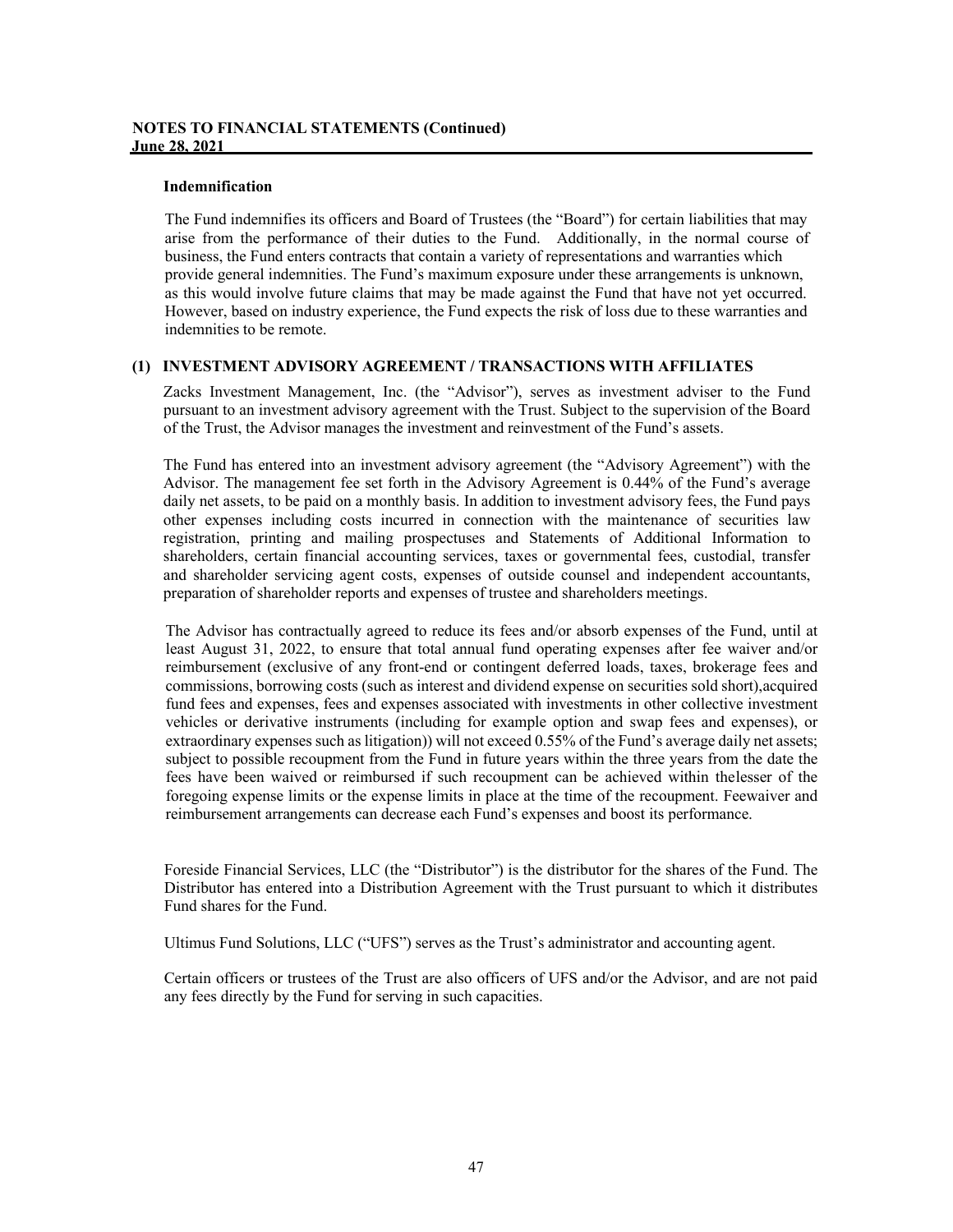# **ZACKS TRUST NOTES TO FINANCIAL STATEMENTS (Continued) June 28, 2021**

Blu Giant, LLC ("Blu Giant") – Blu Giant, an affiliate of UFS, provides EDGAR conversion and filing services as well as print management services for the Fund on an ad-hoc basis.

Northern Lights Compliance Services, LLC ("NLCS") - NLCS provides a Chief Compliance Officer to the Fund, as well as related compliance services, pursuant to a consulting agreement between NLCS and the Trust.

Brown Brothers Harriman & Co. ("BBH") is the Fund's custodian and transfer agent pursuant to a Custodian and Transfer Agent Agreement.

#### **(1) BENEFICIAL OWNERSHIP**

The beneficial ownership, either directly or indirectly, of more than 25% of the voting securities of a fund creates a presumption of control of the fund, under Section  $2(a)(9)$  of the 1940 Act. As of the date of this financial statement, the Advisor owned 100% of the outstanding shares of the Zacks Earnings Consistent Portfolio ETF.

#### **(2) SUBSEQUENT EVENTS**

The Fund is required to recognize in the financial statement the effects of all subsequent events that provide additional evidence about conditions that existed at the date of the Statement of Assets and Liabilities. For non-recognized subsequent events that must be disclosed to keep the financial statement from being misleading, the Fund is required to disclose the nature of the event as well as an estimate of its financial effect, or a statement that such an estimate cannot be made. Management has evaluated subsequent events through the issuance of these financial statements and has noted no such events.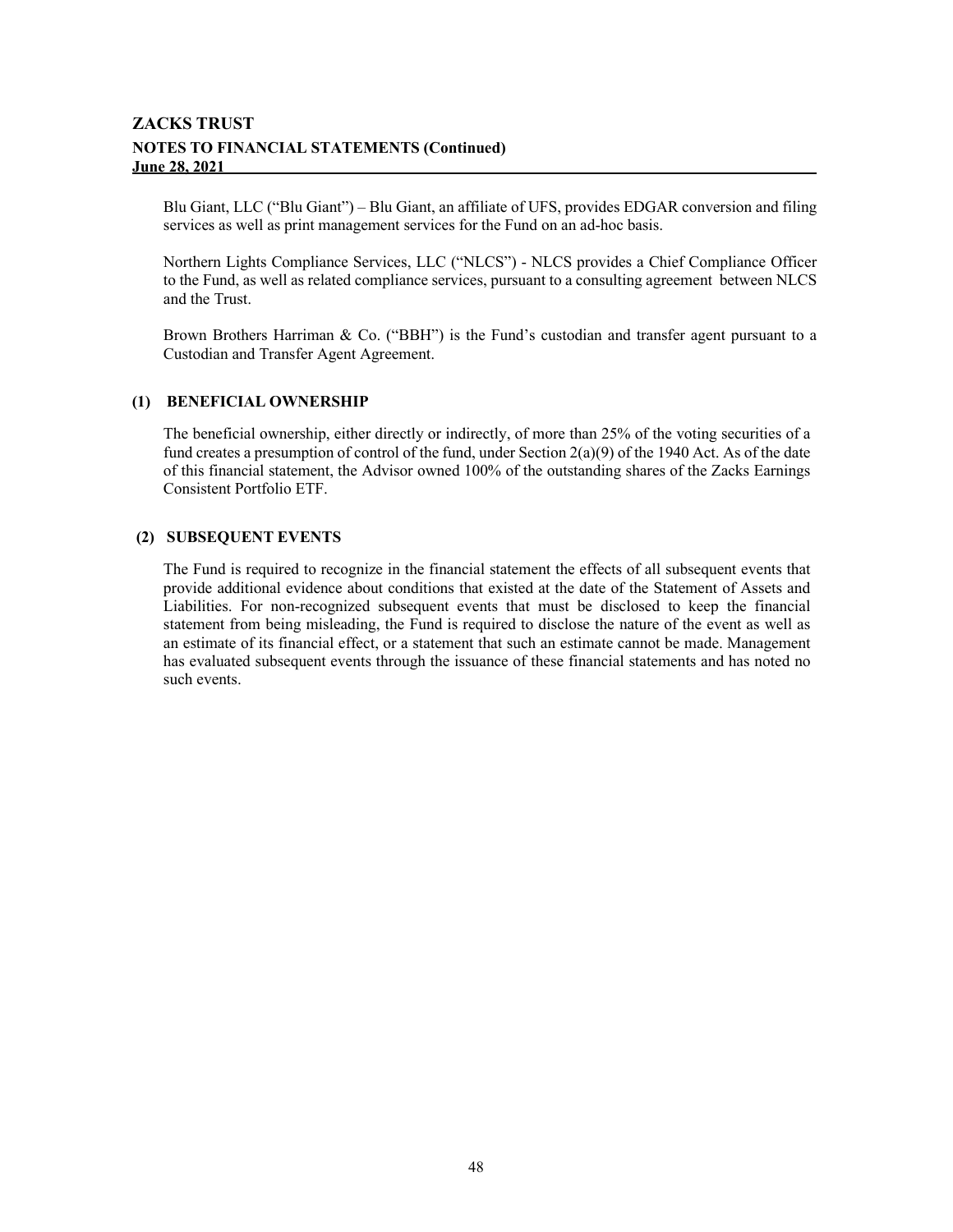#### **APPENDIX A**

#### **Zacks Investment Management, Inc.**

#### **Proxy Voting Policy and Procedures**

## **I. Overview**

Zacks Investment Management, Inc. ("ZIM") votes proxies for all of its discretionary client accounts except for separately managed accounts with FolioFN and "RIA" clients wherea sub-advisory agreement is in place. For Folio and sub-advisory accounts, the client will reserve and retain the right to vote by proxy securities held in the Account unless Zacks and theclient agree in writing that Zacks will have authority to vote proxies for securities held in the Account. Client agreements, which were in effect when Rule 206(4)-6 was adopted by the SEC,either provided that ZIM would vote proxies for the specific clients or were silent on proxy voting responsibilities. Thus, ZIM's fiduciary duty to its clients encompasses voting of client proxies for discretionary client accounts.

# **II. Regulatory Background**

## **A. Rule 206(4)-6 and Key SEC Staff Guidance Summary**

Rule 206(4)-6, makes it a fraudulent, deceptive, or manipulative act, practice or course of business within the meaning of Section 206(4) of the Advisers Act, for an investment adviserto exercise voting authority with respect to client securities, unless the adviser:

- Adopt and implement written policies and procedures that are reasonably designed to ensure that the adviser votes client securities in the best interestof clients, which procedures must include how the adviser addresses material conflicts that may arise between the adviser's interests and those ofthe adviser's clients;
- Discloses to clients how they may obtain information from the adviserabout how the adviser voted with respect to their securities; and
- Describes to clients the adviser's proxy voting policies and procedures and, upon request, furnishes a copy of the policies and procedures to the requesting client.

Rule 206(4)-6 is supplemented by:

- Investment Advisers Act Release No. 5325 (September 10, 2019) ("Release No. 5325"), which contains guidance regarding the proxy voting responsibilities of investment advisers under the Advisers Act. Among other subjects, Release No. 5325 addresses the oversight of proxy advisory firms byinvestment advisers; and
- Investment Advisers Act Release No. 5547 (July 22, 2020), which contains supplementary guidance addressing: the risk of voting a proxy before an issuer files additional soliciting materials with the SEC; and associated client disclosures in this regard.

## **B. Record-Keeping Requirements under Rule 204-2**

Investment advisers that vote proxies on behalf of clients are required to maintain the following books and records:

- Copies of the adviser's proxy voting policies and procedures;
- A copy of each proxy statement that the adviser receives regarding client securities. Alternatively, the adviser could rely upon obtaining a copy of aproxy statement from the SEC's EDGAR system.
- A record of each vote cast by the adviser on behalf of a client.
- A copy of any document created by the adviser that was material to making a decision on how to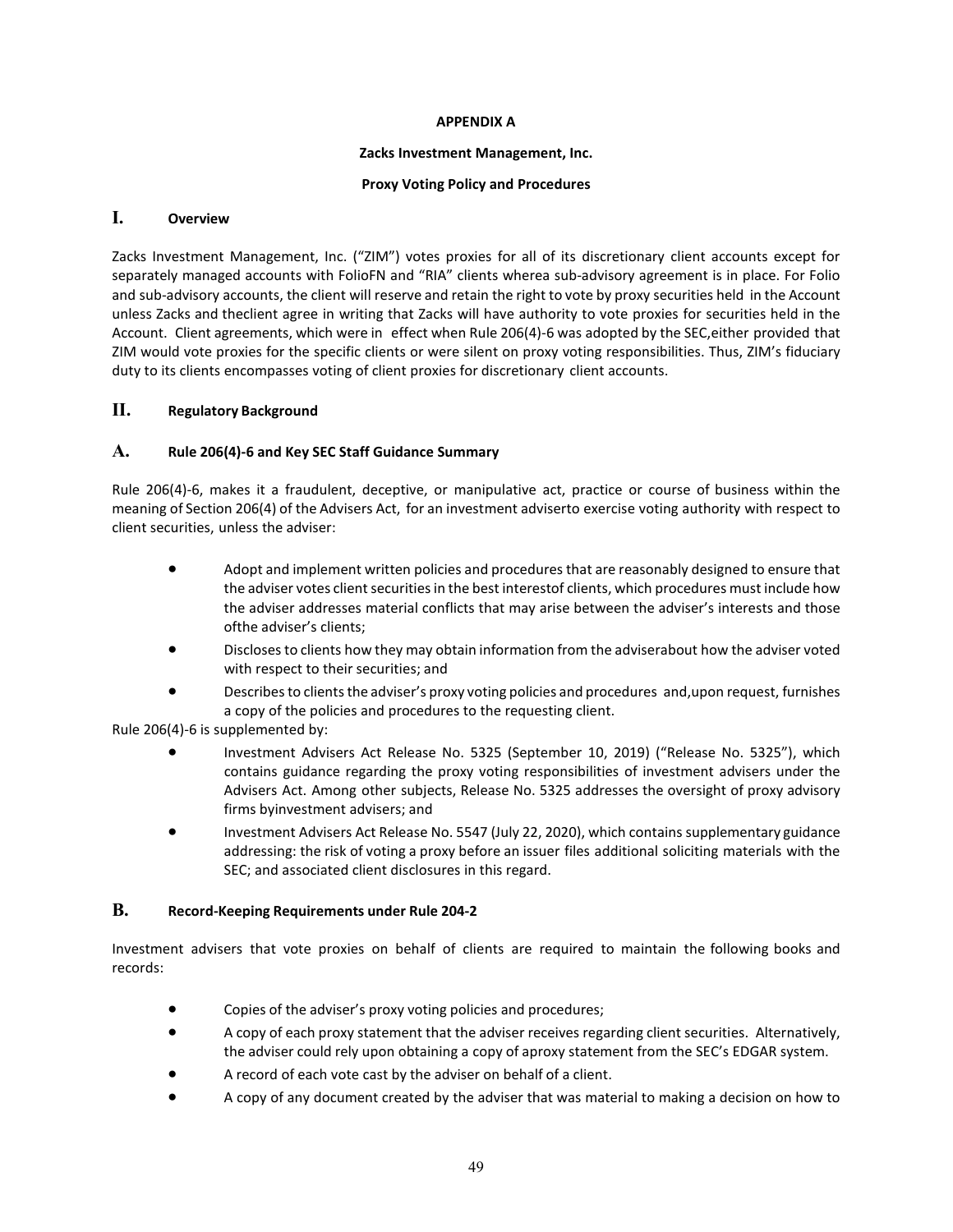vote proxies on behalf of clients or that memorializes the bases for that decision. For example, some advisersadopt general policies on how they will vote on certain issues.

• A copy of each written client request for information on how the adviser voted proxies on behalf of the client, and a copy of any written response bythe adviser to any written or oral request for information regarding how theadviser vote proxies on behalf of the requesting client.

# **III. Proxy Voting Requirements – ERISA Accounts**

The Department of Labor ("DOL") has taken the position that an investment adviser managing pension plan assets generally has the responsibility to vote shares held by the plan and subject to the investment adviser's management, unless this responsibility is specifically allocated to some other person pursuant to the governing plan documents. The following principles apply to voting responsibilities of an investment adviser with respect to shares heldon behalf of an ERISA pension plan:

- Responsibility for voting should be clearly delineated between ZIM andthe trustee or other plan fiduciary that appointed ZIM.
- An adviser with voting authority must take reasonable steps to ensure thatit has received all proxies for which it has voting authority and must implement appropriate reconciliation procedures. In voting, an investment adviser must act prudently and solely in the interests of pension plan participants and beneficiaries. An investment adviser must consider factors that would affect the value of the plan's investments and may not subordinate the interests of plan participants and beneficiaries in their retirement income to unrelated objectives, such as social considerations. (However, other DOL pronouncements in the contextof investment decisions indicate that social considerations may be used in making investment decisions to select among investments of equal risk andreturn).The plan administrator is required to periodically monitor ZIM's voting activities, and both the client's monitoring activities and ZIM's voting activities (including the votes cast in each particular case) must be documented.

# **IV. Proxy Voting Requirements for Private Funds**

ZIM serves as the investment adviser for an investment limited partnership (the "PrivateFund"), for which its parent company, Zacks Investment Research serves as the general partner.

Unless the general partner has retained another company to vote proxies for the Private Fund, either the general partner or the investment adviser is required to vote proxies for the Private Fund – since no one else is in a position to do so. Securities are held inthe name of the Private Fund and notices of any proxy votes would be received by the general partner or the investment adviser. If the investment management agreement between ZIM and the general partner, on behalf of the Private Fund, does not *exclude* proxy voting from ZIM's responsibilities under the agreement, the SEC takes the position that ZIM has the obligation tovote the Private Fund's proxies.

# **V. Proxy Voting Compliance Procedures**

# **A. Advisers Act**

- ZIM currently votes proxies for all discretionary client accounts except for separately managed accounts with FolioFN and "RIA" clients where a sub- advisory agreement is in place. Clients custodied at FOLIOfn are providedelectronic access through a FOLIOfn website that allows clients to view andvote proxies. For sub-advisory accounts, the adviser retains discretion to voteproxies.
- Proxy voting is supervised by the CCO, who directs the ZIM Employees who handle proxy voting how each proxy should be voted.
- ZIM utilizes Broadridge to carry out proxy voting for most clients; ZIM's proxy voting guideline is to generally vote in accordance with management.ZIM places priority on investment returns over corporate governance correctness. Accordingly, when economic considerations or extraordinary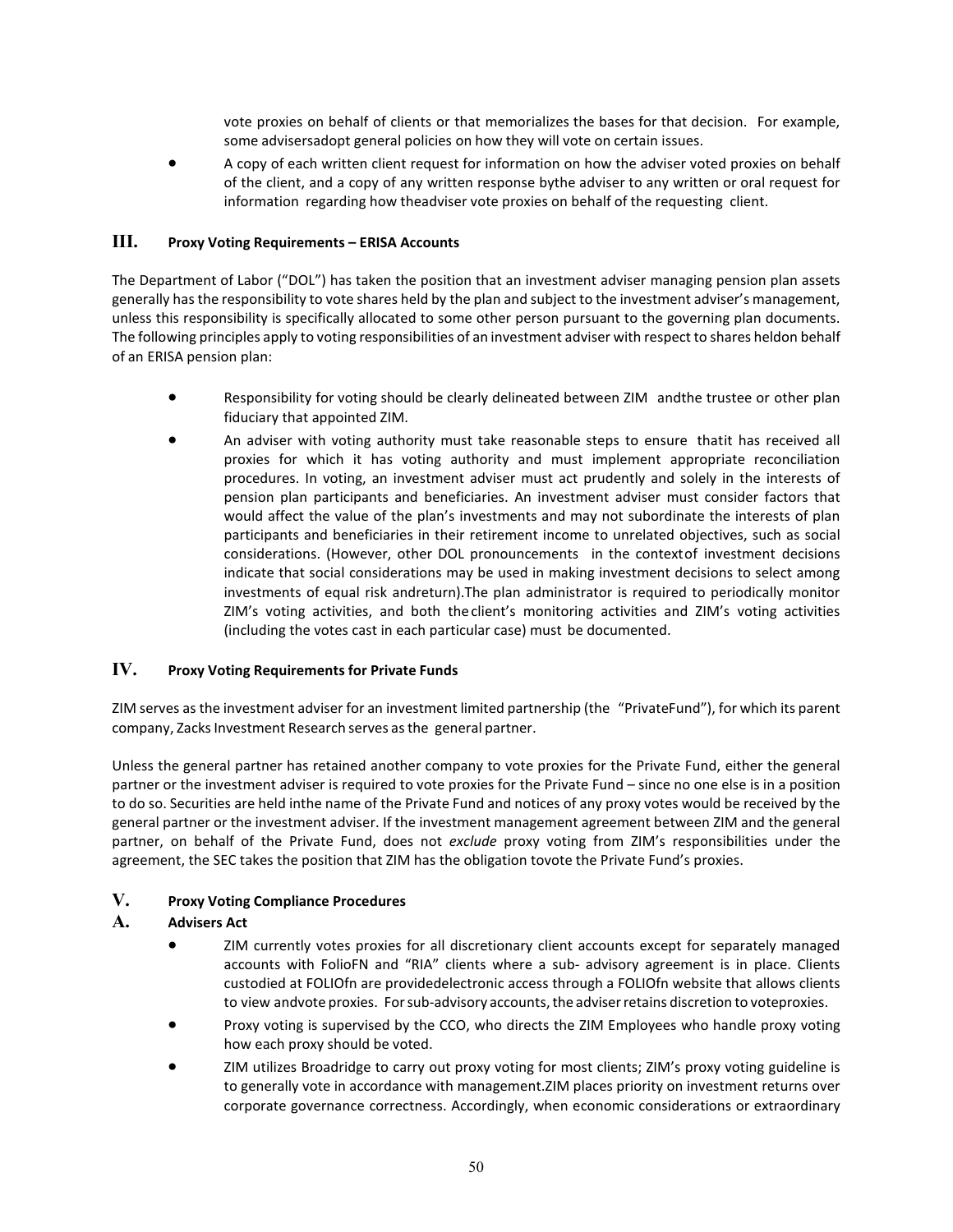circumstances warrant, ZIM may make exceptions to voting with management, or as ZIM deems to be in the best interests of clients, intentionally refrain from voting a proxy or sell the security.

- ZIM utilizes Glass-Lewis recommendations for Taft-Hartley clients that haverequested ZIM to vote proxies according to AFL-CIO guidelines. As applicable in the Private Funds, ZIM splits up proxy voting guidelinesaccording to the percentage of ownership held by Taft Hartley investors andall other investors. For example, if Taft-Hartley investors make up 20% of a Private Fund, ZIM anticipates voting 20% of proxies according to AFL-CIOguidelines, and the remaining 80% of proxies according to the Adviser's guidelines in the Proxy Policy.The CCO is responsible for overseeing the services provided by Glass-Lewis in accordance with Appendix 17 (Reviewof Third-Party Service Providers) and the guidance set out in Investment Advisers Act Release No. 5325 (September 10, 2019). Further, ZIM may seek to delay voting a proxy pursuant a to Glass-Lewis recommendation (butnot so as to miss a voting deadline) in order to address any risk that Glass-Lewis may change a recommendation on the basis of additional soliciting materials filed by an issuer with the SEC in accordance with the guidance setout in Investment Advisers Act Release No. 5547 (July 22, 2020).
- Broadridge is generally utilized to maintain clients' proxy votingrecords.
- ZIM generally votes all client proxies in the same manner unless a client specifically instructs ZIM in writing to vote such client's securities otherwise. . Exceptions may include, but are not limited to, ERISA and Taft-Hartley accounts that have pre-determined guidelines.
- A brief record of how a proxy was voted in the manner in which it was votedshould be maintained in the Proxy Voting File. In the event that a client inquires about how a particular record was voted, this record should be consulted to respond to the client's request.
- Copies of actual proxies are not always maintained, but are availablefrom the EDGAR database on the SEC's Web site.
- ZIM's personal or proprietary account proxies are voted in the same manner that client proxies are voted, subject to our conflicts of interestprocedures.
- ZIM Employees are not permitted to sit on public company boards ofdirectors to further avoid conflicts of interest.
- ZIM's Form ADV Part 2A, Item 17, includes disclosure about howclients can obtain information on ZIM's proxy voting policies and procedures.
- In the event that a client requests a copy of ZIM's proxy voting policies, acopy of this Appendix to ZIM's Compliance Manual should be provided.

# **B.** ERISA

- ZIM's investment management agreements for ERISA accounts mustspecifically address the issue of who is responsible for voting client proxies. Unless the ERISA plan administrator retains proxy voting authority,ZIM is required to vote ERISA client proxies.
- In future ERISA relationships, ZIM may wish to work with ERISA planadministrators so that the administrators will specifically retain proxy voting authority.
- In future instances where ZIM does not have voting responsibility, ZIM must immediately forward all proxy materials received by ZIM to the clientor to such other third party designated by the plan administrator.
- In all instances where ZIM has voting responsibility on behalf of an ERISA client, ZIM will vote proxies in compliance with Rule 206(4)- 6,following the compliance procedures set out above.

# **C. CONFLICTS OF INTEREST**

An attempt will be made to identify potential conflicts of interest that exist between theinterests of ZIM and its Clients. ZIM personnel should be aware of the potential for conflicts when considering proxy voting. If a potential